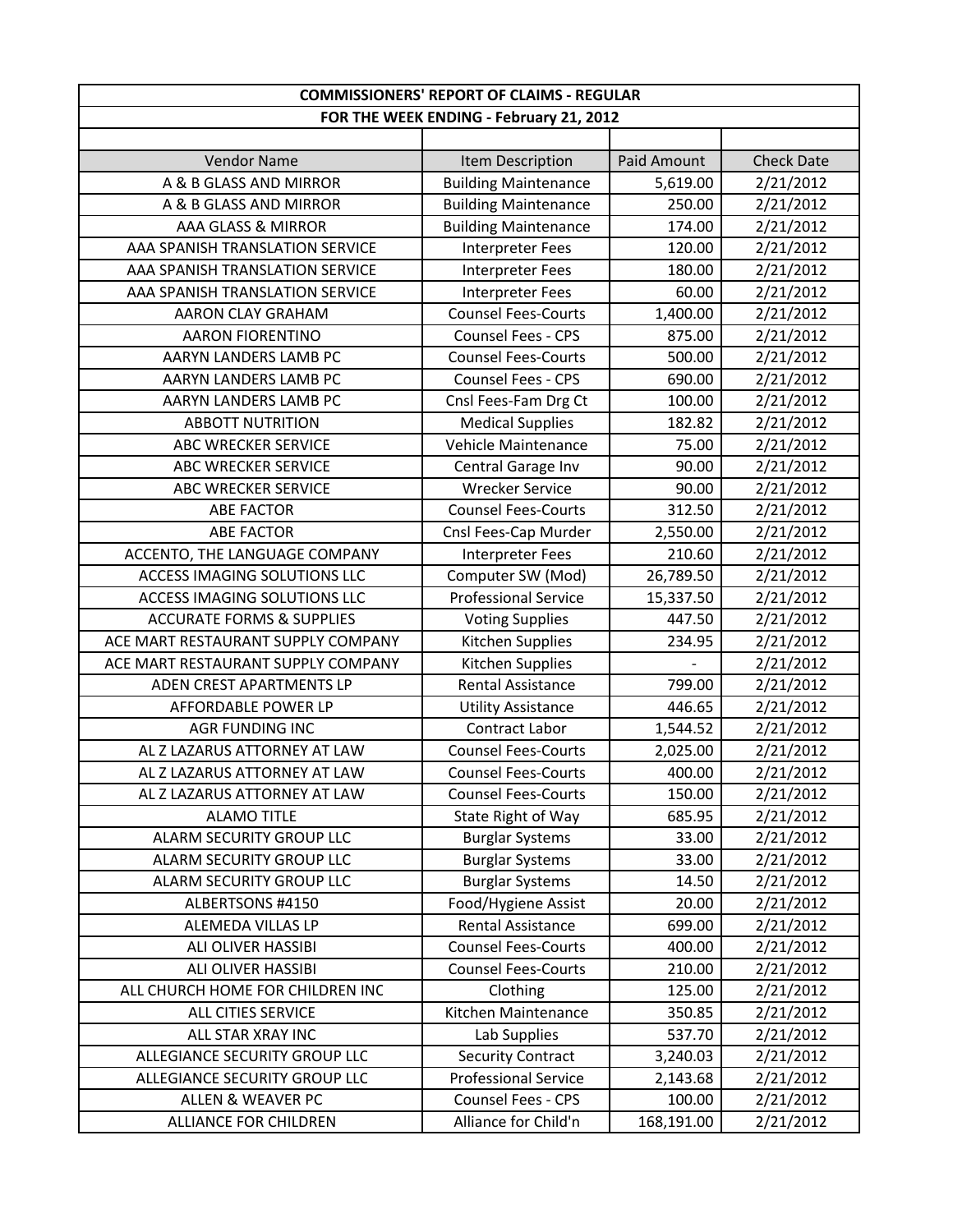| <b>ALLIED COURT REPORTERS</b>  | <b>Professional Service</b> | 2,280.46 | 2/21/2012 |
|--------------------------------|-----------------------------|----------|-----------|
| <b>ALLIED COURT REPORTERS</b>  | Reporter's Records          | 796.95   | 2/21/2012 |
| <b>ALLIED COURT REPORTERS</b>  | Reporter's Records          | 241.00   | 2/21/2012 |
| <b>ALLIED WASTE SERVICES</b>   | <b>Disposal Service</b>     | 131.54   | 2/21/2012 |
| <b>ALLIED WASTE SERVICES</b>   | <b>Disposal Service</b>     | 192.07   | 2/21/2012 |
| <b>ALLMARK IMPRESSIONS LTD</b> | <b>TC Historical Comm</b>   | 541.35   | 2/21/2012 |
| <b>AMBIT ENERGY LLC</b>        | <b>Utility Assistance</b>   | 850.55   | 2/21/2012 |
| AMERICAN AUTO SALVAGE          | Central Garage Inv          | 975.00   | 2/21/2012 |
| AMERICAN BARRICADE CO INC      | Sign Maintenance            | 280.50   | 2/21/2012 |
| <b>AMERICAN HYDRAULICS</b>     | <b>Equipment Maint</b>      | 2,300.00 | 2/21/2012 |
| AMERICAN JAIL ASSOCIATION      | <b>Dues</b>                 | 48.00    | 2/21/2012 |
| <b>ANA L BARRON</b>            | Clothing                    | 250.00   | 2/21/2012 |
| <b>ANGELICA TAYLOR</b>         | Reporter's Records          | 5,672.00 | 2/21/2012 |
| <b>ANGELICA TAYLOR</b>         | Reporter's Records          | 221.10   | 2/21/2012 |
| <b>ANN LAWLER</b>              | <b>Counsel Fees-Courts</b>  | 750.00   | 2/21/2012 |
| <b>ANTHONY GREEN</b>           | Counsel Fees-Juv            | 200.00   | 2/21/2012 |
| <b>ANTHONY GREEN</b>           | Counsel Fees - CPS          | 100.00   | 2/21/2012 |
| <b>APPA INSTITUTE</b>          | Dues                        | 450.00   | 2/21/2012 |
| <b>AQUA-REC INC</b>            | Pool Maintenance            | 1,400.00 | 2/21/2012 |
| ARAMARK UNIFORM SERVICES INC   | <b>Graphics Inventory</b>   | 6.00     | 2/21/2012 |
| ARAMARK UNIFORM SERVICES INC   | <b>Custodian Services</b>   | 13.75    | 2/21/2012 |
| ARAMARK UNIFORM SERVICES INC   | <b>Custodian Services</b>   | 10.00    | 2/21/2012 |
| ARAMARK UNIFORM SERVICES INC   | <b>Custodian Services</b>   | 7.50     | 2/21/2012 |
| ARAMARK UNIFORM SERVICES INC   | <b>Custodian Services</b>   | 44.00    | 2/21/2012 |
| ARAMARK UNIFORM SERVICES INC   | <b>Custodian Services</b>   | 44.00    | 2/21/2012 |
| ARAMARK UNIFORM SERVICES INC   | <b>Custodian Services</b>   | 39.20    | 2/21/2012 |
| ARAMARK UNIFORM SERVICES INC   | <b>Custodian Services</b>   | 55.80    | 2/21/2012 |
| ARAMARK UNIFORM SERVICES INC   | <b>Custodian Services</b>   | 23.00    | 2/21/2012 |
| ARAMARK UNIFORM SERVICES INC   | <b>Custodian Services</b>   | 52.55    | 2/21/2012 |
| ARAMARK UNIFORM SERVICES INC   | <b>Custodian Services</b>   | 27.20    | 2/21/2012 |
| ARAMARK UNIFORM SERVICES INC   | <b>Custodian Services</b>   | 30.00    | 2/21/2012 |
| ARAMARK UNIFORM SERVICES INC   | <b>Custodian Services</b>   | 54.00    | 2/21/2012 |
| ARAMARK UNIFORM SERVICES INC   | <b>Custodian Services</b>   | 57.44    | 2/21/2012 |
| ARAMARK UNIFORM SERVICES INC   | <b>Custodian Services</b>   | 4.50     | 2/21/2012 |
| ARAMARK UNIFORM SERVICES INC   | <b>Custodian Services</b>   | 40.10    | 2/21/2012 |
| ARAMARK UNIFORM SERVICES INC   | <b>Custodian Services</b>   | 8.86     | 2/21/2012 |
| ARAMARK UNIFORM SERVICES INC   | <b>Custodian Services</b>   | 33.00    | 2/21/2012 |
| ARAMARK UNIFORM SERVICES INC   | <b>Custodian Services</b>   | 5.50     | 2/21/2012 |
| ARAMARK UNIFORM SERVICES INC   | <b>Custodian Services</b>   | 16.65    | 2/21/2012 |
| ARAMARK UNIFORM SERVICES INC   | <b>Custodian Services</b>   | 36.50    | 2/21/2012 |
| ARAMARK UNIFORM SERVICES INC   | <b>Custodian Services</b>   | 16.00    | 2/21/2012 |
| ARAMARK UNIFORM SERVICES INC   | <b>Custodian Services</b>   | 21.00    | 2/21/2012 |
| ARAMARK UNIFORM SERVICES INC   | <b>Equipment Rentals</b>    | 307.60   | 2/21/2012 |
| ARAMARK UNIFORM SERVICES INC   | Parts and Supplies          | 2.00     | 2/21/2012 |
| ARAMARK UNIFORM SERVICES INC   | <b>Building Maintenance</b> | 20.75    | 2/21/2012 |
| ARAMARK UNIFORM SERVICES INC   | <b>Building Maintenance</b> | 41.90    | 2/21/2012 |
| ARAMARK UNIFORM SERVICES INC   | <b>Custodian Services</b>   | 5.50     | 2/21/2012 |
| ARAMARK UNIFORM SERVICES INC   | <b>Laundry Services</b>     | 2.75     | 2/21/2012 |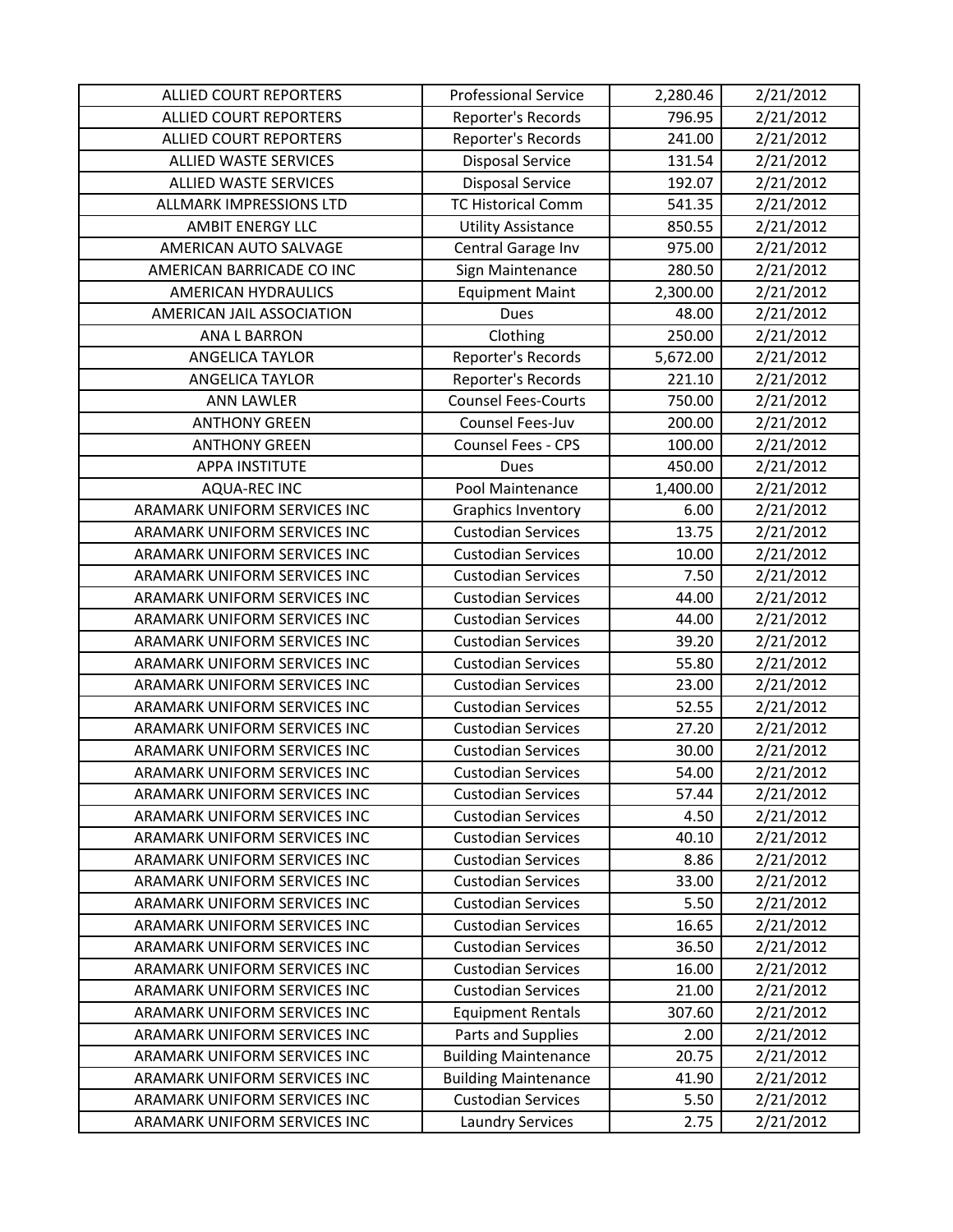| ARC/ AUSTIN RIBBON & COMPUTER       | Supplies                      | 95.21    | 2/21/2012 |
|-------------------------------------|-------------------------------|----------|-----------|
| ARC/ AUSTIN RIBBON & COMPUTER       | <b>Computer Supplies</b>      | 36.32    | 2/21/2012 |
| ARC/ AUSTIN RIBBON & COMPUTER       | Capital Outlay-Low V          | 1,486.60 | 2/21/2012 |
| ARC/ AUSTIN RIBBON & COMPUTER       | Capital Outlay-Low V          | 9,874.40 | 2/21/2012 |
| ARC/ AUSTIN RIBBON & COMPUTER       | <b>Supplies</b>               | 52.62    | 2/21/2012 |
| <b>ARCHIVE SUPPLIES INC</b>         | <b>Supplies</b>               | 240.00   | 2/21/2012 |
| <b>ARLINGTON WATER UTILITIES</b>    | <b>Utility Assistance</b>     | 98.63    | 2/21/2012 |
| ARROW MAGNOLIA CO                   | Grease and Oil                | 599.95   | 2/21/2012 |
| ARTS COUNCIL OF FORT WORTH          | <b>Arts Council FW&amp;TC</b> | 5,000.00 | 2/21/2012 |
| ARTS COUNCIL OF NORTHEAST TARRANT C | <b>Arts Council FW&amp;TC</b> | 5,000.00 | 2/21/2012 |
| ASH GROVE TEXAS LP                  | <b>Base Stab Materials</b>    | 1,924.97 | 2/21/2012 |
| ASSOCIATED TIME INSTRUMENTS CO INC  | <b>Equipment Maint</b>        | 100.01   | 2/21/2012 |
| ASSOCIATED TIME INSTRUMENTS CO INC  | <b>Equipment Maint</b>        | 64.10    | 2/21/2012 |
| <b>AT&amp;T MOBILITY</b>            | <b>Wireless Data Access</b>   | 394.10   | 2/21/2012 |
| <b>AT&amp;T MOBILITY</b>            | <b>Wireless Data Access</b>   | 2,769.86 | 2/21/2012 |
| <b>AT&amp;T MOBILITY</b>            | <b>Wireless Data Access</b>   | 266.33   | 2/21/2012 |
| <b>AT&amp;T MOBILITY</b>            | <b>Wireless Data Access</b>   | 266.13   | 2/21/2012 |
| <b>AT&amp;T MOBILITY</b>            | <b>Wireless Data Access</b>   | 266.53   | 2/21/2012 |
| <b>AT&amp;T MOBILITY</b>            | <b>Wireless Data Access</b>   | 190.15   | 2/21/2012 |
| <b>AT&amp;T MOBILITY</b>            | <b>Wireless Data Access</b>   | 190.55   | 2/21/2012 |
| <b>AT&amp;T MOBILITY</b>            | <b>Wireless Data Access</b>   | 228.74   | 2/21/2012 |
| <b>AT&amp;T MOBILITY</b>            | <b>Wireless Data Access</b>   | 343.31   | 2/21/2012 |
| <b>AT&amp;T MOBILITY</b>            | <b>Wireless Data Access</b>   | 228.34   | 2/21/2012 |
| <b>AT&amp;T MOBILITY</b>            | <b>Wireless Data Access</b>   | 158.76   | 2/21/2012 |
| <b>AT&amp;T MOBILITY</b>            | Pager / Blackberry            | 29.60    | 2/21/2012 |
| ATCO MANUFACTURING COMPANY          | Parts and Supplies            | 132.00   | 2/21/2012 |
| <b>ATMOS ENERGY CORP</b>            | Gas                           | 43.29    | 2/21/2012 |
| <b>ATMOS ENERGY CORP</b>            | Gas                           | 26.54    | 2/21/2012 |
| <b>ATMOS ENERGY CORP</b>            | Gas                           | 644.87   | 2/21/2012 |
| <b>ATMOS ENERGY CORP</b>            | Gas                           | 842.55   | 2/21/2012 |
| <b>ATMOS ENERGY CORP</b>            | Gas                           | 362.89   | 2/21/2012 |
| <b>ATMOS ENERGY CORP</b>            | Gas                           | 1,021.68 | 2/21/2012 |
| <b>ATMOS ENERGY CORP</b>            | Gas                           | 1,374.64 | 2/21/2012 |
| <b>ATMOS ENERGY CORP</b>            | Gas                           | 6,295.49 | 2/21/2012 |
| <b>ATMOS ENERGY CORP</b>            | Gas                           | 1,393.23 | 2/21/2012 |
| <b>ATMOS ENERGY CORP</b>            | Gas                           | 1,734.00 | 2/21/2012 |
| <b>ATMOS ENERGY CORP</b>            | Gas                           | 62.82    | 2/21/2012 |
| <b>ATMOS ENERGY CORP</b>            | Gas                           | 1,033.04 | 2/21/2012 |
| <b>ATMOS ENERGY CORP</b>            | Gas                           | 18.12    | 2/21/2012 |
| <b>ATMOS ENERGY CORP</b>            | Gas                           | 202.34   | 2/21/2012 |
| <b>ATMOS ENERGY CORP</b>            | Gas                           | 2,910.75 | 2/21/2012 |
| <b>ATMOS ENERGY CORP</b>            | <b>Utility Assistance</b>     | 8,010.97 | 2/21/2012 |
| <b>ATMOS ENERGY CORP</b>            | <b>Utility Assistance</b>     | 317.81   | 2/21/2012 |
| <b>ATMOS ENERGY CORP</b>            | <b>Utility Assistance</b>     | 1,199.95 | 2/21/2012 |
| AV PARK PLACE ASSOCIATES            | Rental Assistance             | 435.00   | 2/21/2012 |
| <b>BAILEY &amp; GALYEN</b>          | <b>Counsel Fees-Courts</b>    | 350.00   | 2/21/2012 |
| <b>BAKER AND DAMERON LLC</b>        | <b>Counsel Fees-Courts</b>    | 550.00   | 2/21/2012 |
| <b>BAKER FUNERAL HOME</b>           | <b>County Burials</b>         | 660.00   | 2/21/2012 |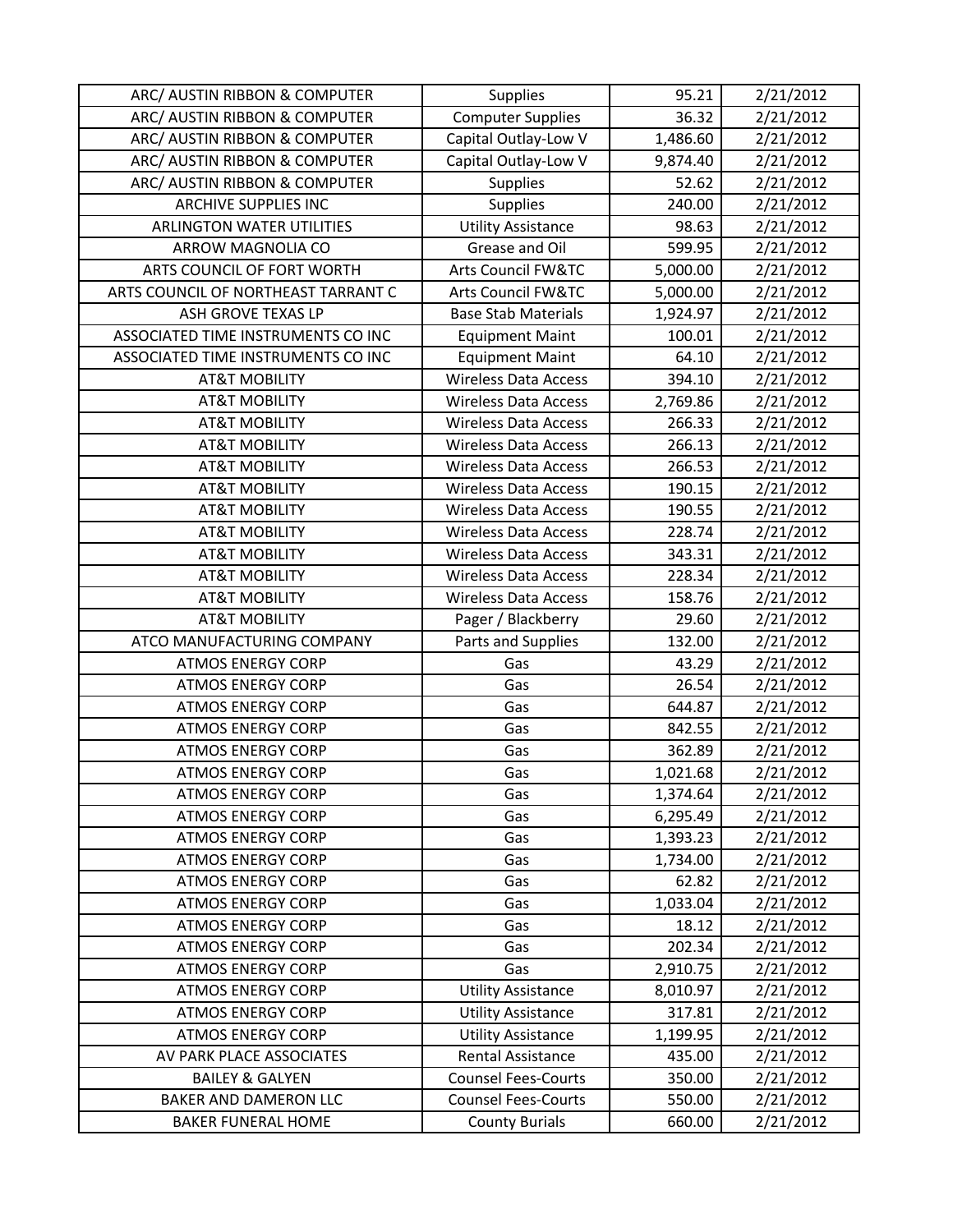| BAKUTIS, MCCULLY & SAWYER PC             | <b>Counsel Fees-Probate</b> | 885.00   | 2/21/2012 |
|------------------------------------------|-----------------------------|----------|-----------|
| <b>BALANCE FORENSIC &amp; GENERAL</b>    | Psych Exam/Testimony        | 700.00   | 2/21/2012 |
| <b>BALANCE FORENSIC &amp; GENERAL</b>    | Psych Exam/Testimony        | 1,940.00 | 2/21/2012 |
| <b>BALANCE FORENSIC &amp; GENERAL</b>    | Psych Exam/Testimony        | 30.00    | 2/21/2012 |
| <b>BALANCE FORENSIC &amp; GENERAL</b>    | Psych Exam/Testimony        | 300.00   | 2/21/2012 |
| <b>BALANCE FORENSIC &amp; GENERAL</b>    | Cap Murder-Othr Cost        | 5,250.00 | 2/21/2012 |
| <b>BALL &amp; HASE PC</b>                | <b>Counsel Fees-Courts</b>  | 550.00   | 2/21/2012 |
| <b>BALL &amp; HASE PC</b>                | <b>Counsel Fees-Courts</b>  | 400.00   | 2/21/2012 |
| <b>BANE MACHINERY INC</b>                | Parts and Supplies          | 317.55   | 2/21/2012 |
| BANKSTON FORD OF SOUTH FORT WORTH        | Gasoline Inventory          | 82.55    | 2/21/2012 |
| BANKSTON FORD OF SOUTH FORT WORTH        | Parts and Supplies          | 474.87   | 2/21/2012 |
| <b>BARNES PROX LAW PLLC</b>              | Counsel Fees - CPS          | 100.00   | 2/21/2012 |
| <b>BARRY ALFORD</b>                      | <b>Counsel Fees-Courts</b>  | 600.00   | 2/21/2012 |
| <b>BARRY ALFORD</b>                      | <b>Counsel Fees-Courts</b>  | 375.00   | 2/21/2012 |
| <b>BARRY ALFORD</b>                      | <b>Counsel Fees-Courts</b>  | 300.00   | 2/21/2012 |
| <b>BARRY ALFORD</b>                      | <b>Counsel Fees-Courts</b>  | 400.00   | 2/21/2012 |
| <b>BASECOM INC</b>                       | <b>Building Maintenance</b> | 640.88   | 2/21/2012 |
| <b>BASECOM INC</b>                       | Echo Lake Park              | 227.93   | 2/21/2012 |
| <b>BATTERIES PLUS</b>                    | <b>Building Maintenance</b> | 129.50   | 2/21/2012 |
| <b>BAUMGARDNER FUNERAL HOME</b>          | <b>County Burials</b>       | 700.00   | 2/21/2012 |
| BEL APARTMENT PROPERTIES TRUST           | Rental Assistance           | 788.00   | 2/21/2012 |
| BEL APARTMENT PROPERTIES TRUST           | <b>Utility Assistance</b>   | 75.58    | 2/21/2012 |
| <b>BEN LEONARD PLLC</b>                  | <b>Counsel Fees-Courts</b>  | 175.00   | 2/21/2012 |
| <b>BEN LEONARD PLLC</b>                  | <b>Counsel Fees-Courts</b>  | 450.00   | 2/21/2012 |
| <b>BEN LEONARD PLLC</b>                  | <b>Counsel Fees-Courts</b>  | 137.50   | 2/21/2012 |
| <b>BEST BUY GOV LLC</b>                  | Shrff Commissary Inv        | 5,249.70 | 2/21/2012 |
| <b>BEST BUY GOV LLC</b>                  | Recreation                  | 874.41   | 2/21/2012 |
| <b>BETH KELLER</b>                       | Clothing                    | 200.00   | 2/21/2012 |
| <b>BETTY HUCKABAY</b>                    | <b>County Projects</b>      | 1,000.00 | 2/21/2012 |
| <b>BETTY HUCKABAY</b>                    | <b>County Projects</b>      | 60.00    | 2/21/2012 |
| <b>B-GREENER INDUSTRIAL CLEANERS LLC</b> | Parts and Supplies          | 100.00   | 2/21/2012 |
| BIG BROTHERS BIG SISTERS OF NORTH T      | <b>Subrecipient Service</b> | 2,752.45 | 2/21/2012 |
| <b>BIMBO BAKERIES USA INC</b>            | Food                        | 128.81   | 2/21/2012 |
| <b>BLAGG TIRE AND SERVICE</b>            | Gasoline Inventory          | 1,054.50 | 2/21/2012 |
| <b>BLAGG TIRE AND SERVICE</b>            | <b>Tires and Tubes</b>      | 4,248.84 | 2/21/2012 |
| <b>BLESSING FUNERAL HOME</b>             | <b>County Burials</b>       | 330.00   | 2/21/2012 |
| <b>BOBBIE HILL</b>                       | Clothing                    | 125.00   | 2/21/2012 |
| <b>BOBBY BEASLEY</b>                     | Investigative               | 450.00   | 2/21/2012 |
| <b>BOBBY DAVIS</b>                       | <b>Bail Bond Surety Fee</b> | 28.50    | 2/21/2012 |
| <b>BOBBY DAVIS</b>                       | <b>Bail Bond Surety Fee</b> | 16.50    | 2/21/2012 |
| <b>BOBBY WALTON</b>                      | Investigative               | 371.53   | 2/21/2012 |
| <b>BONNY MCMURROUGH LINK</b>             | Counsel Fees-Probate        | 2,200.00 | 2/21/2012 |
| <b>BOUNCE ENERGY</b>                     | <b>Utility Assistance</b>   | 167.57   | 2/21/2012 |
| <b>BOUND TREE MEDICAL LLC</b>            | Lab Supplies                | 139.44   | 2/21/2012 |
| <b>BOYD MOONEY</b>                       | Counsel Fees-Juv            | 300.00   | 2/21/2012 |
| <b>BOYS &amp; GIRLS CLUB OF GREATER</b>  | <b>Subrecipient Service</b> | 4,962.34 | 2/21/2012 |
| Brenda A Rios                            | Travel                      | 212.00   | 2/21/2012 |
| <b>BRENDA HANSEN</b>                     | <b>Counsel Fees-Courts</b>  | 400.00   | 2/21/2012 |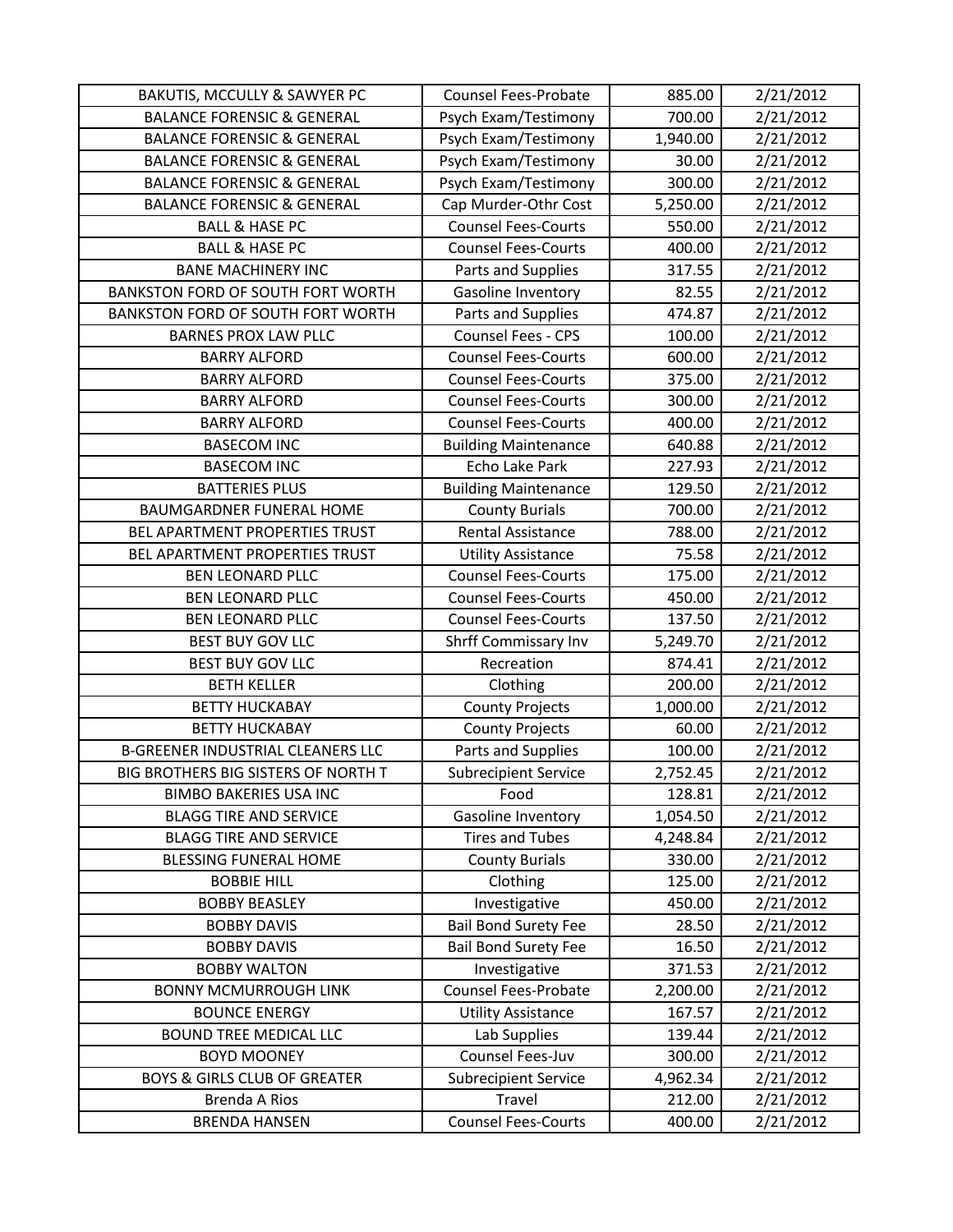| <b>BRENDA HANSEN</b>              | <b>Counsel Fees-Courts</b>  | 400.00    | 2/21/2012 |
|-----------------------------------|-----------------------------|-----------|-----------|
| <b>BRENDA HANSEN</b>              | Cnsl Fees-Juv Det&Tr        | 200.00    | 2/21/2012 |
| <b>BRENDA HANSEN</b>              | Cnsl Fees-Fam Drg Ct        | 100.00    | 2/21/2012 |
| <b>BRENDA MOORE</b>               | Clothing                    | 225.00    | 2/21/2012 |
| <b>BRENDA MOORE</b>               | Cash For Kids               | 40.00     | 2/21/2012 |
| <b>BRENDA R VONJOE</b>            | <b>Counsel Fees-Courts</b>  | 825.00    | 2/21/2012 |
| <b>BRENT JENKINS</b>              | Rental Assistance           | 425.00    | 2/21/2012 |
| <b>BRETT BOONE</b>                | <b>Counsel Fees-Courts</b>  | 400.00    | 2/21/2012 |
| <b>BRETT BOONE</b>                | <b>Counsel Fees-Courts</b>  | 400.00    | 2/21/2012 |
| <b>BRETT BOONE</b>                | <b>Counsel Fees-Courts</b>  | 6,450.00  | 2/21/2012 |
| <b>BRIAN C SIMPSON</b>            | Counsel Fees - CPS          | 150.00    | 2/21/2012 |
| <b>BRIAN J WILLETT</b>            | <b>Counsel Fees-Courts</b>  | 550.00    | 2/21/2012 |
| <b>BRIAN J WILLETT</b>            | <b>Counsel Fees-Courts</b>  | 400.00    | 2/21/2012 |
| <b>BRIAN J WILLETT</b>            | Counsel Fees-Juv            | 100.00    | 2/21/2012 |
| <b>BRIAN K WALKER</b>             | <b>Counsel Fees-Courts</b>  | 725.00    | 2/21/2012 |
| <b>BRIAN M BOUFFARD</b>           | <b>Counsel Fees-Courts</b>  | 130.00    | 2/21/2012 |
| <b>BRIAN M BOUFFARD</b>           | <b>Counsel Fees-Courts</b>  | 400.00    | 2/21/2012 |
| <b>BRIAN M BOUFFARD</b>           | <b>Counsel Fees-Courts</b>  | 250.00    | 2/21/2012 |
| <b>BRIAN M BOUFFARD</b>           | <b>Counsel Fees-Courts</b>  | 450.00    | 2/21/2012 |
| <b>BRIAN SALVANT</b>              | <b>Counsel Fees-Courts</b>  | 500.00    | 2/21/2012 |
| <b>BRITTNY CARTER</b>             | Transportation              | 88.29     | 2/21/2012 |
| <b>BROOKE BAKER</b>               | Counsel Fees - CPS          | 100.00    | 2/21/2012 |
| BROWN, OWENS AND BRUMLEY          | <b>County Burials</b>       | 1,657.00  | 2/21/2012 |
| <b>BRUCE ASHWORTH</b>             | <b>Counsel Fees-Courts</b>  | 900.00    | 2/21/2012 |
| <b>BRUCE ASHWORTH</b>             | <b>Counsel Fees-Courts</b>  | 400.00    | 2/21/2012 |
| <b>BRUCE ASHWORTH</b>             | <b>Counsel Fees-Courts</b>  | 150.00    | 2/21/2012 |
| <b>BUSH RUDNICKI SHELTON PC</b>   | <b>Counsel Fees-Courts</b>  | 260.00    | 2/21/2012 |
| <b>BUSH RUDNICKI SHELTON PC</b>   | Counsel Fees-Juv            | 200.00    | 2/21/2012 |
| <b>C.D. HARTNETT CO</b>           | Food                        | 119.91    | 2/21/2012 |
| <b>C.R.'S AUTO REPAIR</b>         | Parts and Supplies          | 29.00     | 2/21/2012 |
| <b>CABELA'S INC</b>               | Supplies                    | 146.92    | 2/21/2012 |
| CAD & GRAPHIC SUPPLY INC          | Photo Processing Inv        | 837.00    | 2/21/2012 |
| <b>CALEB I MOORE</b>              | Counsel Fees - CPS          | 300.00    | 2/21/2012 |
| CALEB I MOORE                     | Cnsl Fees-Fam Drg Ct        | 100.00    | 2/21/2012 |
| <b>CALICO INDUSTRIES INC</b>      | Sheriff Inventory           | 184.00    | 2/21/2012 |
| CAMP FIRE USA FIRST TEXAS COUNCIL | <b>Subrecipient Service</b> | 1,973.56  | 2/21/2012 |
| <b>CANAS &amp; FLORES</b>         | <b>Counsel Fees-Courts</b>  | 100.00    | 2/21/2012 |
| <b>CANAS &amp; FLORES</b>         | <b>Counsel Fees-Courts</b>  | 425.00    | 2/21/2012 |
| <b>CANAS &amp; FLORES</b>         | <b>Counsel Fees-Courts</b>  | 300.00    | 2/21/2012 |
| <b>CANAS &amp; FLORES</b>         | <b>Counsel Fees-Courts</b>  | 700.00    | 2/21/2012 |
| <b>CANAS &amp; FLORES</b>         | <b>Counsel Fees-Courts</b>  | 100.00    | 2/21/2012 |
| <b>CANTEY HANGER LLP</b>          | <b>Counsel Fees-Courts</b>  | 1,000.00  | 2/21/2012 |
| <b>CAPITOL SYSTEMS INC</b>        | Prof Srvc-Proj Mgmt         | 11,345.57 | 2/21/2012 |
| <b>CAPP INC</b>                   | <b>Building Maintenance</b> | 497.90    | 2/21/2012 |
| <b>CAREER TRACK</b>               | Education                   | 74.00     | 2/21/2012 |
| <b>CAREER TRACK</b>               | Education                   | 299.00    | 2/21/2012 |
| <b>CAREER TRACK</b>               | Education                   | 74.00     | 2/21/2012 |
| <b>CAREER TRACK</b>               | Education                   | 74.00     | 2/21/2012 |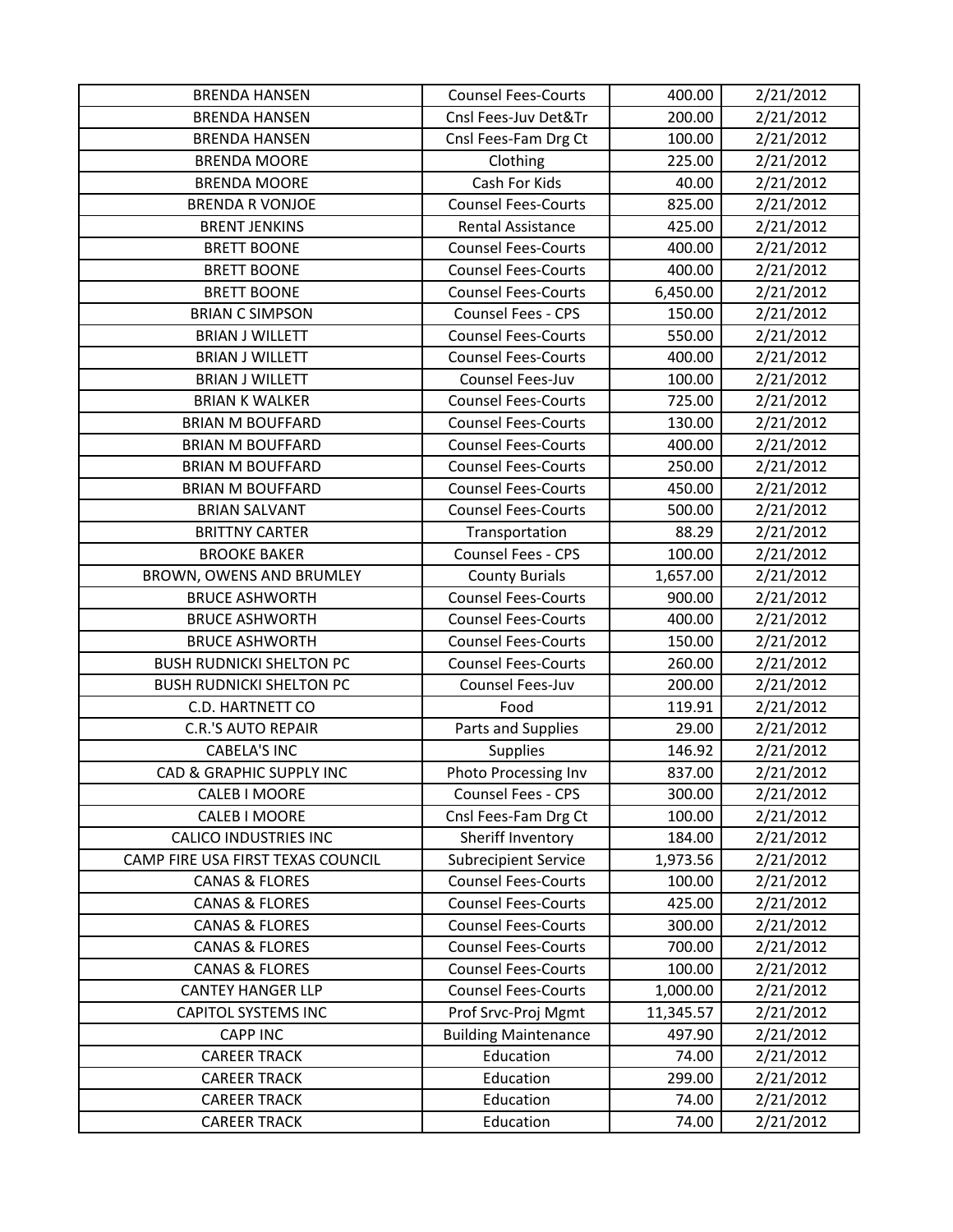| <b>CAREER TRACK</b>                                       | Education                         | 74.00              | 2/21/2012              |
|-----------------------------------------------------------|-----------------------------------|--------------------|------------------------|
| <b>CAREER TRACK</b>                                       | Education                         | 74.00              | 2/21/2012              |
| <b>CAREY WALKER</b>                                       | <b>Counsel Fees-Courts</b>        | 1,000.00           | 2/21/2012              |
| <b>CARNIVAL FOOD STORES #78</b>                           | Food/Hygiene Assist               | 19.29              | 2/21/2012              |
| <b>CAROL A BIRDWELL</b>                                   | <b>Counsel Fees-Courts</b>        | 200.00             | 2/21/2012              |
| <b>CAROLE KERR</b>                                        | <b>Counsel Fees-Courts</b>        | 850.00             | 2/21/2012              |
| <b>CARQUEST AUTO PARTS</b>                                | Parts and Supplies                | 239.97             | 2/21/2012              |
| <b>CASA OF TARRANT COUNTY</b>                             | <b>Child Advocates</b>            | 15,000.00          | 2/21/2012              |
| <b>CASA OF TARRANT COUNTY</b>                             | <b>Child Advocates</b>            | 5,000.00           | 2/21/2012              |
| <b>CASS ROBERT CALLAWAY</b>                               | <b>Counsel Fees-Courts</b>        | 600.00             | 2/21/2012              |
| <b>CASS ROBERT CALLAWAY</b>                               | <b>Counsel Fees-Courts</b>        | 175.00             | 2/21/2012              |
| <b>CATHERINE DUNNAVANT</b>                                | <b>Counsel Fees-Courts</b>        | 600.00             | 2/21/2012              |
| <b>CATHERINE DUNNAVANT</b>                                | <b>Counsel Fees-Courts</b>        | 350.00             | 2/21/2012              |
| <b>CATHERINE DUNNAVANT</b>                                | <b>Counsel Fees-Courts</b>        | 237.50             | 2/21/2012              |
| CATHOLIC CHARITIES DIOCESE OF                             | <b>Professional Service</b>       | 646.25             | 2/21/2012              |
| CATHOLIC CHARITIES DIOCESE OF                             | <b>Professional Service</b>       | 3,341.25           | 2/21/2012              |
| CATHOLIC CHARITIES DIOCESE OF FTW                         | <b>Interpreter Fees</b>           | 300.00             | 2/21/2012              |
| <b>CDW GOVERNMENT INC</b>                                 | LV Grnt Compter(Mod)              | 398.99             | 2/21/2012              |
| <b>CDW GOVERNMENT INC</b>                                 | <b>Computer Supplies</b>          | 433.20             | 2/21/2012              |
| <b>CDW GOVERNMENT INC</b>                                 | <b>Computer Supplies</b>          | 195.58             | 2/21/2012              |
| <b>CDW GOVERNMENT INC</b>                                 | Equipment                         |                    | 2/21/2012              |
| <b>CECO INDUSTRIAL SALES CORP</b>                         | Kitchen Supplies                  | 25.35              | 2/21/2012              |
| Celina P Castillo                                         | Travel                            | 140.00             | 2/21/2012              |
| CENTER FOR THERAPEUTIC CHANGE LTD                         | O/P Group Counseling              | 6,007.00           | 2/21/2012              |
| CEN-TEX UNIFORM SALES INC                                 | Clothing                          | 299.25             | 2/21/2012              |
| CEN-TEX UNIFORM SALES INC                                 | Clothing                          | 359.10             | 2/21/2012              |
| CEN-TEX UNIFORM SALES INC                                 | Clothing                          | 152.00             | 2/21/2012              |
| CEN-TEX UNIFORM SALES INC                                 | Clothing                          | 172.49             | 2/21/2012              |
| CEN-TEX UNIFORM SALES INC                                 | Clothing                          | 98.51              | 2/21/2012              |
| <b>CENTRAL FREIGHT LINES INC</b>                          | Postage                           | 219.74             | 2/21/2012              |
| <b>CENTRAL FREIGHT LINES INC</b>                          | Postage                           | 250.05             | 2/21/2012              |
| <b>CENTRAL RESTAURANT PRODUCTS</b>                        | <b>Custodian Supplies</b>         | 210.50             | 2/21/2012              |
| <b>CHARITY SAMMONS</b>                                    |                                   |                    |                        |
|                                                           | Cash For Kids                     | 25.00              | 2/21/2012              |
| <b>CHARLES ROACH</b>                                      | <b>Counsel Fees-Courts</b>        | 450.00             | 2/21/2012              |
| <b>CHARTER CAPITAL</b>                                    | <b>Professional Service</b>       | 7.81               | 2/21/2012              |
| <b>CHARTER CAPITAL</b>                                    | <b>Professional Service</b>       | 101.19             | 2/21/2012              |
| <b>CHARTER CAPITAL</b>                                    | <b>Professional Service</b>       | 39.79              | 2/21/2012              |
| <b>CHECKPOINT SERVICES INC</b>                            | <b>Computer Maintenance</b>       | 898.70             | 2/21/2012              |
| <b>CHECKPOINT SERVICES INC</b>                            | <b>Computer Maintenance</b>       | (176.00)           | 2/21/2012              |
| <b>CHEM AQUA</b>                                          | A/C Maint Contract                | 280.00             | 2/21/2012              |
| <b>CHEM AQUA</b>                                          | A/C Maint Contract                | 450.00             | 2/21/2012              |
| <b>CHERYL NASON</b>                                       | <b>Professional Service</b>       | 300.00             | 2/21/2012              |
| <b>CHERYL SPRAGGINS</b>                                   | Clothing                          | 81.00              | 2/21/2012              |
| Christine E Dooling                                       | Education                         | 645.00             | 2/21/2012              |
| <b>CHRISTOPHER LEO CASTANON</b>                           | <b>Counsel Fees-Courts</b>        | 250.00             | 2/21/2012              |
| <b>CIRRO ENERGY</b>                                       | <b>Utility Assistance</b>         | 123.52             | 2/21/2012              |
| <b>CITY OF ARLINGTON</b><br>CITY OF FOREST HILL UTILITIES | Rent<br><b>Utility Assistance</b> | 3,598.33<br>298.32 | 2/21/2012<br>2/21/2012 |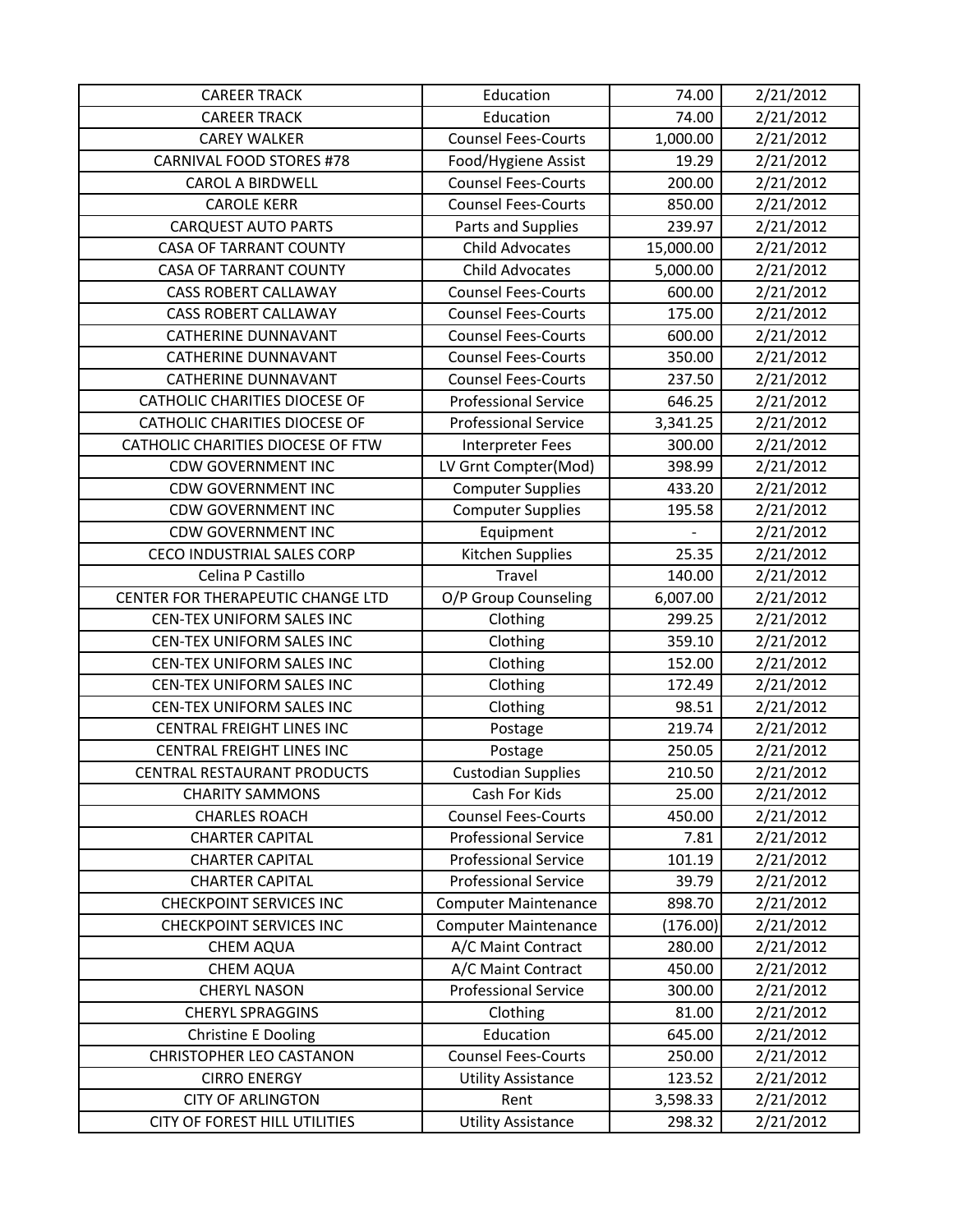| <b>CITY OF FORT WORTH</b>             | Radio Serv-Contract         | 3,456.00   | 2/21/2012 |
|---------------------------------------|-----------------------------|------------|-----------|
| <b>CITY OF FORT WORTH</b>             | Radio Serv-Contract         | 5,472.00   | 2/21/2012 |
| <b>CITY OF FORT WORTH</b>             | Radio Serv-Contract         | 2,592.00   | 2/21/2012 |
| <b>CITY OF FORT WORTH</b>             | Radio Serv-Contract         | 47,808.00  | 2/21/2012 |
| <b>CITY OF FORT WORTH</b>             | Radio Serv-Contract         | 212,544.00 | 2/21/2012 |
| <b>CITY OF FORT WORTH</b>             | Radio Serv-Contract         | 7,488.00   | 2/21/2012 |
| <b>CITY OF FORT WORTH</b>             | Radio Serv-Contract         | 3,456.00   | 2/21/2012 |
| <b>CITY OF FORT WORTH</b>             | CAPP - City of FW           | 30,000.00  | 2/21/2012 |
| <b>CITY OF FORT WORTH</b>             | <b>Professional Service</b> | 235.00     | 2/21/2012 |
| <b>CITY OF GRAND PRAIRIE</b>          | <b>Utility Assistance</b>   | 67.31      | 2/21/2012 |
| <b>CITY OF HALTOM CITY</b>            | <b>Utility Assistance</b>   | 105.01     | 2/21/2012 |
| CITY OF NORTH RICHLAND HILLS          | <b>Disposal Service</b>     | 181.50     | 2/21/2012 |
| <b>CITY OF SAGINAW</b>                | <b>County Projects</b>      | 7,566.02   | 2/21/2012 |
| <b>CITY OF SAGINAW</b>                | <b>County Projects</b>      | 136,644.94 | 2/21/2012 |
| <b>CITY OF SANSOM PARK</b>            | <b>Utility Assistance</b>   | 58.68      | 2/21/2012 |
| <b>CITY OF WATAUGA</b>                | <b>Utility Assistance</b>   | 117.00     | 2/21/2012 |
| <b>CLA INTERESTS INC</b>              | County Right of Way         | 7,650.00   | 2/21/2012 |
| <b>CLARINDA ACADEMY</b>               | <b>Residential Servc</b>    | 4,285.75   | 2/21/2012 |
| <b>CLEMENTE DE LA CRUZ</b>            | <b>Counsel Fees-Courts</b>  | 300.00     | 2/21/2012 |
| <b>CLIFFORD ALLEN</b>                 | Clothing                    | 400.00     | 2/21/2012 |
| <b>CLIFFORD GINN</b>                  | Investigative               | 427.50     | 2/21/2012 |
| <b>CMC GROUP INC</b>                  | Kitchen Supplies            | 234.94     | 2/21/2012 |
| CMH PARKS INC.                        | Rental Assistance           | 590.00     | 2/21/2012 |
| <b>COBBLE RANSOM</b>                  | Clothing                    | 200.00     | 2/21/2012 |
| <b>CODY L COFER</b>                   | <b>Counsel Fees-Courts</b>  | 875.00     | 2/21/2012 |
| <b>CODY L COFER</b>                   | <b>Counsel Fees-Courts</b>  | 275.00     | 2/21/2012 |
| <b>COLE JENNINGS BRYAN</b>            | <b>Counsel Fees-Courts</b>  | 900.00     | 2/21/2012 |
| <b>COLE JENNINGS BRYAN</b>            | <b>Counsel Fees-Courts</b>  | 350.00     | 2/21/2012 |
| <b>COLTON VAIL</b>                    | <b>Pretrial Release Fee</b> | 20.00      | 2/21/2012 |
| <b>COMMERCIAL RECORDER</b>            | Advertis/Leg Notice         | 64.50      | 2/21/2012 |
| <b>COMMUNITY ENRICHMENT CENTER</b>    | <b>Subrecipient Service</b> | 20,649.58  | 2/21/2012 |
| <b>COMPLIANCE CONSORTIUM CORP</b>     | <b>Professional Service</b> | 192.22     | 2/21/2012 |
| <b>COMPLIANCE CONSORTIUM CORP</b>     | <b>Professional Service</b> | 413.81     | 2/21/2012 |
| <b>CONCHO SUPPLY INC</b>              | Central Garage Inv          | 158.39     | 2/21/2012 |
| CONLEY LOTT NICHOLS OF TEXAS INC      | Parts and Supplies          | 322.02     | 2/21/2012 |
| <b>CONNECTING URBAN FAMILIES</b>      | <b>Professional Service</b> | 1,500.00   | 2/21/2012 |
| <b>CONSTANTINE GEORGE ANAGNOSTIS</b>  | Counsel Fees-Juv            | 200.00     | 2/21/2012 |
| <b>CONSTRUCTION OWNERS ASSOC OF</b>   | Education                   | 695.00     | 2/21/2012 |
| COOK CHILDREN'S PHYSICIAN NETWORK     | <b>Medical Services</b>     | 425.00     | 2/21/2012 |
| COOK'S CORRECTIONAL KITCHEN           | Kitchen Supplies            | 90.98      | 2/21/2012 |
| <b>CORNERSTONE ASSISTANCE NETWORK</b> | <b>Subrecipient Service</b> | 6,659.04   | 2/21/2012 |
| <b>CORPORATE FLOORS INC</b>           | <b>Custodian Services</b>   | 1,718.50   | 2/21/2012 |
| COUNTY JUDGES AND COMMISSIONERS       | Cnty Judge/Comm Assn        | 3,600.00   | 2/21/2012 |
| <b>COVENANT KIDS</b>                  | <b>Foster Home Care</b>     | 79.04      | 2/21/2012 |
| <b>CTJ MAINTENANCE INC</b>            | <b>Custodian Services</b>   | 6,459.75   | 2/21/2012 |
| <b>CTJ MAINTENANCE INC</b>            | <b>Custodian Services</b>   | 19,986.08  | 2/21/2012 |
| <b>CTJ MAINTENANCE INC</b>            | <b>Custodian Services</b>   | 1,074.92   | 2/21/2012 |
| <b>CTJ MAINTENANCE INC</b>            | <b>Custodian Services</b>   | 2,415.08   | 2/21/2012 |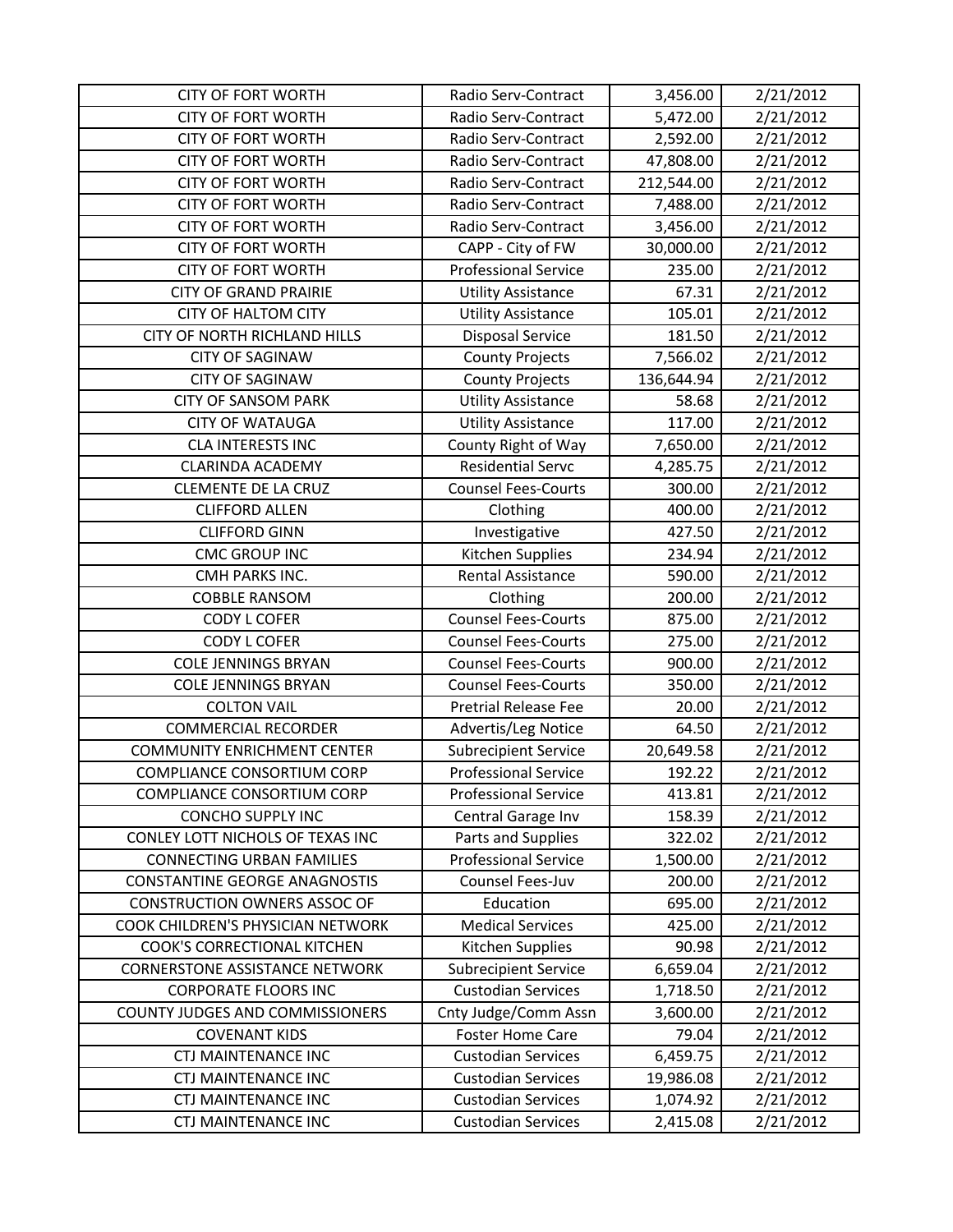| <b>CTJ MAINTENANCE INC</b>       | <b>Custodian Services</b>   | 1,703.12  | 2/21/2012 |
|----------------------------------|-----------------------------|-----------|-----------|
| <b>CTJ MAINTENANCE INC</b>       | <b>Custodian Services</b>   | 1,856.68  | 2/21/2012 |
| <b>CTJ MAINTENANCE INC</b>       | <b>Custodian Services</b>   | 2,443.00  | 2/21/2012 |
| <b>CTJ MAINTENANCE INC</b>       | <b>Custodian Services</b>   | 783.00    | 2/21/2012 |
| <b>CTJ MAINTENANCE INC</b>       | <b>Custodian Services</b>   | 8,547.75  | 2/21/2012 |
| <b>CTJ MAINTENANCE INC</b>       | <b>Custodian Services</b>   | 21,610.80 | 2/21/2012 |
| <b>CTJ MAINTENANCE INC</b>       | <b>Custodian Services</b>   | 5,350.50  | 2/21/2012 |
| <b>CTJ MAINTENANCE INC</b>       | <b>Custodian Services</b>   | 16,795.35 | 2/21/2012 |
| <b>CTJ MAINTENANCE INC</b>       | <b>Custodian Services</b>   | 1,853.10  | 2/21/2012 |
| <b>CTJ MAINTENANCE INC</b>       | <b>Custodian Services</b>   | 1,853.10  | 2/21/2012 |
| <b>CTJ MAINTENANCE INC</b>       | <b>Custodian Services</b>   | 1,879.20  | 2/21/2012 |
| <b>CTJ MAINTENANCE INC</b>       | Contract Labor              | 1,937.08  | 2/21/2012 |
| <b>CTJ MAINTENANCE INC</b>       | Contract Labor              | 1,912.56  | 2/21/2012 |
| <b>CTJ MAINTENANCE INC</b>       | Contract Labor              | 1,580.04  | 2/21/2012 |
| <b>CTJ MAINTENANCE INC</b>       | <b>Contract Labor</b>       | 3,628.96  | 2/21/2012 |
| <b>CTJ MAINTENANCE INC</b>       | Contract Labor              | 3,910.94  | 2/21/2012 |
| <b>CTJ MAINTENANCE INC</b>       | <b>Custodian Services</b>   | 11,272.70 | 2/21/2012 |
| <b>CUEVAS DISTRIBUTION INC</b>   | Lab Supplies                | 102.00    | 2/21/2012 |
| <b>CUEVAS DISTRIBUTION INC</b>   | Lab Supplies                | 240.00    | 2/21/2012 |
| <b>CURTIS FORTINBERRY</b>        | <b>Counsel Fees-Courts</b>  | 125.00    | 2/21/2012 |
| <b>CVR COMPUTER SUPPLIES INC</b> | Sheriff Inventory           | 720.00    | 2/21/2012 |
| <b>CYNTHIA A FITCH</b>           | Counsel Fees - CPS          | 100.00    | 2/21/2012 |
| <b>CYNTHIA MCKENZIE</b>          | Counsel Fees - CPS          | 100.00    | 2/21/2012 |
| <b>DALE HEISCH</b>               | <b>Counsel Fees-Courts</b>  | 115.00    | 2/21/2012 |
| <b>DALE HEISCH</b>               | <b>Counsel Fees-Courts</b>  | 250.00    | 2/21/2012 |
| DALE TOLAR AND ASSOCIATES        | <b>Elevator Maintenance</b> | 270.00    | 2/21/2012 |
| <b>DANA A DUFFEY</b>             | Counsel Fees - CPS          | 250.00    | 2/21/2012 |
| DANETTE DEE ALVARADO             | Counsel Fees-Juv            | 200.00    | 2/21/2012 |
| DANETTE DEE ALVARADO             | Cnsl Fees-Juv Det&Tr        | 400.00    | 2/21/2012 |
| DANIEL HERNANDEZ                 | <b>Counsel Fees-Courts</b>  | 550.00    | 2/21/2012 |
| <b>DANIEL HERNANDEZ</b>          | <b>Counsel Fees-Courts</b>  | 250.00    | 2/21/2012 |
| <b>DANIEL YOUNG</b>              | <b>Counsel Fees-Courts</b>  | 325.00    | 2/21/2012 |
| <b>DANIEL YOUNG</b>              | <b>Counsel Fees-Courts</b>  | 525.00    | 2/21/2012 |
| DANIEL YOUNG                     | <b>Counsel Fees-Courts</b>  | 995.00    | 2/21/2012 |
| DANIEL YOUNG                     | <b>Counsel Fees-Courts</b>  | 150.00    | 2/21/2012 |
| DARCY NILES DENO                 | Counsel Fees-Juv            | 100.00    | 2/21/2012 |
| <b>DARCY NILES DENO</b>          | Counsel Fees - CPS          | 1,445.00  | 2/21/2012 |
| DARCY NILES DENO                 | Cnsl Fees-Fam Drg Ct        | 100.00    | 2/21/2012 |
| <b>DARCY NILES DENO</b>          | <b>Counsel Fees-Probate</b> | 2,600.00  | 2/21/2012 |
| DATA-FLEX BUSINESS PRODUCTS LLC  | Supplies                    | 788.10    | 2/21/2012 |
| DATASPAN INC                     | <b>Supplies</b>             | 206.00    | 2/21/2012 |
| DAVID A FRISBY                   | <b>Counsel Fees-Courts</b>  | 850.00    | 2/21/2012 |
| <b>DAVID PALMER</b>              | <b>Counsel Fees-Courts</b>  | 200.00    | 2/21/2012 |
| <b>DAVID PALMER</b>              | <b>Counsel Fees-Courts</b>  | 500.00    | 2/21/2012 |
| DAVID PEARSON, IV                | <b>Counsel Fees-Courts</b>  | 440.00    | 2/21/2012 |
| DAVID PEARSON, IV                | <b>Counsel Fees-Courts</b>  | 670.00    | 2/21/2012 |
| DAVID PEARSON, IV                | Cnsl Fees-Crim Appls        | 1,000.00  | 2/21/2012 |
| DAVID PEARSON, IV                | Crim Appeal-OthrCost        | 60.57     | 2/21/2012 |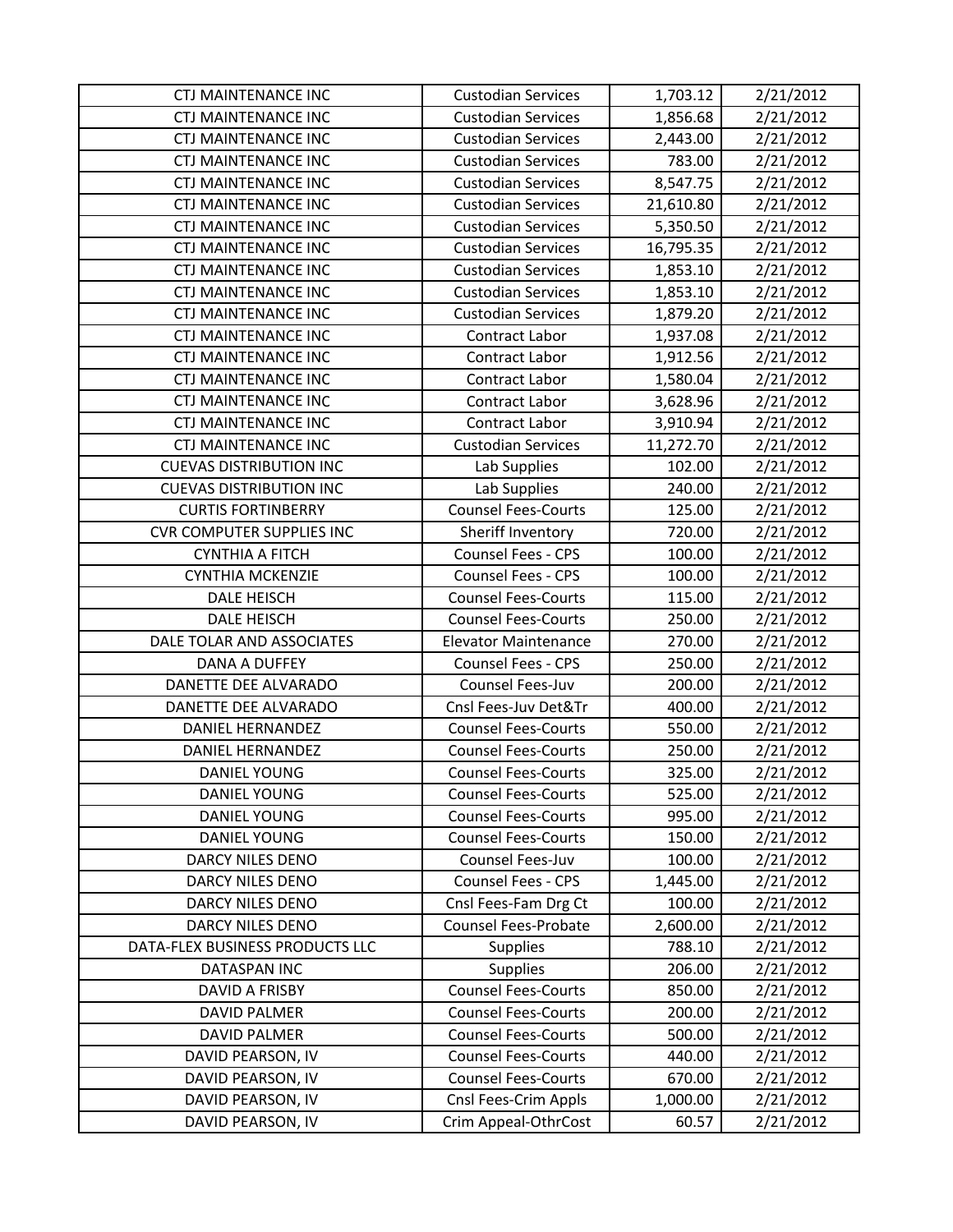| <b>DAVID RICHARDS</b>               | <b>Counsel Fees-Courts</b>  | 175.00    | 2/21/2012 |
|-------------------------------------|-----------------------------|-----------|-----------|
| <b>DAVID RICHARDS</b>               | <b>Counsel Fees-Courts</b>  | 300.00    | 2/21/2012 |
| <b>DAVID RICHARDS</b>               | <b>Counsel Fees-Courts</b>  | 250.00    | 2/21/2012 |
| <b>DBC FAMILY LAW</b>               | Counsel Fees - CPS          | 250.00    | 2/21/2012 |
| <b>DEAN SWANDA</b>                  | <b>Counsel Fees-Courts</b>  | 125.00    | 2/21/2012 |
| <b>DEAN SWANDA</b>                  | Counsel Fees-Juv            | 300.00    | 2/21/2012 |
| <b>DEAN SWANDA</b>                  | Counsel Fees - CPS          | 100.00    | 2/21/2012 |
| <b>DEAN SWANDA</b>                  | Cnsl Fees-Crim Appls        | 125.00    | 2/21/2012 |
| <b>DELL MARKETING</b>               | Software Maintenance        | 7,137.40  | 2/21/2012 |
| DELTA DENTAL INSURANCE COMPANY      | Dental Admin                | 3,993.60  | 2/21/2012 |
| DELTA DENTAL INSURANCE COMPANY      | Dental Admin                | 875.52    | 2/21/2012 |
| DEPARTMENT OF STATE HEALTH SERVICES | Dpt Vit Stats Rem BC        | 1,542.88  | 2/21/2012 |
| DEPARTMENT OF STATE HEALTH SERVICES | <b>CC Certified Copies</b>  | 29.09     | 2/21/2012 |
| DFW COMMUNICATIONS INC              | <b>Equipment Maint</b>      | 40.00     | 2/21/2012 |
| DFW COMMUNICATIONS INC              | Radio Serv-Non Contr        | 156.75    | 2/21/2012 |
| <b>DIRECT ENERGY LP</b>             | <b>Utility Assistance</b>   | 683.46    | 2/21/2012 |
| <b>DISC MAKERS</b>                  | Health Promo Pgrm           | 1,150.00  | 2/21/2012 |
| <b>DISPUTE RESOLUTION SERVICES</b>  | <b>Professional Service</b> | 32,517.34 | 2/21/2012 |
| DOLORES STEWART & ASSOCIATES INC    | <b>Professional Service</b> | 1,754.20  | 2/21/2012 |
| DOLORES STEWART & ASSOCIATES INC    | <b>Professional Service</b> | 4,385.50  | 2/21/2012 |
| DOLORES STEWART & ASSOCIATES INC    | <b>Professional Service</b> | 350.84    | 2/21/2012 |
| DOLORES STEWART & ASSOCIATES INC    | <b>Professional Service</b> | 701.68    | 2/21/2012 |
| <b>DOMINIC A BAUMAN</b>             | <b>Counsel Fees-Courts</b>  | 600.00    | 2/21/2012 |
| <b>DOMINIC A BAUMAN</b>             | <b>Counsel Fees-Courts</b>  | 550.00    | 2/21/2012 |
| <b>DON GANDY</b>                    | <b>Counsel Fees-Courts</b>  | 425.00    | 2/21/2012 |
| DON M DAWES                         | Counsel Fees - CPS          | 1,850.00  | 2/21/2012 |
| DONNA MONROE                        | Clothing                    | 425.00    | 2/21/2012 |
| DORA CAVAZOS                        | Cash For Kids               | 70.00     | 2/21/2012 |
| DOUBLE EAGLE MECHANICAL SERVICE     | <b>Building Maintenance</b> | 162.00    | 2/21/2012 |
| DOUBLE EAGLE MECHANICAL SERVICE     | <b>Building Maintenance</b> | 787.10    | 2/21/2012 |
| DOUBLE EAGLE MECHANICAL SERVICE     | <b>Building Maintenance</b> | 475.60    | 2/21/2012 |
| DOUBLE EAGLE MECHANICAL SERVICE     | <b>Building Maintenance</b> | 192.34    | 2/21/2012 |
| DOUBLE EAGLE MECHANICAL SERVICE     | <b>Building Maintenance</b> | 108.00    | 2/21/2012 |
| DOUBLE EAGLE MECHANICAL SERVICE     | <b>Building Maintenance</b> | 130.13    | 2/21/2012 |
| DR. ANDREW FISCHINGER               | <b>Witness Travel</b>       | 36.13     | 2/21/2012 |
| DRAKE COMMUNICATIONS INC            | <b>Equipment Maint</b>      | 472.50    | 2/21/2012 |
| DRAKE DUNNAVENT PC                  | <b>Counsel Fees-Courts</b>  | 500.00    | 2/21/2012 |
| DREW & ROGERS INC                   | Supplies                    | 1,825.00  | 2/21/2012 |
| DURHAM SCHOOL SERVICES LP           | Transportation              | 13,354.80 | 2/21/2012 |
| DURKIN LAW OFFICES PC               | Counsel Fees-Juv            | 200.00    | 2/21/2012 |
| DYNA TEN CORPORATION                | A/C Maint Contract          | 29.10     | 2/21/2012 |
| DYNA TEN CORPORATION                | A/C Maint Contract          | 383.80    | 2/21/2012 |
| EAGLE MOUNTAIN VETERINARY CLINIC    | <b>Estray Livestock</b>     | 732.50    | 2/21/2012 |
| <b>EAGLE TRANSMISSION INC</b>       | Central Garage Inv          | 1,045.00  | 2/21/2012 |
| <b>EARL E BATES JR</b>              | <b>Counsel Fees-Courts</b>  | 625.00    | 2/21/2012 |
| <b>EASTERN LAB SERVICES</b>         | Lab Supplies                | 620.00    | 2/21/2012 |
| <b>EBSCO INDUSTRIES INC</b>         | Law Books                   | 116.63    | 2/21/2012 |
| <b>EDWIN YOUNGBLOOD</b>             | <b>Counsel Fees-Courts</b>  | 85.00     | 2/21/2012 |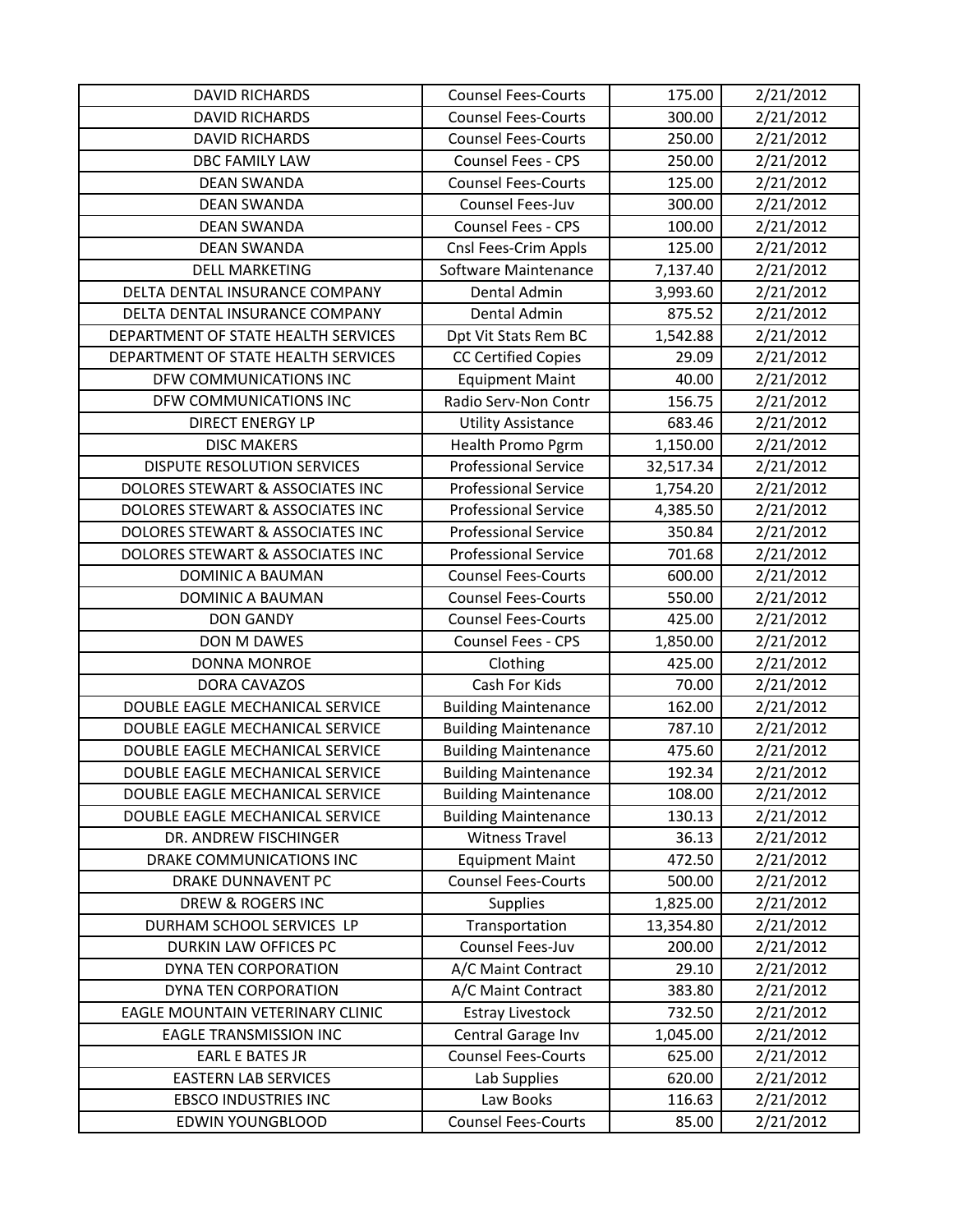| <b>EDWIN YOUNGBLOOD</b>               | <b>Counsel Fees-Courts</b>  | 300.00   | 2/21/2012 |
|---------------------------------------|-----------------------------|----------|-----------|
| ELECTRONIC TECHNOLOGIES CORP USA      | <b>Building Maintenance</b> | 1,740.00 | 2/21/2012 |
| <b>ELOY SEPULVEDA</b>                 | <b>Counsel Fees-Courts</b>  | 1,459.00 | 2/21/2012 |
| <b>ELOY SEPULVEDA</b>                 | <b>Counsel Fees-Courts</b>  | 300.00   | 2/21/2012 |
| <b>ELOY SEPULVEDA</b>                 | <b>Counsel Fees-Courts</b>  | 300.00   | 2/21/2012 |
| <b>ELOY SEPULVEDA</b>                 | <b>Counsel Fees-Courts</b>  | 250.00   | 2/21/2012 |
| <b>ELROD'S COST PLUS #6</b>           | Food/Hygiene Assist         | 20.00    | 2/21/2012 |
| <b>EMPIRE PAPER</b>                   | <b>Custodian Supplies</b>   | 918.65   | 2/21/2012 |
| <b>EMPIRE PAPER</b>                   | <b>Custodian Supplies</b>   | 193.40   | 2/21/2012 |
| <b>ENCON SYSTEMS INC</b>              | <b>Supplies</b>             | 263.40   | 2/21/2012 |
| <b>ENCON SYSTEMS INC</b>              | <b>Computer Supplies</b>    | 626.40   | 2/21/2012 |
| <b>ERIC CUMMINGS</b>                  | <b>Counsel Fees-Courts</b>  | 630.00   | 2/21/2012 |
| <b>ERIC CUMMINGS</b>                  | <b>Counsel Fees-Courts</b>  | 800.00   | 2/21/2012 |
| <b>ERIC CUMMINGS</b>                  | <b>Counsel Fees-Courts</b>  | 700.00   | 2/21/2012 |
| <b>EVCO PARTNERS LP</b>               | <b>Supplies</b>             | 374.56   | 2/21/2012 |
| <b>EVCO PARTNERS LP</b>               | Supplies                    | 9.35     | 2/21/2012 |
| <b>EVCO PARTNERS LP</b>               | <b>Custodian Supplies</b>   | 39.70    | 2/21/2012 |
| <b>EVCO PARTNERS LP</b>               | Parts and Supplies          | 472.30   | 2/21/2012 |
| <b>EVCO PARTNERS LP</b>               | <b>Building Maintenance</b> | 59.72    | 2/21/2012 |
| <b>EVCO PARTNERS LP</b>               | <b>Building Maintenance</b> | 54.96    | 2/21/2012 |
| <b>EVCO PARTNERS LP</b>               | Parts and Supplies          | 45.78    | 2/21/2012 |
| <b>EVCO PARTNERS LP</b>               | Parts and Supplies          | 19.74    | 2/21/2012 |
| <b>EVCO PARTNERS LP</b>               | Field Equip&Supplies        | 58.32    | 2/21/2012 |
| <b>EVCO PARTNERS LP</b>               | <b>Building Maintenance</b> |          | 2/21/2012 |
| <b>EVCO PARTNERS LP</b>               | <b>Building Maintenance</b> | 71.18    | 2/21/2012 |
| <b>EVCO PARTNERS LP</b>               | <b>Supplies</b>             | 10.60    | 2/21/2012 |
| <b>EVCO PARTNERS LP</b>               | <b>Supplies</b>             | 10.23    | 2/21/2012 |
| <b>EVRIDGE TRACTOR INC</b>            | Parts and Supplies          | 1,437.56 | 2/21/2012 |
| <b>EXECUTIVE FORMS &amp; SUPPLIES</b> | <b>Educational Material</b> | 1,005.00 | 2/21/2012 |
| <b>EXECUTIVE FORMS &amp; SUPPLIES</b> | Parts and Supplies          | 7,890.00 | 2/21/2012 |
| FARMER & ASSOCIATES, INC.             | <b>Building Maintenance</b> | 1,327.00 | 2/21/2012 |
| <b>FARMERS MARKET</b>                 | Food                        | 349.94   | 2/21/2012 |
| <b>FATIMA LOMELI</b>                  | <b>Restitution Payable</b>  | 280.00   | 2/21/2012 |
| <b>FAYE R HARDEN</b>                  | <b>Counsel Fees-Courts</b>  | 200.00   | 2/21/2012 |
| <b>FEDEX</b>                          | Postage                     | 48.39    | 2/21/2012 |
| FELIPE O CALZADA                      | <b>Counsel Fees-Courts</b>  | 550.00   | 2/21/2012 |
| FELIPE O CALZADA                      | <b>Counsel Fees-Courts</b>  | 200.00   | 2/21/2012 |
| FELIPE O CALZADA                      | <b>Counsel Fees-Courts</b>  | 200.00   | 2/21/2012 |
| FELIPE O CALZADA                      | Counsel Fees-Juv            | 100.00   | 2/21/2012 |
| <b>FERRELLGAS</b>                     | <b>Building Maintenance</b> | 81.20    | 2/21/2012 |
| <b>FERRELLGAS</b>                     | Fuel                        | 49.28    | 2/21/2012 |
| FIESTA MART #61                       | Food/Hygiene Assist         | 34.46    | 2/21/2012 |
| FIESTA MART #69                       | Food/Hygiene Assist         | 35.00    | 2/21/2012 |
| FIESTA MART #76                       | Food/Hygiene Assist         | 98.89    | 2/21/2012 |
| FIESTA MART INC                       | Food/Hygiene Assist         | 20.00    | 2/21/2012 |
| FILTER SYSTEMS INC                    | A/C Maint Contract          | 46.81    | 2/21/2012 |
| FILTER SYSTEMS INC                    | A/C Maint Contract          | 39.26    | 2/21/2012 |
| FILTER SYSTEMS INC                    | A/C Maint Contract          | 186.26   | 2/21/2012 |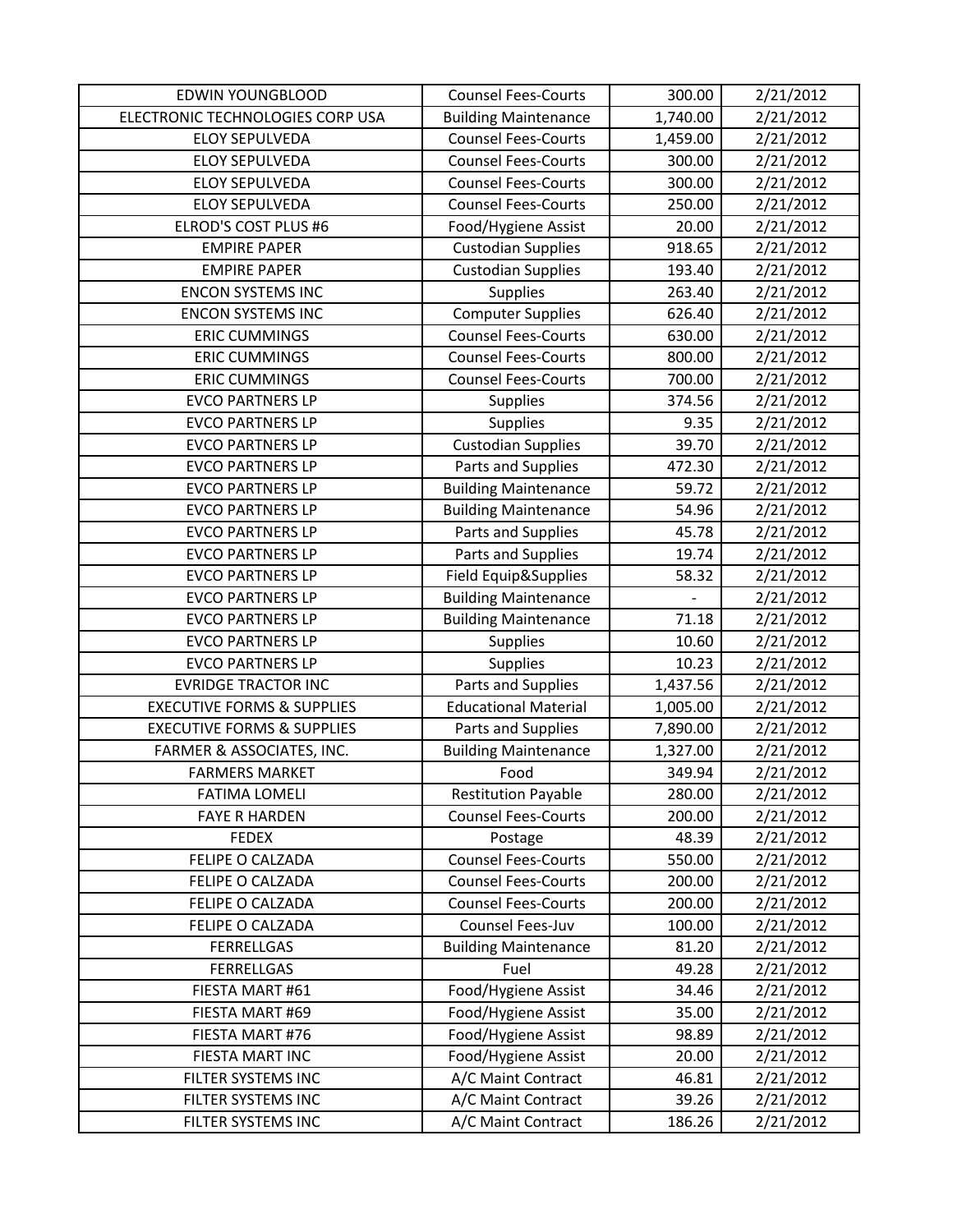| FILTER SYSTEMS INC                  | A/C Maint Contract          | 109.60    | 2/21/2012 |
|-------------------------------------|-----------------------------|-----------|-----------|
| FILTER SYSTEMS INC                  | A/C Maint Contract          | 321.96    | 2/21/2012 |
| FILTER SYSTEMS INC                  | A/C Maint Contract          | 108.85    | 2/21/2012 |
| FILTER SYSTEMS INC                  | A/C Maint Contract          | 918.36    | 2/21/2012 |
| FILTER SYSTEMS INC                  | A/C Maint Contract          | 22.40     | 2/21/2012 |
| FILTER SYSTEMS INC                  | A/C Maint Contract          | 13.44     | 2/21/2012 |
| FILTER SYSTEMS INC                  | A/C Maint Contract          | 665.43    | 2/21/2012 |
| FILTER SYSTEMS INC                  | A/C Maint Contract          | 522.16    | 2/21/2012 |
| FILTER SYSTEMS INC                  | A/C Maint Contract          | 161.20    | 2/21/2012 |
| FILTER SYSTEMS INC                  | A/C Maint Contract          | 253.15    | 2/21/2012 |
| FILTER SYSTEMS INC                  | A/C Maint Contract          | 149.42    | 2/21/2012 |
| FILTER SYSTEMS INC                  | A/C Maint Contract          | 127.93    | 2/21/2012 |
| FILTER SYSTEMS INC                  | A/C Maint Contract          | 237.05    | 2/21/2012 |
| FILTER SYSTEMS INC                  | A/C Maint Contract          | 137.32    | 2/21/2012 |
| FILTER SYSTEMS INC                  | A/C Maint Contract          | 9.68      | 2/21/2012 |
| FILTER SYSTEMS INC                  | A/C Maint Contract          | 1,370.28  | 2/21/2012 |
| <b>FIRST CHOICE POWER</b>           | <b>Utility Assistance</b>   | 2,278.28  | 2/21/2012 |
| <b>FISHER SCIENTIFIC</b>            | Lab Supplies                | 117.40    | 2/21/2012 |
| <b>FISHER SCIENTIFIC</b>            | <b>Medical Supplies</b>     | 500.00    | 2/21/2012 |
| <b>FISHER SCIENTIFIC</b>            | Lab Supplies                | 245.00    | 2/21/2012 |
| <b>FISHER SCIENTIFIC</b>            | Lab Supplies                | 90.76     | 2/21/2012 |
| <b>FISHER SCIENTIFIC</b>            | Lab Supplies                | 156.34    | 2/21/2012 |
| <b>FISHER SCIENTIFIC</b>            | Lab Supplies                | 825.00    | 2/21/2012 |
| <b>FISHER SCIENTIFIC</b>            | Lab Supplies                | 1,202.36  | 2/21/2012 |
| <b>FISHER SCIENTIFIC</b>            | Lab Supplies                | 622.16    | 2/21/2012 |
| <b>FISHER SCIENTIFIC</b>            | Lab Supplies                | 517.94    | 2/21/2012 |
| FIVE STAR CORRECTIONAL SERVICES INC | Food Contr/Prisoners        | 76,963.37 | 2/21/2012 |
| FIVE STAR CORRECTIONAL SERVICES INC | Food Contr/Employees        | 2,560.94  | 2/21/2012 |
| FIVE STAR FORD OF TEXAS LTD         | Central Garage Inv          | 232.45    | 2/21/2012 |
| FLYNN, FRANCIS & CLARK LLP          | <b>Counsel Fees-Courts</b>  | 300.00    | 2/21/2012 |
| FLYNN, FRANCIS & CLARK LLP          | Counsel Fees - CPS          | 3,555.00  | 2/21/2012 |
| <b>FOOD CITY</b>                    | Food/Hygiene Assist         | 19.88     | 2/21/2012 |
| <b>FOOD EXPRESS USA</b>             | Shrff Commissary Inv        | 216.00    | 2/21/2012 |
| <b>FORENSIC CONSULTANT SERVICES</b> | <b>Professional Service</b> | 1,500.00  | 2/21/2012 |
| FORENSIC VIDEO SOLUTIONS INC        | <b>Expert Witness Serv</b>  | 11,553.87 | 2/21/2012 |
| FORT WORTH BOLT AND TOOL CO         | Parts and Supplies          | 59.00     | 2/21/2012 |
| FORT WORTH BOLT AND TOOL CO         | Field Equip&Supplies        | 23.40     | 2/21/2012 |
| FORT WORTH ELECTRIC                 | <b>Building Maintenance</b> | 982.34    | 2/21/2012 |
| FORT WORTH TRANSPORTATION AUTHORITY | Transportation              | 300.00    | 2/21/2012 |
| FORT WORTH WATER DEPARTMENT         | Field Equip&Supplies        | 112.15    | 2/21/2012 |
| FORT WORTH WATER DEPARTMENT         | Water                       | 130.75    | 2/21/2012 |
| FORT WORTH WATER DEPARTMENT         | Water                       | 740.89    | 2/21/2012 |
| FORT WORTH WATER DEPARTMENT         | <b>Utility Assistance</b>   | 4,035.53  | 2/21/2012 |
| FPC OFFICE SOLUTIONS                | Non-Track Equipment         | 479.99    | 2/21/2012 |
| <b>FRANCES B JANEZIC</b>            | <b>Professional Service</b> | 526.26    | 2/21/2012 |
| <b>FRANCES B JANEZIC</b>            | <b>Professional Service</b> | 877.10    | 2/21/2012 |
| <b>FRANCES B JANEZIC</b>            | Reporter's Records          | 244.00    | 2/21/2012 |
| FRANCISCO HERNANDEZ JR              | <b>Counsel Fees-Courts</b>  | 1,000.00  | 2/21/2012 |
|                                     |                             |           |           |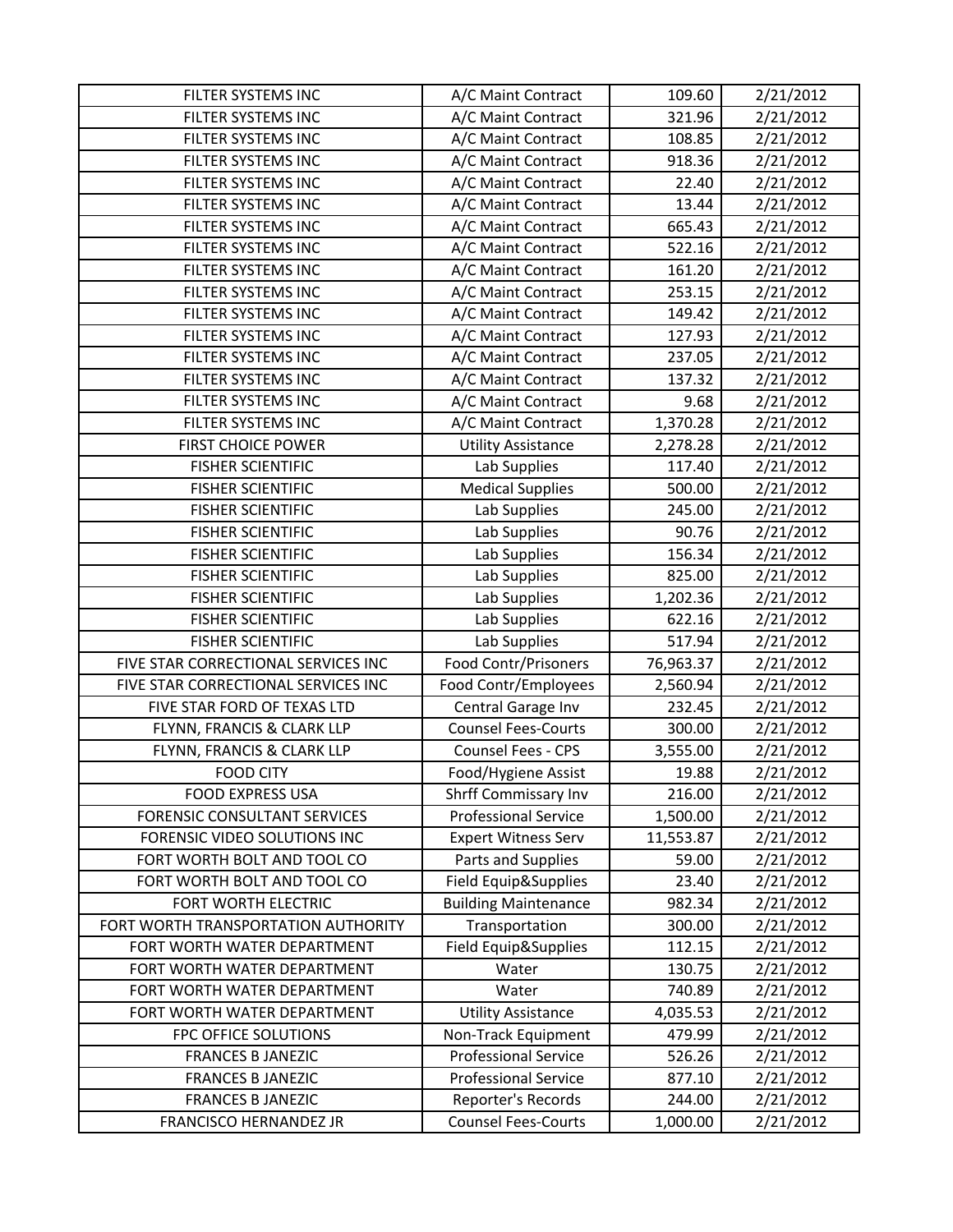| <b>FRANCISCO HERNANDEZ JR</b>        | <b>Counsel Fees-Courts</b>  | 900.00   | 2/21/2012 |
|--------------------------------------|-----------------------------|----------|-----------|
| <b>FRANCISCO HERNANDEZ JR</b>        | <b>Counsel Fees-Courts</b>  | 550.00   | 2/21/2012 |
| FRANCISCO HERNANDEZ JR               | <b>Counsel Fees-Courts</b>  | 600.00   | 2/21/2012 |
| FRANCISCO HERNANDEZ JR               | <b>Counsel Fees-Courts</b>  | 125.00   | 2/21/2012 |
| <b>FRANK ADLER</b>                   | <b>Counsel Fees-Courts</b>  | 500.00   | 2/21/2012 |
| <b>FRANK ADLER</b>                   | Counsel Fees-Juv            | 1,000.00 | 2/21/2012 |
| <b>FRANK ADLER</b>                   | Counsel Fees - CPS          | 1,215.00 | 2/21/2012 |
| FRED ANTHONY UFOLLA                  | <b>Restitution Payable</b>  | 50.00    | 2/21/2012 |
| <b>FRED CUMMINGS</b>                 | <b>Counsel Fees-Courts</b>  | 530.00   | 2/21/2012 |
| FT WORTH LAUNDRY & DRY CLEAN         | Clothing                    | 692.50   | 2/21/2012 |
| FT WORTH LAUNDRY & DRY CLEAN         | Lab Equip Mainten           | 146.75   | 2/21/2012 |
| FULGHAM LAW FIRM PC                  | <b>Counsel Fees-Courts</b>  | 100.00   | 2/21/2012 |
| FULGHAM LAW FIRM PC                  | <b>Counsel Fees-Courts</b>  | 400.00   | 2/21/2012 |
| <b>G ANDREW PLATT</b>                | <b>Counsel Fees-Courts</b>  | 250.00   | 2/21/2012 |
| <b>GLSEAMAN &amp; COMPANY</b>        | <b>Equipment Maint</b>      | 141.00   | 2/21/2012 |
| <b>G4S JUSTICE SERVICES INC</b>      | Electronic Monitor'g        | 3,054.20 | 2/21/2012 |
| <b>GEORGE MACKEY</b>                 | <b>Counsel Fees-Courts</b>  | 1,020.00 | 2/21/2012 |
| <b>GEORGE MACKEY</b>                 | <b>Counsel Fees-Courts</b>  | 100.00   | 2/21/2012 |
| <b>GEORGE R TRIMBER LAW OFFICE</b>   | <b>Counsel Fees-Courts</b>  | 400.00   | 2/21/2012 |
| <b>GEORGE R TRIMBER LAW OFFICE</b>   | <b>Counsel Fees-Courts</b>  | 350.00   | 2/21/2012 |
| <b>GEORGE R TRIMBER LAW OFFICE</b>   | <b>Counsel Fees-Courts</b>  | 550.00   | 2/21/2012 |
| GES                                  | <b>Building Maintenance</b> | 372.00   | 2/21/2012 |
| <b>GES</b>                           | <b>Building Maintenance</b> | 249.77   | 2/21/2012 |
| <b>GES</b>                           | <b>Building Maintenance</b> | 411.12   | 2/21/2012 |
| <b>GES</b>                           | <b>Building Maintenance</b> | 2,191.63 | 2/21/2012 |
| <b>GES</b>                           | <b>Building Maintenance</b> | 1,585.51 | 2/21/2012 |
| <b>GES</b>                           | <b>Building Maintenance</b> | 1,879.47 | 2/21/2012 |
| <b>GES</b>                           | <b>Building Maintenance</b> | 416.46   | 2/21/2012 |
| <b>GES</b>                           | A/C Maint Contract          | 1,385.95 | 2/21/2012 |
| <b>GES</b>                           | A/C Maint Contract          | 661.27   | 2/21/2012 |
| <b>GES</b>                           | A/C Maint Contract          | 514.68   | 2/21/2012 |
| <b>GES</b>                           | Kitchen Maintenance         | 1,250.52 | 2/21/2012 |
| GES                                  | Kitchen Maintenance         | 314.45   | 2/21/2012 |
| <b>GES</b>                           | A/C Maint Contract          | 518.24   | 2/21/2012 |
| GES                                  | A/C Maint Contract          | 286.44   | 2/21/2012 |
| <b>GES</b>                           | A/C Maint Contract          | 93.00    | 2/21/2012 |
| <b>GEXA ENERGY LP</b>                | <b>Utility Assistance</b>   | 49.29    | 2/21/2012 |
| <b>GILBERT RUSSELL ROWE</b>          | <b>Counsel Fees-Courts</b>  | 1,300.00 | 2/21/2012 |
| <b>GILBERTO TORREZ</b>               | Investigative               | 993.00   | 2/21/2012 |
| <b>GIRLS INC OF TARRANT COUNTY</b>   | <b>Subrecipient Service</b> | 4,183.93 | 2/21/2012 |
| <b>GLOBAL LANGUAGE CENTER</b>        | Interpreter Fees            | 270.00   | 2/21/2012 |
| <b>GLOBAL PAYMENTS INC</b>           | Hlth Dept Immu Fees         | 888.13   | 2/21/2012 |
| <b>GLOBAL PAYMENTS INC</b>           | Hlth Dept Immu Fees         | 159.89   | 2/21/2012 |
| <b>GLOBAL PAYMENTS INC</b>           | Hith Internat'l Trav        | 977.73   | 2/21/2012 |
| <b>GLYNIS MCGINTY</b>                | <b>Counsel Fees-Courts</b>  | 500.00   | 2/21/2012 |
| GOMEZ FLOOR COVERING INC             | <b>Building Maintenance</b> | 242.00   | 2/21/2012 |
| <b>GOMEZ FLOOR COVERING INC</b>      | <b>Building Maintenance</b> | 240.00   | 2/21/2012 |
| <b>GRAPHIC FINISHING SYSTEMS INC</b> | <b>Equipment Maint</b>      | 165.00   | 2/21/2012 |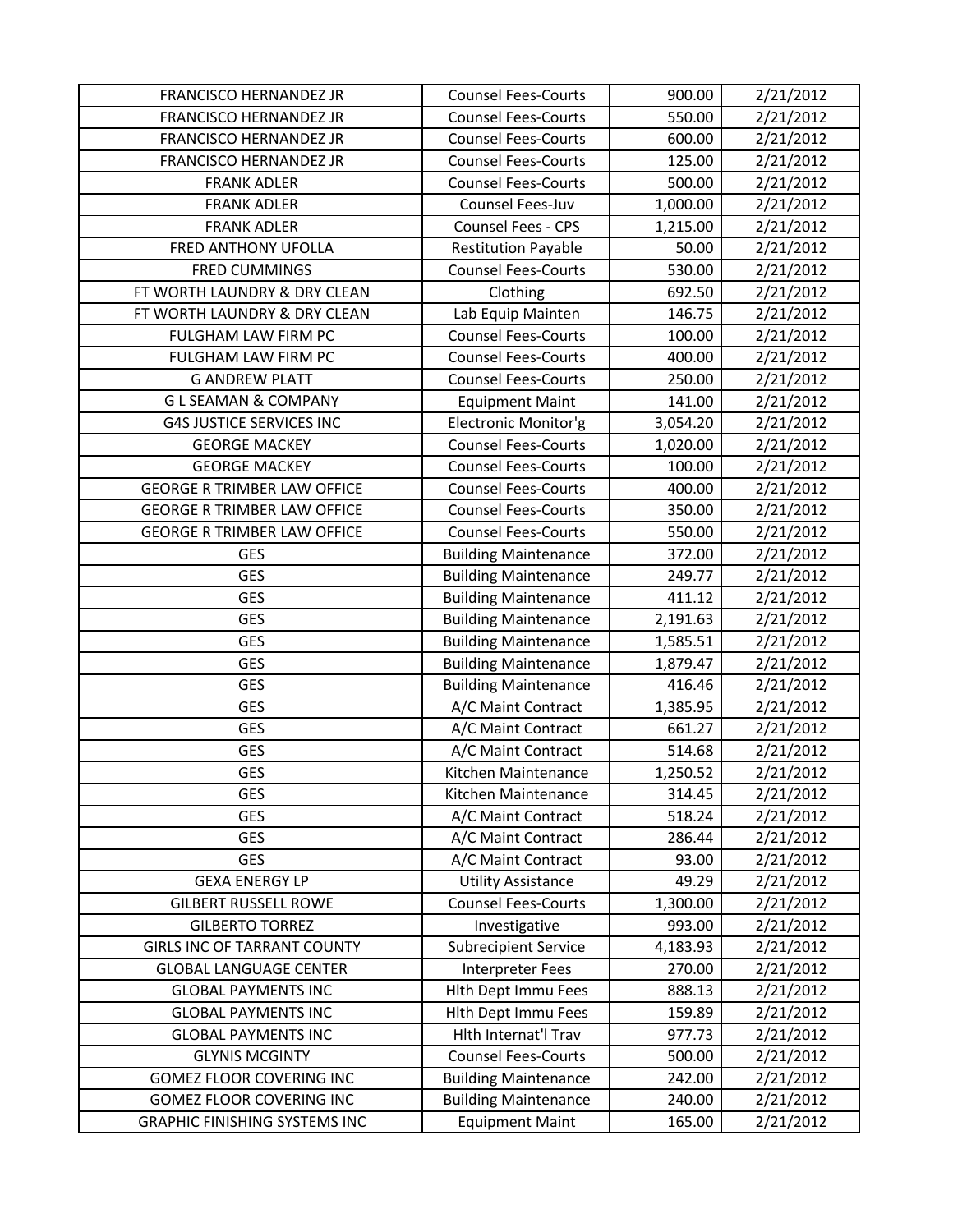| <b>GREEN MOUNTAIN ENERGY COMPANY</b> | <b>Utility Assistance</b>   | 63.10      | 2/21/2012 |
|--------------------------------------|-----------------------------|------------|-----------|
| <b>GREEN MOUNTAIN ENERGY COMPANY</b> | <b>Utility Assistance</b>   | 139.34     | 2/21/2012 |
| <b>GREEN MOUNTAIN ENERGY COMPANY</b> | <b>Utility Assistance</b>   | 380.40     | 2/21/2012 |
| <b>GREEN MOUNTAIN ENERGY COMPANY</b> | <b>Utility Assistance</b>   | 366.33     | 2/21/2012 |
| <b>GREEN MOUNTAIN ENERGY COMPANY</b> | <b>Utility Assistance</b>   | 59.40      | 2/21/2012 |
| <b>GREEN MOUNTAIN ENERGY COMPANY</b> | <b>Utility Assistance</b>   | 192.68     | 2/21/2012 |
| <b>GREEN MOUNTAIN ENERGY COMPANY</b> | <b>Utility Assistance</b>   | 188.17     | 2/21/2012 |
| <b>GREENWOOD MOUNT OLIVET</b>        | <b>County Burials</b>       | 1,660.00   | 2/21/2012 |
| <b>GREG GRAY</b>                     | <b>Counsel Fees-Courts</b>  | 1,900.00   | 2/21/2012 |
| <b>GREG GRAY</b>                     | <b>Counsel Fees-Courts</b>  | 300.00     | 2/21/2012 |
| <b>GREG GRAY</b>                     | <b>Counsel Fees-Courts</b>  | 400.00     | 2/21/2012 |
| <b>GREG GRAY</b>                     | <b>Counsel Fees-Courts</b>  | 4,500.00   | 2/21/2012 |
| <b>GREG GRAY</b>                     | <b>Counsel Fees-Courts</b>  | 100.00     | 2/21/2012 |
| <b>GREGORY SPENCER FUNERAL</b>       | <b>County Burials</b>       | 2,260.00   | 2/21/2012 |
| Grover G Fickes                      | Education                   | 521.47     | 2/21/2012 |
| <b>GSBS BATENHORST INC</b>           | Non-Track Equipment         | 1,662.50   | 2/21/2012 |
| <b>GST PUBLIC SAFETY SUPPLY</b>      | Safety/Tact Supplies        | 151.80     | 2/21/2012 |
| <b>GT INVESTIGATIVE SERVICES</b>     | Investigative               | 500.00     | 2/21/2012 |
| <b>GUARDIANSHIP SERVICES INC</b>     | Guardianship Ser Inc        | 212,500.00 | 2/21/2012 |
| <b>GUARDIANSHIP SERVICES INC</b>     | Guardianship Ser Inc        | 212,500.00 | 2/21/2012 |
| <b>GUARDIANSHIP SERVICES INC</b>     | Guardianship Ser Inc        | 20,000.00  | 2/21/2012 |
| <b>GUARDIANSHIP SERVICES INC</b>     | Guardianship Ser Inc        | 20,000.00  | 2/21/2012 |
| <b>GUARDIANSHIP SERVICES INC</b>     | Guardianship Ser Inc        | 90,000.00  | 2/21/2012 |
| <b>GW OUTFITTERS LP</b>              | <b>Supplies</b>             | 198.00     | 2/21/2012 |
| <b>GWINNETT L SHAW</b>               | Cash For Kids               | 50.00      | 2/21/2012 |
| H D SMITH WHOLESALE CO               | <b>Medical Supplies</b>     | 2,217.11   | 2/21/2012 |
| HAMIDA A ABDAL-KHALLAQ INC           | <b>Counsel Fees-Courts</b>  | 400.00     | 2/21/2012 |
| HAMIDA A ABDAL-KHALLAQ INC           | Counsel Fees-Juv            | 200.00     | 2/21/2012 |
| <b>HEATHER CHAVEZ</b>                | Clothing                    | 200.00     | 2/21/2012 |
| <b>HEATHER CHAVEZ</b>                | Cash For Kids               | 60.00      | 2/21/2012 |
| <b>HEATHER YVONNE OGIER</b>          | Counsel Fees - CPS          | 2,690.00   | 2/21/2012 |
| <b>HEATHER YVONNE OGIER</b>          | Cnsl Fees-Fam Drg Ct        | 150.00     | 2/21/2012 |
| <b>HELBING'S MOBIL SERVICE</b>       | Central Garage Inv          | 79.50      | 2/21/2012 |
| HENDRICKS, WEATHERS & JEFFERSON PC   | <b>Counsel Fees-Courts</b>  | 450.00     | 2/21/2012 |
| <b>HENRY SCHEIN</b>                  | <b>Medical Supplies</b>     | 152.94     | 2/21/2012 |
| <b>HENRY SCHEIN</b>                  | Lab Supplies                | 352.00     | 2/21/2012 |
| <b>HIRAM BODON</b>                   | <b>Counsel Fees-Courts</b>  | 100.00     | 2/21/2012 |
| <b>HOBART SERVICE</b>                | Kitchen Maintenance         | 3,150.15   | 2/21/2012 |
| HOLT COMPANY OF TEXAS                | Parts and Supplies          | 516.71     | 2/21/2012 |
| HORSESHOE CONSTRUCTION INC           | Non-Track Const/Bldg        | 75,098.70  | 2/21/2012 |
| HOUSEHOLD DRIVERS REPORT             | Subscriptions               | 14.00      | 2/21/2012 |
| HOUSTON MARRIOTT WEST LOOP BY THE    | Travel                      | 637.65     | 2/21/2012 |
| <b>IBM CORPORATION</b>               | <b>Computer Maintenance</b> | 5,628.53   | 2/21/2012 |
| INDEPENDENT ENVIRONMENTAL SERV       | <b>Disposal Service</b>     | 20.00      | 2/21/2012 |
| INDEPENDENT ENVIRONMENTAL SERV       | <b>Building Maintenance</b> | 88.60      | 2/21/2012 |
| INDEPENDENT ENVIRONMENTAL SERV       | <b>Building Maintenance</b> | 75.49      | 2/21/2012 |
| INDEPENDENT ENVIRONMENTAL SERV       | <b>Disposal Service</b>     | 30.00      | 2/21/2012 |
| INDEPENDENT ENVIRONMENTAL SERV       | <b>Disposal Service</b>     | 50.00      | 2/21/2012 |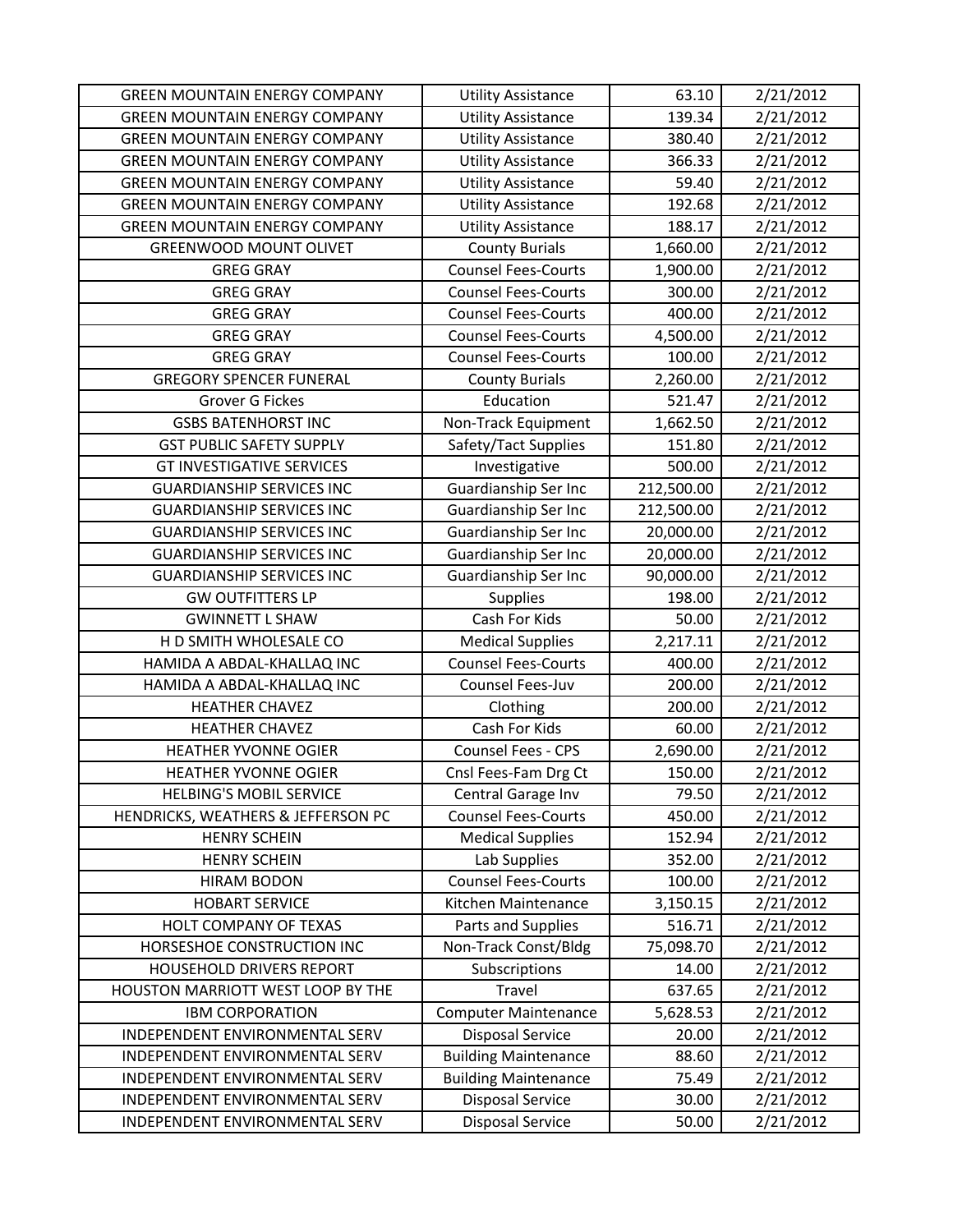| INDEPENDENT ENVIRONMENTAL SERV        | <b>Disposal Service</b>     | 220.00   | 2/21/2012              |
|---------------------------------------|-----------------------------|----------|------------------------|
| INDEPENDENT ENVIRONMENTAL SERV        | <b>Disposal Service</b>     | 50.00    | 2/21/2012              |
| INDEPENDENT ENVIRONMENTAL SERV        | <b>Disposal Service</b>     | 146.00   | 2/21/2012              |
| INDEPENDENT ENVIRONMENTAL SERV        | <b>Disposal Service</b>     | 140.40   | 2/21/2012              |
| INDEPENDENT ENVIRONMENTAL SERV        | <b>Disposal Service</b>     | 520.00   | 2/21/2012              |
| INDEPENDENT ENVIRONMENTAL SERV        | <b>Disposal Service</b>     | 1,773.66 | 2/21/2012              |
| INDEPENDENT ENVIRONMENTAL SERV        | <b>Disposal Service</b>     | 264.00   | 2/21/2012              |
| INDEPENDENT ENVIRONMENTAL SERV        | <b>Disposal Service</b>     | 50.00    | 2/21/2012              |
| INDEPENDENT ENVIRONMENTAL SERV        | <b>Disposal Service</b>     | 73.92    | 2/21/2012              |
| INDEPENDENT ENVIRONMENTAL SERV        | <b>Disposal Service</b>     | 220.00   | 2/21/2012              |
| INDEPENDENT ENVIRONMENTAL SERV        | <b>Disposal Service</b>     | 135.00   | 2/21/2012              |
| INDEPENDENT ENVIRONMENTAL SERV        | <b>Disposal Service</b>     | 135.00   | 2/21/2012              |
| INDEPENDENT ENVIRONMENTAL SERV        | <b>Disposal Service</b>     | 30.00    | 2/21/2012              |
| INDEPENDENT ENVIRONMENTAL SERV        | <b>Disposal Service</b>     | 50.00    | 2/21/2012              |
| INDEPENDENT ENVIRONMENTAL SERV        | <b>Disposal Service</b>     | 149.28   | 2/21/2012              |
| INDEPENDENT ENVIRONMENTAL SERV        | <b>Disposal Service</b>     | 30.00    | 2/21/2012              |
| INDEPENDENT ENVIRONMENTAL SERV        | <b>Disposal Service</b>     | 503.00   | 2/21/2012              |
| INDEPENDENT ENVIRONMENTAL SERV        | <b>Support Serv Supply</b>  | 212.00   | 2/21/2012              |
| INDEPENDENT ENVIRONMENTAL SERV        | <b>Disposal Service</b>     | 211.00   | 2/21/2012              |
| INDEPENDENT ENVIRONMENTAL SERV        | <b>Disposal Service</b>     | 25.00    | 2/21/2012              |
| INDEPENDENT ENVIRONMENTAL SERV        | <b>Disposal Service</b>     | 125.00   | 2/21/2012              |
| INDEPENDENT TABULATION INC            | <b>Voting Supplies</b>      | 3,275.96 | 2/21/2012              |
| INDUSTRIAL DISPOSAL SUPPLY CO         | Parts and Supplies          | 78.67    | 2/21/2012              |
| INDUSTRIAL POWER ISUZU TRUCK          | Central Garage Inv          | 102.05   | 2/21/2012              |
| INDUSTRIAL REFRACTORY SERVICES        | <b>Building Maintenance</b> | 8,345.00 | 2/21/2012              |
|                                       |                             | 46.04    |                        |
| <b>INLAND TRUCK PARTS CO</b>          | Parts and Supplies          |          | 2/21/2012              |
| <b>INLAND TRUCK PARTS CO</b>          | Parts and Supplies          | 879.10   | 2/21/2012              |
| <b>INSTALLER SALES AND SERVICE</b>    | Central Garage Inv          | 451.43   | 2/21/2012              |
| INTEGRATED BIOMETRIC TECHNOLOGY       | AFIS(Fingerprinting)        | 100.00   | 2/21/2012              |
| INTERLINGUA INTERNATIONAL INC         | <b>Interpreter Fees</b>     | 220.00   | 2/21/2012              |
| <b>INTERSTATE BATTERY OF FT WORTH</b> | Central Garage Inv          | 881.55   | $\overline{2}/21/2012$ |
| <b>IRMA N PEREZ</b>                   | Clothing                    | 100.00   | 2/21/2012              |
| <b>IRVING HOLDINGS INC</b>            | Transportation              | 1,283.80 | 2/21/2012              |
| <b>IRVING HOLDINGS INC</b>            | Transportation              | 80.50    | 2/21/2012              |
| <b>ISSHAH CASADA</b>                  | <b>Witness Travel</b>       | 322.75   | 2/21/2012              |
| J & B PAVELKA INC                     | Parts and Supplies          | 3,982.53 | 2/21/2012              |
| J A SEXAUER                           | <b>Building Maintenance</b> | 28.12    | 2/21/2012              |
| J A SEXAUER                           | <b>Building Maintenance</b> | 141.68   | 2/21/2012              |
| J AND N SUPPLY                        | Parts and Supplies          | 26.88    | 2/21/2012              |
| <b>J STEVEN BUSH</b>                  | <b>Counsel Fees-Courts</b>  | 450.00   | 2/21/2012              |
| <b>J STEVEN BUSH</b>                  | <b>Counsel Fees-Courts</b>  | 4,120.00 | 2/21/2012              |
| <b>J STEVEN BUSH</b>                  | <b>Counsel Fees-Courts</b>  | 300.00   | 2/21/2012              |
| <b>J STEVEN BUSH</b>                  | <b>Counsel Fees-Courts</b>  | 100.00   | 2/21/2012              |
| <b>J STEVEN BUSH</b>                  | <b>Counsel Fees-Courts</b>  | 145.00   | 2/21/2012              |
| <b>J STEVEN BUSH</b>                  | <b>Counsel Fees-Courts</b>  | 200.00   | 2/21/2012              |
| <b>J STEVEN BUSH</b>                  | <b>Counsel Fees-Courts</b>  | 100.00   | 2/21/2012              |
| JACK G DUFFY, JR.                     | <b>Counsel Fees-Courts</b>  | 225.00   | 2/21/2012              |
| JACK L HINES JR                       | <b>Building Maintenance</b> | 2,010.00 | 2/21/2012              |
|                                       |                             |          |                        |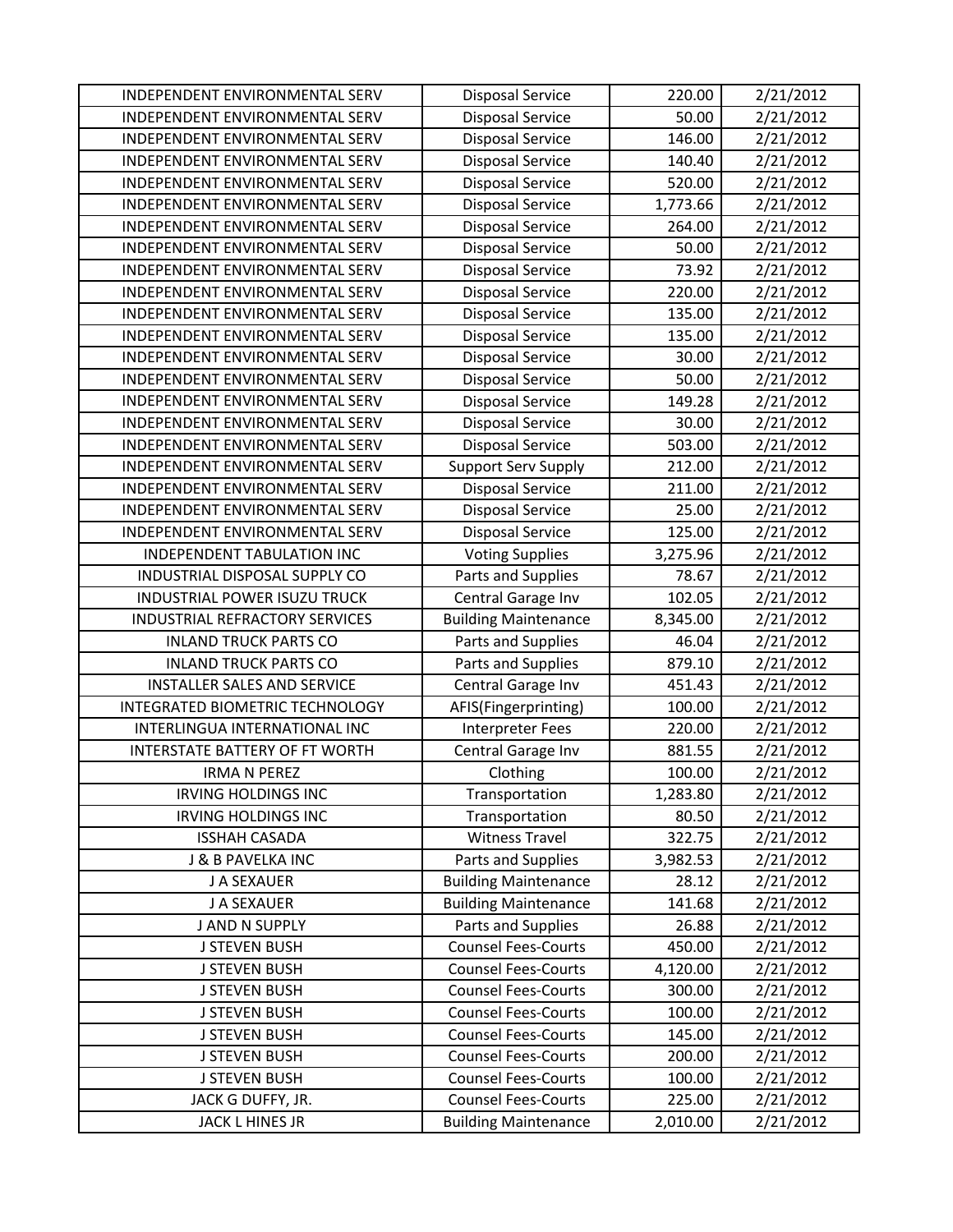| JACK L HINES JR                 | <b>Building Maintenance</b> | 1,325.00 | 2/21/2012 |
|---------------------------------|-----------------------------|----------|-----------|
| <b>JACKIE MARTIN</b>            | Counsel Fees - CPS          | 1,605.00 | 2/21/2012 |
| <b>JAMES D RENFORTH II</b>      | <b>Counsel Fees-Courts</b>  | 500.00   | 2/21/2012 |
| <b>JAMES MASEK</b>              | Counsel Fees-Juv            | 200.00   | 2/21/2012 |
| <b>JAMES MASEK</b>              | Counsel Fees - CPS          | 250.00   | 2/21/2012 |
| <b>JAMES PUBLISHING CO</b>      | Law Books                   | 137.98   | 2/21/2012 |
| <b>JAMES R ROBBINS</b>          | <b>Counsel Fees-Courts</b>  | 250.00   | 2/21/2012 |
| <b>JAMIE L TAYLOR</b>           | <b>Counsel Fees-Courts</b>  | 500.00   | 2/21/2012 |
| <b>JANPAK</b>                   | Sheriff Inventory           | 102.75   | 2/21/2012 |
| <b>JANPAK</b>                   | Kitchen Supplies            | 60.24    | 2/21/2012 |
| JAY GILBERT CABALLERO           | <b>Counsel Fees-Courts</b>  | 2,710.00 | 2/21/2012 |
| JAY GILBERT CABALLERO           | <b>Counsel Fees-Courts</b>  | 700.00   | 2/21/2012 |
| JAY GILBERT CABALLERO           | <b>Counsel Fees-Courts</b>  | 400.00   | 2/21/2012 |
| <b>JEANIE MORRIS</b>            | <b>Professional Service</b> | 877.10   | 2/21/2012 |
| <b>JEANIE MORRIS</b>            | <b>Professional Service</b> | 175.42   | 2/21/2012 |
| <b>JEANNIE DYE</b>              | Clothing                    | 400.00   | 2/21/2012 |
| JEFF EUBANK ROOFING CO INC      | <b>Building Maintenance</b> | 1,400.00 | 2/21/2012 |
| JEFF EUBANK ROOFING CO INC      | <b>Building Maintenance</b> | 1,900.00 | 2/21/2012 |
| JEFF EUBANK ROOFING CO INC      | <b>Building Maintenance</b> | 2,750.00 | 2/21/2012 |
| JEFF S HOOVER                   | <b>Counsel Fees-Courts</b>  | 600.00   | 2/21/2012 |
| <b>JEFF S HOOVER</b>            | <b>Counsel Fees-Courts</b>  | 200.00   | 2/21/2012 |
| JEFFERY DAVID BONCEK            | <b>Counsel Fees-Courts</b>  | 400.00   | 2/21/2012 |
| JEFFREY S STEWART PC            | <b>Counsel Fees-Courts</b>  | 300.00   | 2/21/2012 |
| JEFFREY S STEWART PC            | <b>Counsel Fees-Courts</b>  | 300.00   | 2/21/2012 |
| JEFFREY S STEWART PC            | <b>Counsel Fees-Courts</b>  | 525.00   | 2/21/2012 |
| <b>JENNIFER ADAMS</b>           | Clothing                    | 26.72    | 2/21/2012 |
| <b>JENNIFER L WIGGINS</b>       | <b>Counsel Fees-Courts</b>  | 400.00   | 2/21/2012 |
| <b>JENNIFER L WIGGINS</b>       | <b>Counsel Fees-Courts</b>  | 400.00   | 2/21/2012 |
| <b>JERRY WALKER</b>             | <b>Counsel Fees-Courts</b>  | 300.00   | 2/21/2012 |
| <b>JERRY WOOD</b>               | <b>Counsel Fees-Courts</b>  | 1,100.00 | 2/21/2012 |
| <b>JERRY WOOD</b>               | <b>Counsel Fees-Courts</b>  | 300.00   | 2/21/2012 |
| <b>JERRY WOOD</b>               | <b>Counsel Fees-Courts</b>  | 1,400.00 | 2/21/2012 |
| <b>JESSICA LYNN TYNDELL</b>     | <b>Restitution Payable</b>  | 70.00    | 2/21/2012 |
| <b>JESUS NEVAREZ</b>            | Counsel Fees-Juv            | 200.00   | 2/21/2012 |
| <b>JESUS NEVAREZ</b>            | Counsel Fees - CPS          | 350.00   | 2/21/2012 |
| <b>JESUS NEVAREZ</b>            | Counsel Fees - CPS          | 350.00   | 2/21/2012 |
| JIM BEARDEN AND ASSOCIATES PLLC | Cnsl Fees-Fam Drg Ct        | 100.00   | 2/21/2012 |
| <b>JIM C MINTER</b>             | <b>Counsel Fees-Courts</b>  | 400.00   | 2/21/2012 |
| <b>JIM CULBERTSON</b>           | Counsel Fees-Juv            | 200.00   | 2/21/2012 |
| <b>JIM LANE</b>                 | <b>Counsel Fees-Courts</b>  | 475.00   | 2/21/2012 |
| <b>JIM'S FUNERAL HOME</b>       | <b>County Burials</b>       | 495.00   | 2/21/2012 |
| <b>JMP INTEREST LTD</b>         | Law Books                   | 167.70   | 2/21/2012 |
| <b>JMP INTEREST LTD</b>         | Law Books                   | 2,215.10 | 2/21/2012 |
| JOE RIDER PROPANE INC.          | <b>Utility Assistance</b>   | 465.00   | 2/21/2012 |
| <b>JOETTA KEENE</b>             | <b>Counsel Fees-Courts</b>  | 650.00   | 2/21/2012 |
| <b>JOETTA KEENE</b>             | <b>Counsel Fees-Courts</b>  | 550.00   | 2/21/2012 |
| <b>JOETTA KEENE</b>             | <b>Counsel Fees-Courts</b>  | 800.00   | 2/21/2012 |
| JOHN CARL BEATTY                | <b>Counsel Fees-Courts</b>  | 150.00   | 2/21/2012 |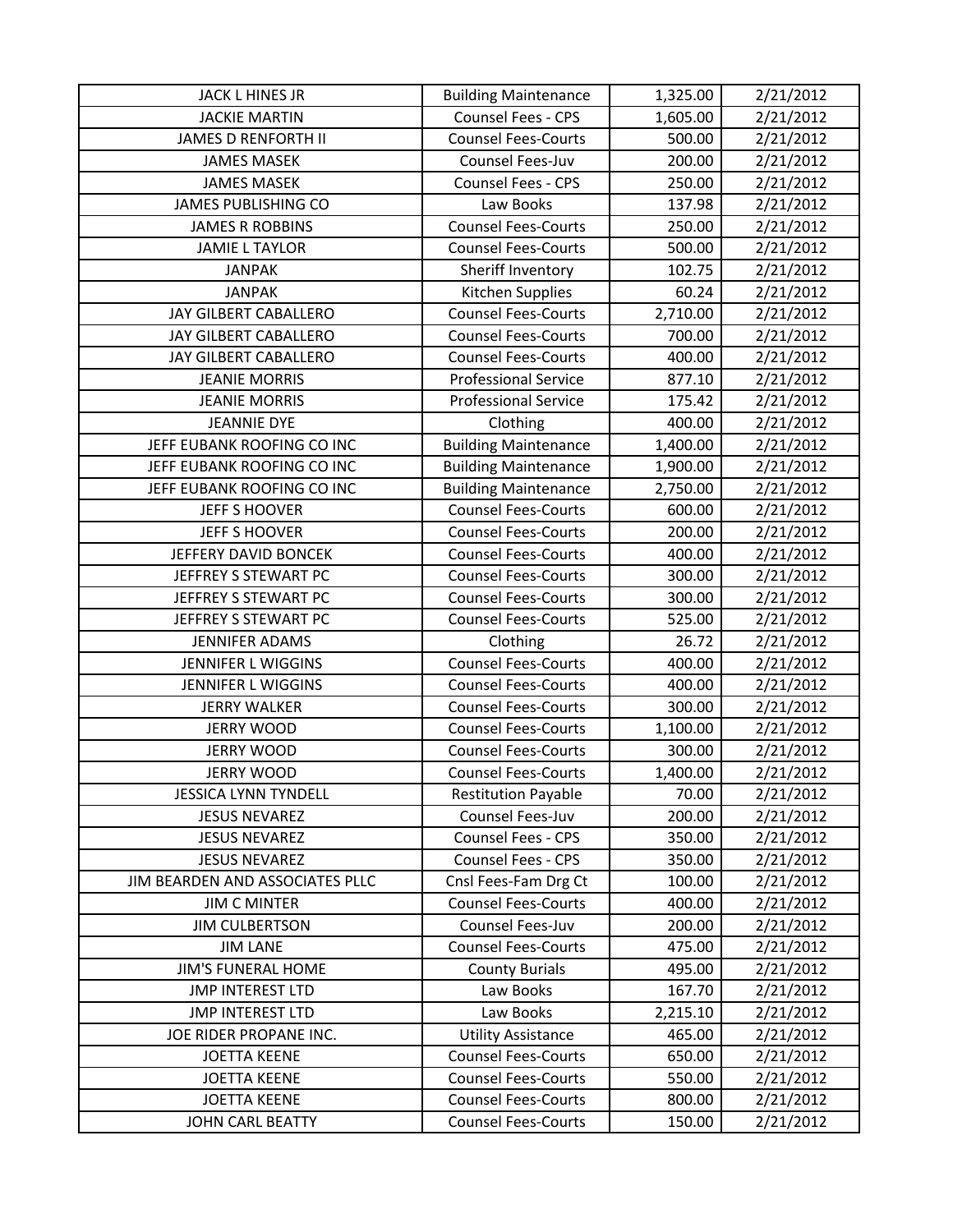| <b>JOHN CARL BEATTY</b>         | <b>Counsel Fees-Courts</b>  | 1,150.00 | 2/21/2012 |
|---------------------------------|-----------------------------|----------|-----------|
| <b>JOHN CARL BEATTY</b>         | <b>Counsel Fees-Courts</b>  | 275.00   | 2/21/2012 |
| <b>JOHN CARL BEATTY</b>         | <b>Counsel Fees-Courts</b>  | 750.00   | 2/21/2012 |
| <b>JOHN ECK</b>                 | Counsel Fees - CPS          | 100.00   | 2/21/2012 |
| <b>JOHN HARDING</b>             | <b>Counsel Fees-Courts</b>  | 300.00   | 2/21/2012 |
| <b>JOHN HARDING</b>             | <b>Counsel Fees-Courts</b>  | 100.00   | 2/21/2012 |
| JOHN R MARA LAW BOOKS           | Law Books                   | 671.40   | 2/21/2012 |
| <b>JOHN WHITE</b>               | <b>Counsel Fees-Courts</b>  | 300.00   | 2/21/2012 |
| <b>JOHNSON &amp; JOHNSON</b>    | <b>Counsel Fees-Courts</b>  | 1,825.00 | 2/21/2012 |
| <b>JOHNSON &amp; JOHNSON</b>    | <b>Counsel Fees-Courts</b>  | 450.00   | 2/21/2012 |
| <b>JOHNSON &amp; JOHNSON</b>    | <b>Counsel Fees-Courts</b>  | 120.00   | 2/21/2012 |
| JONES X-RAY INC                 | <b>Equipment Maint</b>      | 63.50    | 2/21/2012 |
| <b>JOSE SOLIS</b>               | <b>Restitution Payable</b>  | 30.00    | 2/21/2012 |
| JOYCE E STEVENS P.C.            | <b>Counsel Fees-Courts</b>  | 100.00   | 2/21/2012 |
| JOYCE E STEVENS P.C.            | <b>Counsel Fees-Courts</b>  | 125.00   | 2/21/2012 |
| JOYCE E STEVENS P.C.            | <b>Counsel Fees-Courts</b>  | 500.00   | 2/21/2012 |
| JPMORGAN CHASE BANK NA          | <b>Medical Supplies</b>     | 22.74    | 2/21/2012 |
| JPMORGAN CHASE BANK NA          | Education                   | 105.00   | 2/21/2012 |
| JPMORGAN CHASE BANK NA          | Travel                      | 120.00   | 2/21/2012 |
| JPMORGAN CHASE BANK NA          | Advertis/Leg Notice         | 395.00   | 2/21/2012 |
| JPMORGAN CHASE BANK NA          | <b>Witness Travel</b>       | 116.00   | 2/21/2012 |
| JPMORGAN CHASE BANK NA          | <b>Court Costs</b>          | 14.32    | 2/21/2012 |
| JPMORGAN CHASE BANK NA          | <b>Jury Costs</b>           | 199.26   | 2/21/2012 |
| JPMORGAN CHASE BANK NA          | Education                   | 100.00   | 2/21/2012 |
| JPMORGAN CHASE BANK NA          | Education                   | 390.00   | 2/21/2012 |
| JPMORGAN CHASE BANK NA          | Travel                      | 179.34   | 2/21/2012 |
| JPMORGAN CHASE BANK NA          | Clothing                    | 151.97   | 2/21/2012 |
| JPMORGAN CHASE BANK NA          | Parts and Supplies          | 42.37    | 2/21/2012 |
| JPMORGAN CHASE BANK NA          | Field Equip&Supplies        | 79.67    | 2/21/2012 |
| JPMORGAN CHASE BANK NA          | <b>Professional Service</b> | 100.00   | 2/21/2012 |
| JPMORGAN CHASE BANK NA          | Supplies                    | 253.70   | 2/21/2012 |
| JPMORGAN CHASE BANK NA          | Lab Supplies                | 39.70    | 2/21/2012 |
| JPMORGAN CHASE BANK NA          | Postage                     | 25.20    | 2/21/2012 |
| JPMORGAN CHASE BANK NA          | Misc Receivable             | 300.00   | 2/21/2012 |
| JQH-SAN MARCUS DEVELOPMENT LLC  | Education                   | 264.51   | 2/21/2012 |
| <b>JUANITA M DUNLAP</b>         | <b>Interpreter Fees</b>     | 120.00   | 2/21/2012 |
| JUDITH VAN HOOF                 | Counsel Fees - CPS          | 100.00   | 2/21/2012 |
| <b>JUDY KAY YACIO</b>           | <b>Restitution Payable</b>  | 50.00    | 2/21/2012 |
| <b>JULIE JACOBSON</b>           | Counsel Fees - CPS          | 1,710.00 | 2/21/2012 |
| <b>JULIE R BOOTH</b>            | <b>Professional Service</b> | 2,105.04 | 2/21/2012 |
| <b>JUST ENERGY TEXAS I CORP</b> | <b>Utility Assistance</b>   | 440.04   | 2/21/2012 |
| JV INVESTMENTS LLC              | Rental Assistance           | 600.00   | 2/21/2012 |
| <b>KARA CARRERAS</b>            | <b>Counsel Fees-Courts</b>  | 400.00   | 2/21/2012 |
| <b>KARA CARRERAS</b>            | <b>Counsel Fees-Courts</b>  | 100.00   | 2/21/2012 |
| <b>KARA CARRERAS</b>            | Interpreter Fees            | 50.00    | 2/21/2012 |
| <b>KARMEN JOHNSON</b>           | Counsel Fees - CPS          | 2,550.10 | 2/21/2012 |
| <b>KARMEN JOHNSON</b>           | Cnsl Fees-Fam Drg Ct        | 150.00   | 2/21/2012 |
| KATHERINE AULTMAN               | <b>Court Visitor</b>        | 144.00   | 2/21/2012 |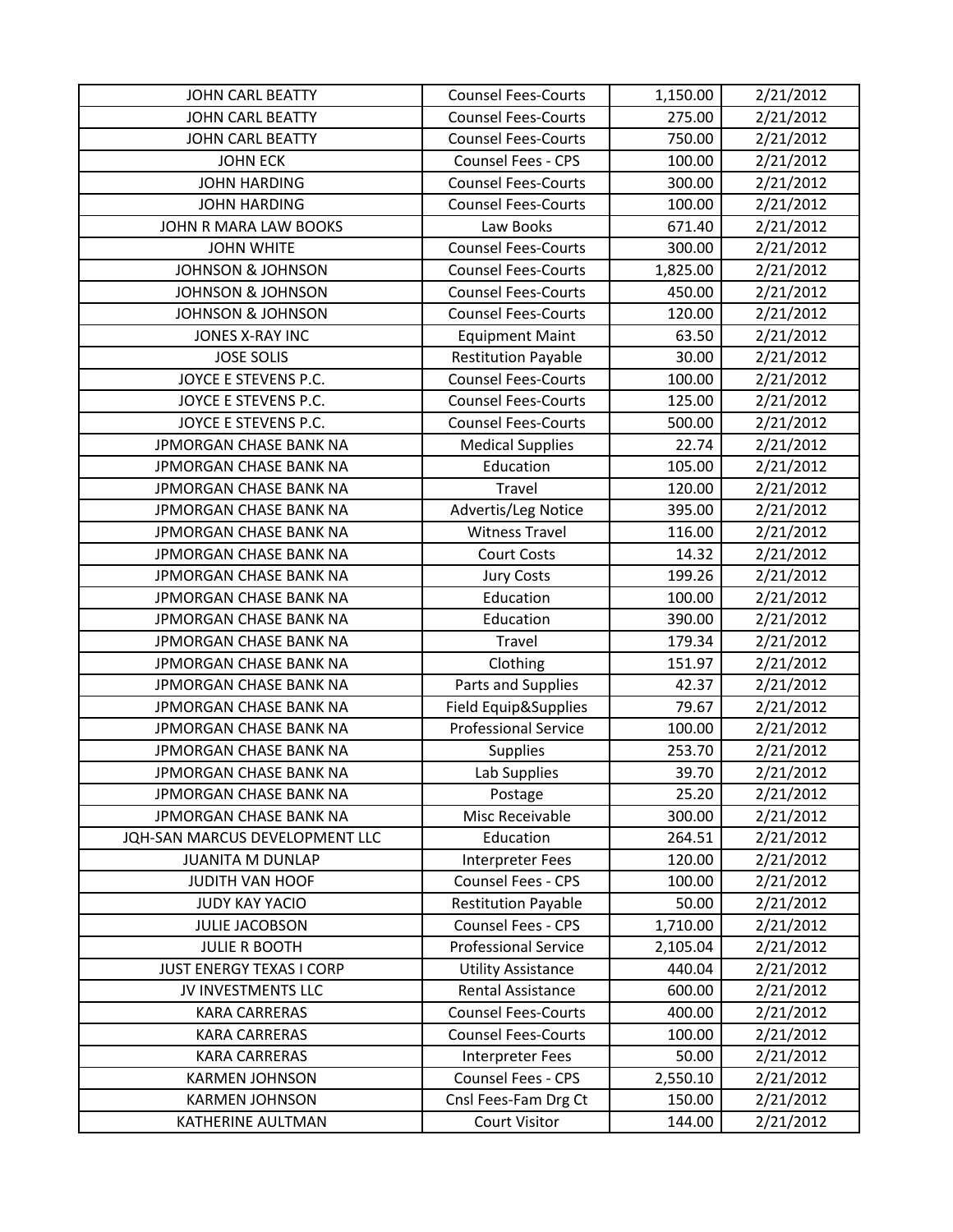| <b>KATHERINE SIMMONS</b>            | <b>Professional Service</b> | 13.50    | 2/21/2012 |
|-------------------------------------|-----------------------------|----------|-----------|
| KATHERYN HAYWOOD                    | <b>Counsel Fees-Courts</b>  | 100.00   | 2/21/2012 |
| KATHLEEN JEANNE MEGONIGAL           | Counsel Fees-Juv            | 300.00   | 2/21/2012 |
| KATHLEEN JEANNE MEGONIGAL           | Counsel Fees - CPS          | 100.00   | 2/21/2012 |
| <b>KATHRYN CRAVEN</b>               | Counsel Fees - CPS          | 200.00   | 2/21/2012 |
| <b>KATHRYN CRAVEN</b>               | Cnsl Fees-Fam Drg Ct        | 150.00   | 2/21/2012 |
| <b>KATHY A LOWTHORP</b>             | <b>Counsel Fees-Courts</b>  | 600.00   | 2/21/2012 |
| <b>KATHY A LOWTHORP</b>             | <b>Counsel Fees-Courts</b>  | 650.00   | 2/21/2012 |
| <b>KATHY A LOWTHORP</b>             | <b>Counsel Fees-Courts</b>  | 900.00   | 2/21/2012 |
| KATHY A LOWTHORP                    | <b>Counsel Fees-Courts</b>  | 100.00   | 2/21/2012 |
| <b>KATHY A LOWTHORP</b>             | Counsel Fees-Juv            | 100.00   | 2/21/2012 |
| KEARNEY/WYNN ATTORNEYS AT LAW       | <b>Counsel Fees-Courts</b>  | 300.00   | 2/21/2012 |
| KEARNEY/WYNN ATTORNEYS AT LAW       | <b>Counsel Fees-Courts</b>  | 875.00   | 2/21/2012 |
| <b>KEITH MCKAY</b>                  | <b>Counsel Fees-Courts</b>  | 300.00   | 2/21/2012 |
| KELLY, HART & HALLMAN               | <b>Professional Service</b> | 1,898.94 | 2/21/2012 |
| <b>KENNETH CUTRER</b>               | <b>Counsel Fees-Courts</b>  | 375.00   | 2/21/2012 |
| <b>KENNETH R GORDON PC</b>          | <b>Counsel Fees-Courts</b>  | 260.00   | 2/21/2012 |
| <b>KENNETH W MULLEN</b>             | <b>Counsel Fees-Courts</b>  | 300.00   | 2/21/2012 |
| <b>KERRY OWENS</b>                  | <b>Counsel Fees-Courts</b>  | 400.00   | 2/21/2012 |
| <b>KERRY OWENS</b>                  | Counsel Fees - CPS          | 1,007.82 | 2/21/2012 |
| KILPATRICK EQUIPMENT COMPANY        | Lab Supplies                | 2,795.00 | 2/21/2012 |
| KIM & ANDREWS, ATTORNEYS AT LAW LLP | Counsel Fees-Courts         | 425.00   | 2/21/2012 |
| KIM & ANDREWS, ATTORNEYS AT LAW LLP | <b>Counsel Fees-Courts</b>  | 775.00   | 2/21/2012 |
| KIM & ANDREWS, ATTORNEYS AT LAW LLP | <b>Counsel Fees-Courts</b>  | 100.00   | 2/21/2012 |
| KIM & ANDREWS, ATTORNEYS AT LAW LLP | <b>Counsel Fees-Courts</b>  | 137.50   | 2/21/2012 |
| KIM & ANDREWS, ATTORNEYS AT LAW LLP | <b>Counsel Fees-Courts</b>  | 350.00   | 2/21/2012 |
| KIMBERLEY CAMPBELL                  | <b>Counsel Fees-Courts</b>  | 212.50   | 2/21/2012 |
| KIMBERLY A CHERRY                   | Reporter's Records          | 3,064.00 | 2/21/2012 |
| KIMBERLY BUTLER                     | Counsel Fees - CPS          | 200.00   | 2/21/2012 |
| KIMBERLY KILLINGSWORTH              | Clothing                    | 250.00   | 2/21/2012 |
| KIMBERLY KILLINGSWORTH              | Cash For Kids               | 46.58    | 2/21/2012 |
| <b>KNOWLES PUBLISHING</b>           | Law Books                   | 103.45   | 2/21/2012 |
| KONICA MINOLTA BUSINESS SOLUTIONS   | <b>Equipment Maint</b>      | 892.50   | 2/21/2012 |
| KONICA MINOLTA BUSINESS SOLUTIONS   | <b>Equipment Rentals</b>    | 93.50    | 2/21/2012 |
| KONICA MINOLTA BUSINESS SOLUTIONS   | <b>Equipment Rentals</b>    | 93.50    | 2/21/2012 |
| KONICA MINOLTA BUSINESS SOLUTIONS   | <b>Equipment Rentals</b>    | 93.50    | 2/21/2012 |
| KONICA MINOLTA BUSINESS SOLUTIONS   | Capital Outlay Low V        | 2,909.00 | 2/21/2012 |
| KONICA MINOLTA BUSINESS SOLUTIONS   | <b>Equipment Rentals</b>    | 39.60    | 2/21/2012 |
| KONICA MINOLTA BUSINESS SOLUTIONS   | <b>Equipment Maint</b>      | 561.85   | 2/21/2012 |
| KONICA MINOLTA BUSINESS SOLUTIONS   | <b>Equipment Rentals</b>    | 184.18   | 2/21/2012 |
| KORY W NELSON PLLC                  | Counsel Fees-Probate        | 2,200.00 | 2/21/2012 |
| <b>KRISTINA WEST</b>                | Counsel Fees-Juv            | 350.00   | 2/21/2012 |
| KROGER #695                         | <b>Expanded Nutri Pgrm</b>  | 74.08    | 2/21/2012 |
| <b>KSM EXCHANGE LLC</b>             | Parts and Supplies          | 111.94   | 2/21/2012 |
| <b>KSM EXCHANGE LLC</b>             | Parts and Supplies          | 64.99    | 2/21/2012 |
| <b>KSM EXCHANGE LLC</b>             | Parts and Supplies          | 84.37    | 2/21/2012 |
| <b>KSM EXCHANGE LLC</b>             | Parts and Supplies          | 325.81   | 2/21/2012 |
| <b>KSM EXCHANGE LLC</b>             | Parts and Supplies          | 17.99    | 2/21/2012 |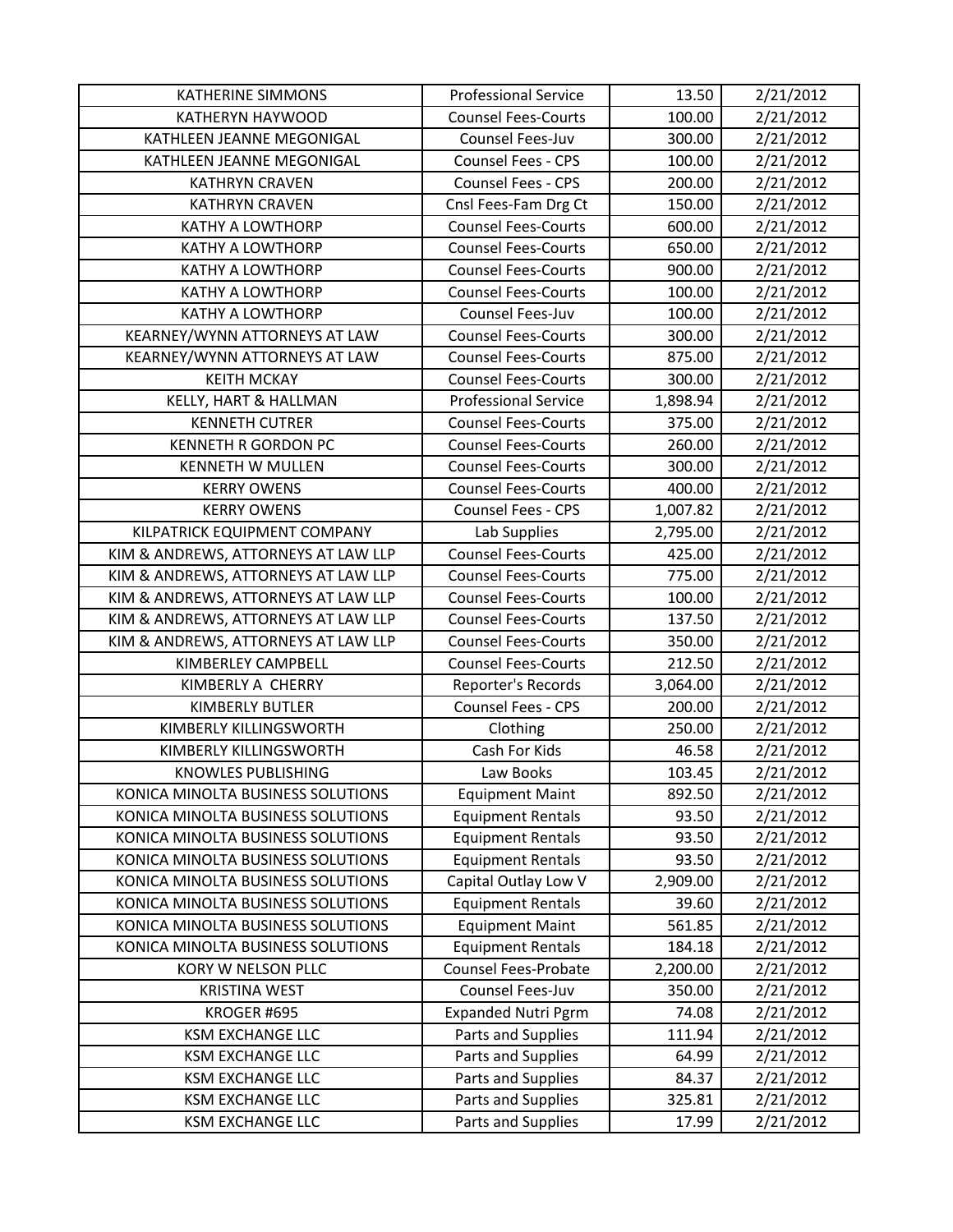| <b>KSM EXCHANGE LLC</b>     | Parts and Supplies          | 248.88   | 2/21/2012 |
|-----------------------------|-----------------------------|----------|-----------|
| <b>LF PRATT</b>             | <b>CC Bond Forfeiture</b>   | 1,314.58 | 2/21/2012 |
| <b>LF PRATT</b>             | <b>CC Bond Forfeiture</b>   | 407.95   | 2/21/2012 |
| <b>LACY BRITTEN</b>         | Counsel Fees - CPS          | 200.00   | 2/21/2012 |
| <b>LACY BRITTEN</b>         | Cnsl Fees-Fam Drg Ct        | 150.00   | 2/21/2012 |
| <b>LAHAINA GROUP INC</b>    | <b>Equipment Maint</b>      | 65.00    | 2/21/2012 |
| <b>LAHAINA GROUP INC</b>    | <b>Professional Service</b> | 97.50    | 2/21/2012 |
| LANGUAGE LINE SERVICES INC  | Interpreter Fees            | 79.92    | 2/21/2012 |
| LANGUAGE LINE SERVICES INC  | Interpreter Fees            | 8.88     | 2/21/2012 |
| LASERLINK INTERNATIONAL INC | Supplies                    | 825.00   | 2/21/2012 |
| LASERLINK INTERNATIONAL INC | Supplies                    | 550.00   | 2/21/2012 |
| LASERLINK INTERNATIONAL INC | <b>Supplies</b>             | 275.00   | 2/21/2012 |
| LASERLINK INTERNATIONAL INC | <b>Supplies</b>             | 275.00   | 2/21/2012 |
| LASERLINK INTERNATIONAL INC | Supplies                    | 930.00   | 2/21/2012 |
| LASERLINK INTERNATIONAL INC | Supplies                    | 428.00   | 2/21/2012 |
| LASERLINK INTERNATIONAL INC | Supplies                    | 627.89   | 2/21/2012 |
| LASERLINK INTERNATIONAL INC | Supplies                    | 158.00   | 2/21/2012 |
| LASERLINK INTERNATIONAL INC | Supplies                    | 89.00    | 2/21/2012 |
| LASERLINK INTERNATIONAL INC | Supplies                    | 44.00    | 2/21/2012 |
| LASERLINK INTERNATIONAL INC | Supplies                    | 98.00    | 2/21/2012 |
| LASERLINK INTERNATIONAL INC | <b>Supplies</b>             | 110.00   | 2/21/2012 |
| LASERLINK INTERNATIONAL INC | Sheriff Inventory           | 632.00   | 2/21/2012 |
| LASERLINK INTERNATIONAL INC | Sheriff Inventory           | 294.00   | 2/21/2012 |
| LASERLINK INTERNATIONAL INC | Sheriff Inventory           | 474.00   | 2/21/2012 |
| LASERLINK INTERNATIONAL INC | <b>Supplies</b>             | 269.00   | 2/21/2012 |
| LASERLINK INTERNATIONAL INC | Supplies                    | 190.00   | 2/21/2012 |
| LASERLINK INTERNATIONAL INC | <b>Supplies</b>             | 294.00   | 2/21/2012 |
| LASERLINK INTERNATIONAL INC | Supplies                    | 469.00   | 2/21/2012 |
| LASERLINK INTERNATIONAL INC | Supplies                    | 49.00    | 2/21/2012 |
| LASERLINK INTERNATIONAL INC | <b>Supplies</b>             | 79.00    | 2/21/2012 |
| LASERLINK INTERNATIONAL INC | Supplies                    | 30.00    | 2/21/2012 |
| LASERLINK INTERNATIONAL INC | Supplies                    | 186.00   | 2/21/2012 |
| LASERLINK INTERNATIONAL INC | <b>Supplies</b>             | 237.00   | 2/21/2012 |
| LASERLINK INTERNATIONAL INC | <b>Supplies</b>             | 89.00    | 2/21/2012 |
| LASERLINK INTERNATIONAL INC | <b>Supplies</b>             | 490.00   | 2/21/2012 |
| LASERLINK INTERNATIONAL INC | <b>Supplies</b>             | 477.00   | 2/21/2012 |
| LASERLINK INTERNATIONAL INC | <b>Supplies</b>             | 45.00    | 2/21/2012 |
| LASERLINK INTERNATIONAL INC | <b>Supplies</b>             | 454.00   | 2/21/2012 |
| LASERLINK INTERNATIONAL INC | <b>Supplies</b>             | 140.00   | 2/21/2012 |
| LASERLINK INTERNATIONAL INC | <b>Supplies</b>             | 76.00    | 2/21/2012 |
| LASERLINK INTERNATIONAL INC | Supplies                    | 56.00    | 2/21/2012 |
| LASERLINK INTERNATIONAL INC | <b>Supplies</b>             | 178.00   | 2/21/2012 |
| LASERLINK INTERNATIONAL INC | <b>Supplies</b>             | 558.00   | 2/21/2012 |
| LASERLINK INTERNATIONAL INC | <b>Supplies</b>             | 474.00   | 2/21/2012 |
| LASERLINK INTERNATIONAL INC | <b>Supplies</b>             | 93.00    | 2/21/2012 |
| LASERLINK INTERNATIONAL INC | <b>Supplies</b>             | 79.00    | 2/21/2012 |
| LASERLINK INTERNATIONAL INC | <b>Supplies</b>             | 93.00    | 2/21/2012 |
| LASERLINK INTERNATIONAL INC | <b>Supplies</b>             | 93.00    | 2/21/2012 |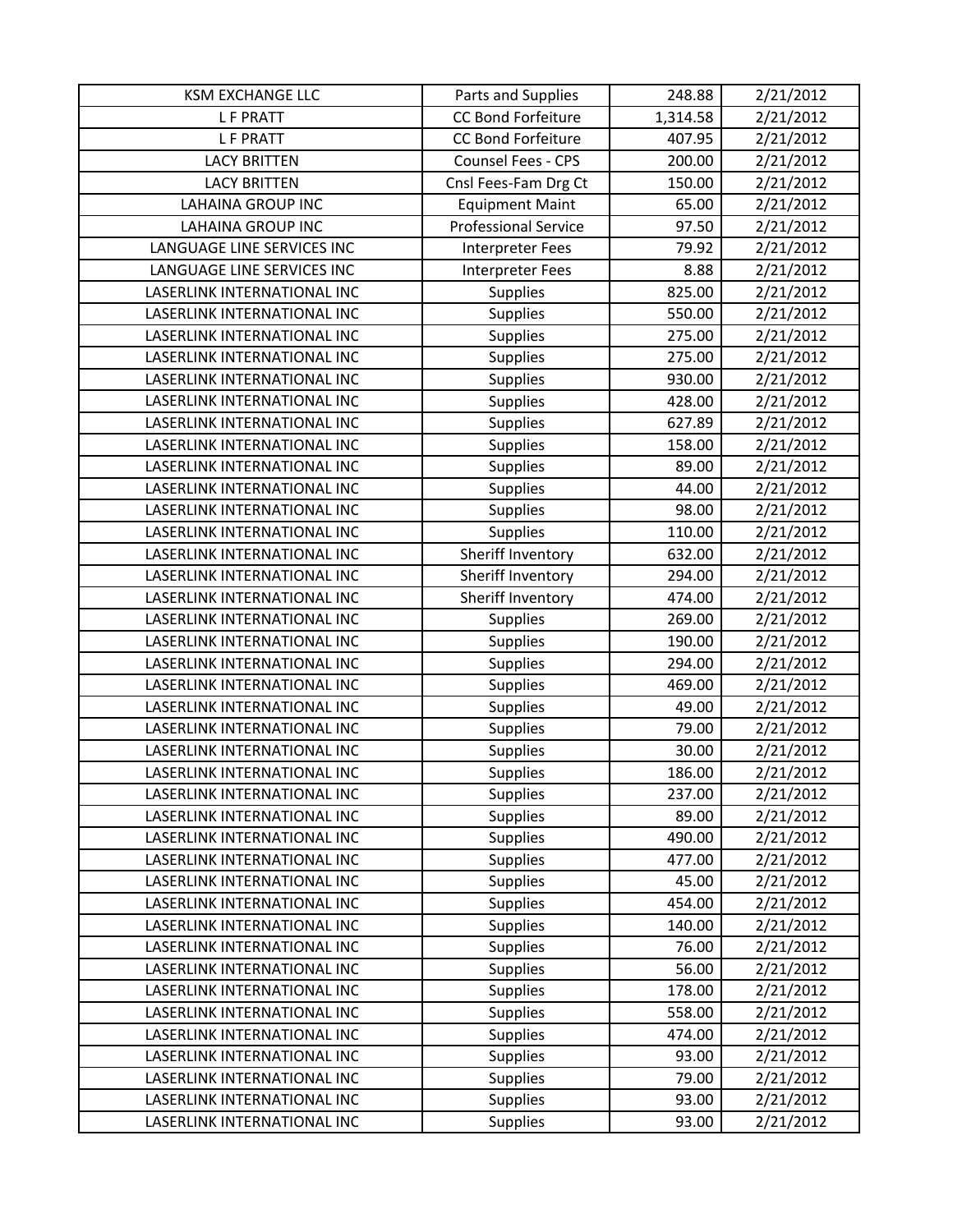| LASERLINK INTERNATIONAL INC         | Supplies                   | 93.00    | 2/21/2012 |
|-------------------------------------|----------------------------|----------|-----------|
| LASERLINK INTERNATIONAL INC         | <b>Supplies</b>            | 93.00    | 2/21/2012 |
| LASERLINK INTERNATIONAL INC         | <b>Supplies</b>            | 89.00    | 2/21/2012 |
| LASERLINK INTERNATIONAL INC         | Supplies                   | 445.00   | 2/21/2012 |
| LASERLINK INTERNATIONAL INC         | <b>Supplies</b>            | 178.00   | 2/21/2012 |
| LASERLINK INTERNATIONAL INC         | Supplies                   | 430.00   | 2/21/2012 |
| LASERLINK INTERNATIONAL INC         | Supplies                   | 732.00   | 2/21/2012 |
| LASERLINK INTERNATIONAL INC         | <b>Supplies</b>            | 178.00   | 2/21/2012 |
| LASERLINK INTERNATIONAL INC         | Supplies                   | 1,055.00 | 2/21/2012 |
| LASERLINK INTERNATIONAL INC         | Supplies                   | 285.00   | 2/21/2012 |
| LASERLINK INTERNATIONAL INC         | <b>Supplies</b>            | 666.00   | 2/21/2012 |
| LASERLINK INTERNATIONAL INC         | Supplies                   | 149.00   | 2/21/2012 |
| LASERLINK INTERNATIONAL INC         | Supplies                   | 186.00   | 2/21/2012 |
| LASERLINK INTERNATIONAL INC         | <b>Supplies</b>            | 49.00    | 2/21/2012 |
| LASERLINK INTERNATIONAL INC         | Supplies                   | 249.00   | 2/21/2012 |
| LASERLINK INTERNATIONAL INC         | Supplies                   | 954.00   | 2/21/2012 |
| LASERLINK INTERNATIONAL INC         | <b>Computer Supplies</b>   | 3,627.30 | 2/21/2012 |
| LASERLINK INTERNATIONAL INC         | <b>Computer Supplies</b>   | 237.00   | 2/21/2012 |
| LASERLINK INTERNATIONAL INC         | <b>Computer Supplies</b>   | 2,490.00 | 2/21/2012 |
| LASERLINK INTERNATIONAL INC         | <b>Computer Supplies</b>   | 336.00   | 2/21/2012 |
| LASERLINK INTERNATIONAL INC         | <b>Computer Supplies</b>   | 2,322.00 | 2/21/2012 |
| LASERLINK INTERNATIONAL INC         | <b>Computer Supplies</b>   | 488.00   | 2/21/2012 |
| LASERLINK INTERNATIONAL INC         | Supplies                   | 39.00    | 2/21/2012 |
| LASERLINK INTERNATIONAL INC         | Supplies                   | 89.00    | 2/21/2012 |
| LASERLINK INTERNATIONAL INC         | Supplies                   | 79.00    | 2/21/2012 |
| LASERLINK INTERNATIONAL INC         | Supplies                   | 89.00    | 2/21/2012 |
| LASERLINK INTERNATIONAL INC         | Supplies                   | 633.00   | 2/21/2012 |
| LASERLINK INTERNATIONAL INC         | Supplies                   | 410.00   | 2/21/2012 |
| LASERLINK INTERNATIONAL INC         | Supplies                   | 110.00   | 2/21/2012 |
| LASERLINK INTERNATIONAL INC         | <b>Supplies</b>            | 112.00   | 2/21/2012 |
| LASERLINK INTERNATIONAL INC         | <b>Supplies</b>            | 550.00   | 2/21/2012 |
| LASERLINK INTERNATIONAL INC         | Supplies                   | 185.00   | 2/21/2012 |
| LASERLINK INTERNATIONAL INC         | Supplies                   | 237.00   | 2/21/2012 |
| LATEPH ADENIJI                      | <b>Counsel Fees-Courts</b> | 500.00   | 2/21/2012 |
| LATEPH ADENIJI                      | <b>Counsel Fees-Courts</b> | 325.00   | 2/21/2012 |
| Lauren C Turnerhill                 | Transportation             | 34.23    | 2/21/2012 |
| LAW OFC OF PATTON E MAYNARD PC      | <b>Counsel Fees-Courts</b> | 580.00   | 2/21/2012 |
| LAW OFFICE OF ALICE RODRIGUEZ       | <b>Counsel Fees - CPS</b>  | 100.00   | 2/21/2012 |
| LAW OFFICE OF BRADLEY L CLARK PC    | <b>Counsel Fees-Courts</b> | 400.00   | 2/21/2012 |
| LAW OFFICE OF BRADLEY L CLARK PC    | <b>Counsel Fees-Courts</b> | 500.00   | 2/21/2012 |
| LAW OFFICE OF BRADLEY L CLARK PC    | <b>Counsel Fees-Courts</b> | 300.00   | 2/21/2012 |
| LAW OFFICE OF BRADLEY L CLARK PC    | <b>Counsel Fees-Courts</b> | 100.00   | 2/21/2012 |
| LAW OFFICE OF BRADLEY L CLARK PC    | <b>Counsel Fees-Courts</b> | 200.00   | 2/21/2012 |
| LAW OFFICE OF BRADLEY L CLARK PC    | Cnsl Fees-Fam Drg Ct       | 100.00   | 2/21/2012 |
| LAW OFFICE OF CARLOS G GALLIANI PC  | <b>Counsel Fees-Courts</b> | 275.00   | 2/21/2012 |
| LAW OFFICE OF GANOZA & RODRIGUEZ    | Counsel Fees - CPS         | 100.00   | 2/21/2012 |
| LAW OFFICE OF HARMONY M SCHUERMAN P | Counsel Fees-Juv           | 100.00   | 2/21/2012 |
| LAW OFFICE OF JO AN G ASHLEY        | Cnsl Fees-Fam Drg Ct       | 100.00   | 2/21/2012 |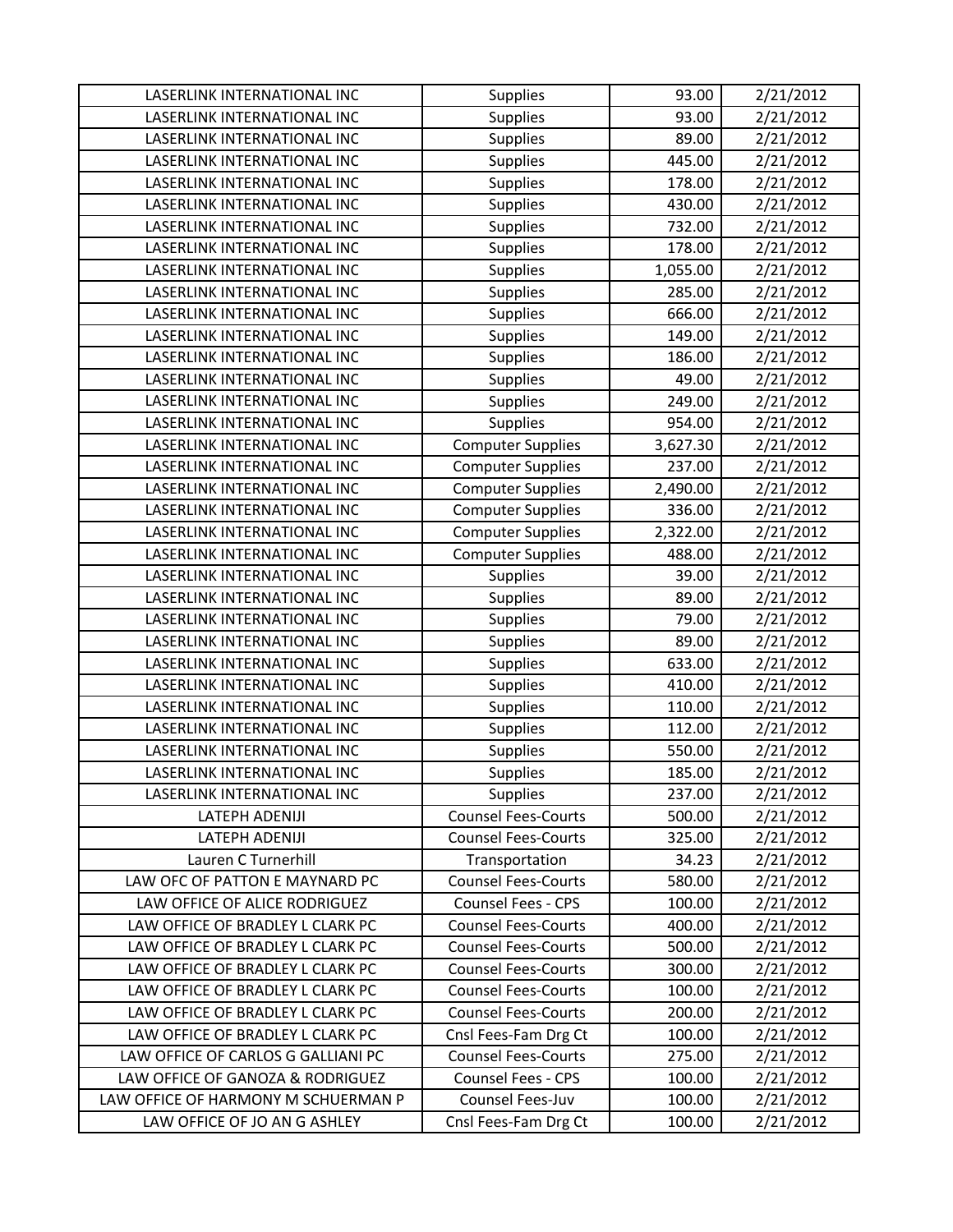| LAW OFFICE OF KEE A ABLES PC        | Counsel Fees-Juv            | 200.00    | 2/21/2012 |
|-------------------------------------|-----------------------------|-----------|-----------|
| LAW OFFICE OF KEE A ABLES PC        | Cnsl Fees-Fam Drg Ct        | 100.00    | 2/21/2012 |
| LAW OFFICE OF LISA HAINES           | <b>Counsel Fees-Courts</b>  | 925.00    | 2/21/2012 |
| LAW OFFICE OF LISA HAINES           | <b>Counsel Fees-Courts</b>  | 125.00    | 2/21/2012 |
| LAW OFFICE OF LISA HAINES           | <b>Counsel Fees-Courts</b>  | 125.00    | 2/21/2012 |
| LAW OFFICE OF PETROVICH & GIRAUD    | <b>Counsel Fees - CPS</b>   | 200.00    | 2/21/2012 |
| LAW OFFICE OF THOMAS W MCKENZIE     | <b>Counsel Fees-Courts</b>  | 110.00    | 2/21/2012 |
| LAW OFFICE OF TIM CHOY              | <b>Counsel Fees-Courts</b>  | 450.00    | 2/21/2012 |
| LAW OFFICE OF TIM CHOY              | <b>Counsel Fees-Courts</b>  | 150.00    | 2/21/2012 |
| LAW OFFICE OF TIM CHOY              | <b>Counsel Fees-Courts</b>  | 500.00    | 2/21/2012 |
| LAW OFFICE OF TIM CHOY              | <b>Counsel Fees-Courts</b>  | 350.00    | 2/21/2012 |
| <b>LAWSON PRODUCTS INC</b>          | Parts and Supplies          | 378.32    | 2/21/2012 |
| LEGAL DIRECTORIES PUBLISHING        | Law Books                   | 230.50    | 2/21/2012 |
| <b>LEIGH DAVIS</b>                  | Cnsl Fees-Crim Appls        | 1,070.00  | 2/21/2012 |
| <b>LEIGH DAVIS</b>                  | Crim Appeal-OthrCost        | 9.68      | 2/21/2012 |
| LENA POPE HOME INC                  | <b>Professional Service</b> | 51,686.47 | 2/21/2012 |
| <b>LEON REED JR</b>                 | <b>Counsel Fees-Courts</b>  | 200.00    | 2/21/2012 |
| <b>LEX JOHNSTON</b>                 | <b>Counsel Fees-Courts</b>  | 300.00    | 2/21/2012 |
| <b>LEX JOHNSTON</b>                 | <b>Counsel Fees-Courts</b>  | 7,200.00  | 2/21/2012 |
| LEXISNEXIS                          | <b>On-Line Service</b>      | 46.00     | 2/21/2012 |
| LEXISNEXIS                          | On-Line Service             | 27.00     | 2/21/2012 |
| LEXISNEXIS                          | On-Line Service             | 1,959.00  | 2/21/2012 |
| LEXISNEXIS                          | Subscriptions               | 27.00     | 2/21/2012 |
| LEXISNEXIS                          | Subscriptions               | 27.00     | 2/21/2012 |
| LEXISNEXIS                          | Subscriptions               | 27.00     | 2/21/2012 |
| LEXISNEXIS                          | <b>On-Line Service</b>      | 1,170.47  | 2/21/2012 |
| LEXISNEXIS RISK DATA MANAGEMENT INC | Subscriptions               | 89.90     | 2/21/2012 |
| LEXISNEXIS RISK DATA MANAGEMENT INC | Subscriptions               | 190.50    | 2/21/2012 |
| <b>LISA HOOBLER</b>                 | <b>Counsel Fees-Courts</b>  | 590.00    | 2/21/2012 |
| Lisa McKamie-Muttiah                | Travel                      | 184.88    | 2/21/2012 |
| <b>LISA MORTON</b>                  | Reporter's Records          | 1,440.00  | 2/21/2012 |
| <b>LISA MULLEN</b>                  | <b>Counsel Fees-Courts</b>  | 1,200.00  | 2/21/2012 |
| LISA MULLEN                         | <b>Counsel Fees-Courts</b>  | 150.00    | 2/21/2012 |
| LISA MULLEN                         | <b>Counsel Fees-Courts</b>  | 1,300.00  | 2/21/2012 |
| LITHO SUPPLY AND SERVICE CO INC     | <b>Equipment Maint</b>      | 412.08    | 2/21/2012 |
| LOCK TIGHT SECURITY INC             | Vehicle Maintenance         | 71.00     | 2/21/2012 |
| <b>LOIS CANTRELL</b>                | Clothing                    | 100.00    | 2/21/2012 |
| <b>LOOMIS FARGO &amp; COMPANY</b>   | ArmoredCar Messenger        |           | 2/21/2012 |
|                                     |                             | 400.00    |           |
| <b>LOOMIS FARGO &amp; COMPANY</b>   | ArmoredCar Messenger        | 400.00    | 2/21/2012 |
| LOOMIS FARGO & COMPANY              | ArmoredCar Messenger        | 400.00    | 2/21/2012 |
| LOOMIS FARGO & COMPANY              | ArmoredCar Messenger        | 400.00    | 2/21/2012 |
| LOOMIS FARGO & COMPANY              | ArmoredCar Messenger        | 400.00    | 2/21/2012 |
| LOOMIS FARGO & COMPANY              | ArmoredCar Messenger        | 400.00    | 2/21/2012 |
| LOOMIS FARGO & COMPANY              | ArmoredCar Messenger        | 400.00    | 2/21/2012 |
| LOOMIS FARGO & COMPANY              | ArmoredCar Messenger        | 400.00    | 2/21/2012 |
| LOOMIS FARGO & COMPANY              | ArmoredCar Messenger        | 400.00    | 2/21/2012 |
| LOOMIS FARGO & COMPANY              | ArmoredCar Messenger        | 400.00    | 2/21/2012 |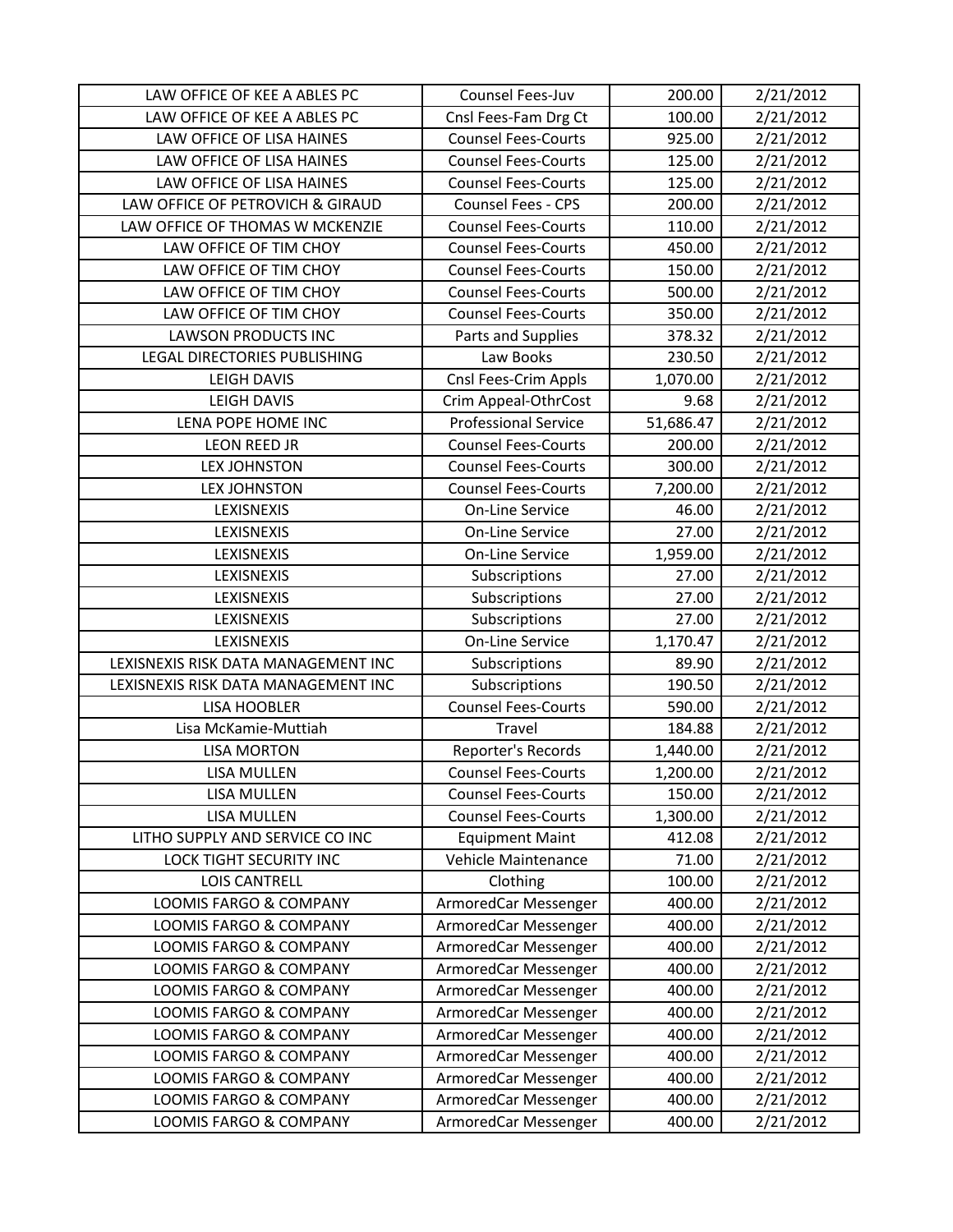| <b>LOOMIS FARGO &amp; COMPANY</b>  | ArmoredCar Messenger        | 400.00   | 2/21/2012 |
|------------------------------------|-----------------------------|----------|-----------|
| <b>LOOMIS FARGO &amp; COMPANY</b>  | ArmoredCar Messenger        | 400.00   | 2/21/2012 |
| <b>LOOMIS FARGO &amp; COMPANY</b>  | ArmoredCar Messenger        | 400.00   | 2/21/2012 |
| <b>LOOMIS FARGO &amp; COMPANY</b>  | ArmoredCar Messenger        | 400.00   | 2/21/2012 |
| <b>LOOMIS FARGO &amp; COMPANY</b>  | ArmoredCar Messenger        | 400.00   | 2/21/2012 |
| <b>LOOMIS FARGO &amp; COMPANY</b>  | ArmoredCar Messenger        | 400.00   | 2/21/2012 |
| <b>LOOMIS FARGO &amp; COMPANY</b>  | ArmoredCar Messenger        | 400.00   | 2/21/2012 |
| <b>LOOMIS FARGO &amp; COMPANY</b>  | ArmoredCar Messenger        | 400.00   | 2/21/2012 |
| <b>LOOMIS FARGO &amp; COMPANY</b>  | ArmoredCar Messenger        | 400.00   | 2/21/2012 |
| <b>LOOMIS FARGO &amp; COMPANY</b>  | ArmoredCar Messenger        | 400.00   | 2/21/2012 |
| LOOMIS FARGO & COMPANY             | ArmoredCar Messenger        | 400.00   | 2/21/2012 |
| <b>LOOMIS FARGO &amp; COMPANY</b>  | ArmoredCar Messenger        | 400.00   | 2/21/2012 |
| <b>LOOMIS FARGO &amp; COMPANY</b>  | ArmoredCar Messenger        | 350.00   | 2/21/2012 |
| <b>LOOMIS FARGO &amp; COMPANY</b>  | ArmoredCar Messenger        | 400.00   | 2/21/2012 |
| <b>LOOMIS FARGO &amp; COMPANY</b>  | ArmoredCar Messenger        | 400.00   | 2/21/2012 |
| LOOMIS FARGO & COMPANY             | ArmoredCar Messenger        | 400.00   | 2/21/2012 |
| <b>LOOMIS FARGO &amp; COMPANY</b>  | ArmoredCar Messenger        | 400.00   | 2/21/2012 |
| <b>LOOMIS FARGO &amp; COMPANY</b>  | ArmoredCar Messenger        | 400.00   | 2/21/2012 |
| <b>LOOMIS FARGO &amp; COMPANY</b>  | ArmoredCar Messenger        | 400.00   | 2/21/2012 |
| LOOMIS FARGO & COMPANY             | ArmoredCar Messenger        | 400.00   | 2/21/2012 |
| <b>LOOMIS FARGO &amp; COMPANY</b>  | ArmoredCar Messenger        | 400.00   | 2/21/2012 |
| LOOMIS FARGO & COMPANY             | ArmoredCar Messenger        | 80.00    | 2/21/2012 |
| <b>LOOMIS FARGO &amp; COMPANY</b>  | ArmoredCar Messenger        | 80.00    | 2/21/2012 |
| <b>LOOMIS FARGO &amp; COMPANY</b>  | ArmoredCar Messenger        | 400.00   | 2/21/2012 |
| LOOMIS FARGO & COMPANY             | ArmoredCar Messenger        | 160.00   | 2/21/2012 |
| <b>LOREN C GREEN PC</b>            | <b>Counsel Fees-Courts</b>  | 800.00   | 2/21/2012 |
| LUNCH BOX                          | <b>Meeting Expenses</b>     | 241.50   | 2/21/2012 |
| <b>LYNDA S TARWATER</b>            | <b>Counsel Fees-Courts</b>  | 150.00   | 2/21/2012 |
| <b>LYNDA S TARWATER</b>            | <b>Counsel Fees-Courts</b>  | 400.00   | 2/21/2012 |
| LYNN KELLY LAW FIRM PC             | <b>Counsel Fees-Probate</b> | 500.00   | 2/21/2012 |
| <b>LYNN S OLINGER</b>              | Cnsl Fees-Fam Drg Ct        | 100.00   | 2/21/2012 |
| <b>M TRENT LOFTIN</b>              | <b>Counsel Fees-Courts</b>  | 1,500.00 | 2/21/2012 |
| <b>M TRENT LOFTIN</b>              | <b>Counsel Fees-Courts</b>  | 200.00   | 2/21/2012 |
| M TRENT LOFTIN                     | Cnsl Fees-Juv Det&Tr        | 100.00   | 2/21/2012 |
| <b>MAMIE BUSH JOHNSON</b>          | <b>Counsel Fees-Courts</b>  | 300.00   | 2/21/2012 |
| MAMIE BUSH JOHNSON                 | <b>Counsel Fees-Courts</b>  | 1,825.00 | 2/21/2012 |
| MANER FIRE EQUIPMENT, INC          | <b>Building Maintenance</b> | 569.50   | 2/21/2012 |
| MANER FIRE EQUIPMENT, INC          | <b>Building Maintenance</b> | 4.10     | 2/21/2012 |
| MANSFIELD AREA CHAMBER OF COMMERCE | <b>Meeting Expenses</b>     | 20.00    | 2/21/2012 |
| MANSFIELD INSURANCE AGENCY         | <b>Bonds</b>                | 245.00   | 2/21/2012 |
| MARCELLA WILSON-CROPPER            | <b>Professional Service</b> | 341.25   | 2/21/2012 |
| MARCELLA WILSON-CROPPER            | <b>Professional Service</b> | 341.25   | 2/21/2012 |
| MARCELLA WILSON-CROPPER            | <b>Professional Service</b> | 471.25   | 2/21/2012 |
| MARCELLA WILSON-CROPPER            | <b>Professional Service</b> | 146.25   | 2/21/2012 |
| <b>MARGARET MAKIN</b>              | Clothing                    | 371.17   | 2/21/2012 |
| <b>MARK D KETCHUM</b>              | <b>Promotional Expenses</b> | 226.26   | 2/21/2012 |
| MARK D SCOTT & ASSOCIATES PLLC     | <b>Counsel Fees-Courts</b>  | 475.00   | 2/21/2012 |
| MARK D SCOTT & ASSOCIATES PLLC     | <b>Counsel Fees-Courts</b>  | 400.00   | 2/21/2012 |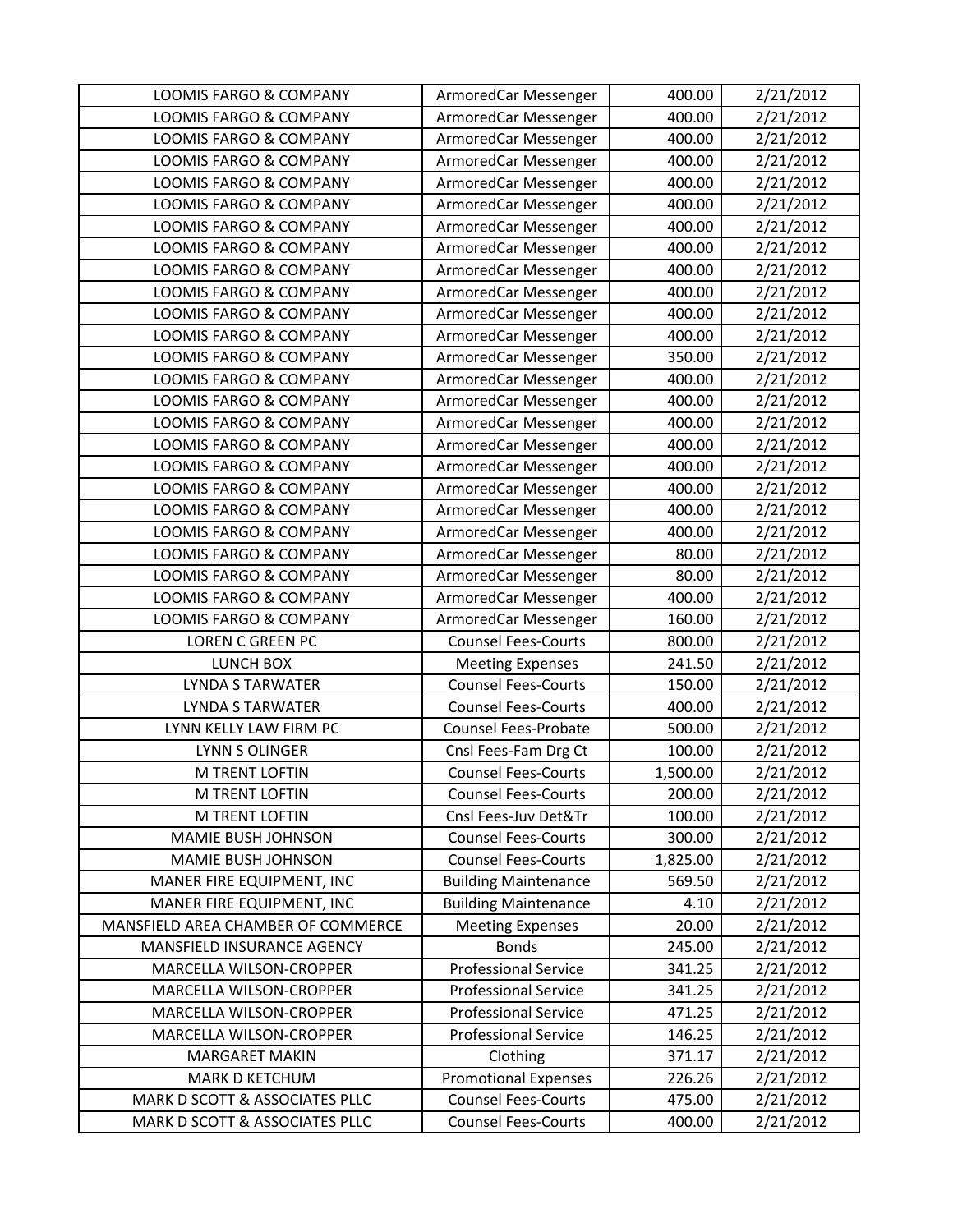| MARK D SCOTT & ASSOCIATES PLLC    | <b>Counsel Fees-Courts</b>                                 | 350.00    | 2/21/2012 |
|-----------------------------------|------------------------------------------------------------|-----------|-----------|
| <b>MARK ROSTEET</b>               | <b>Counsel Fees-Courts</b>                                 | 300.00    | 2/21/2012 |
| <b>MARK ROSTEET</b>               | <b>Counsel Fees-Courts</b>                                 | 250.00    | 2/21/2012 |
| <b>MARK ROSTEET</b>               | <b>Counsel Fees-Courts</b>                                 | 550.00    | 2/21/2012 |
| <b>MARK ROSTEET</b>               | <b>Counsel Fees-Courts</b>                                 | 400.00    | 2/21/2012 |
| <b>MARK ROSTEET</b>               | <b>Counsel Fees-Courts</b>                                 | 100.00    | 2/21/2012 |
| <b>MARK'S PLUMBING PARTS</b>      | Non-Track Equipment                                        | 433.68    | 2/21/2012 |
| <b>MARLA MUNDHEIM</b>             | <b>Counsel Fees-Probate</b>                                | 350.00    | 2/21/2012 |
| <b>MARTIN FRIAS</b>               | Rental Assistance                                          | 425.00    | 2/21/2012 |
| <b>MARY B THORNTON</b>            | <b>Counsel Fees-Courts</b>                                 | 900.00    | 2/21/2012 |
| <b>MARY B THORNTON</b>            | <b>Counsel Fees-Courts</b>                                 | 500.00    | 2/21/2012 |
| <b>MARY B THORNTON</b>            | <b>Counsel Fees-Courts</b>                                 | 3,665.00  | 2/21/2012 |
| <b>MARY B THORNTON</b>            | Cnsl Fees-Crim Appls                                       | 221.93    | 2/21/2012 |
| MARY J YOUNG                      | <b>Counsel Fees-Courts</b>                                 | 150.00    | 2/21/2012 |
| <b>MARY M PANZU</b>               | <b>Counsel Fees-Courts</b>                                 | 1,800.00  | 2/21/2012 |
| <b>MARY R THOMSEN</b>             | Cnsl Fees-Fam Drg Ct                                       | 100.00    | 2/21/2012 |
| <b>MASTER CLEANING SUPPLY INC</b> | <b>Custodian Supplies</b>                                  | 522.25    | 2/21/2012 |
| MATERA PAPER COMPANY INC          | Sheriff Inventory                                          | 703.75    | 2/21/2012 |
| MATERA PAPER COMPANY INC          | Kitchen Supplies                                           | 37.54     | 2/21/2012 |
| MATTHEW BENDER & COMPANY INC      | Law Books                                                  | 6,702.00  | 2/21/2012 |
| MATTHEW BENDER & COMPANY INC      | Law Books                                                  | 2,568.68  | 2/21/2012 |
| <b>MAX BREWINGTON</b>             | Counsel Fees-Juv                                           | 200.00    | 2/21/2012 |
| <b>MAX BREWINGTON</b>             | Counsel Fees - CPS                                         | 200.00    | 2/21/2012 |
| MAYA SF LLC                       | Food/Hygiene Assist                                        | 19.62     | 2/21/2012 |
|                                   |                                                            |           |           |
| Melanie G Ford                    | Travel                                                     | 140.00    | 2/21/2012 |
| MEMBER'S BUILDING MAINTENANCE LTD | <b>Custodian Services</b>                                  | 2,310.25  | 2/21/2012 |
| MEMBER'S BUILDING MAINTENANCE LTD | <b>Custodian Services</b>                                  | 2,469.75  | 2/21/2012 |
| MEMBER'S BUILDING MAINTENANCE LTD | <b>Custodian Services</b>                                  | 163.50    | 2/21/2012 |
| MEMBER'S BUILDING MAINTENANCE LTD | <b>Custodian Services</b>                                  | 2,742.00  | 2/21/2012 |
| MEMBER'S BUILDING MAINTENANCE LTD | <b>Custodian Services</b>                                  | 1,032.50  | 2/21/2012 |
| MEMBER'S BUILDING MAINTENANCE LTD | <b>Custodian Services</b>                                  | 75.50     | 2/21/2012 |
| MEMBER'S BUILDING MAINTENANCE LTD | <b>Custodian Services</b>                                  | 545.00    | 2/21/2012 |
| MEMBER'S BUILDING MAINTENANCE LTD | <b>Custodian Services</b>                                  | 2,014.75  | 2/21/2012 |
| MEMBER'S BUILDING MAINTENANCE LTD | <b>Custodian Services</b>                                  | 921.25    | 2/21/2012 |
| MEMBER'S BUILDING MAINTENANCE LTD | <b>Custodian Services</b>                                  | 24.25     | 2/21/2012 |
| MEMBER'S BUILDING MAINTENANCE LTD | <b>Custodian Services</b>                                  | 156.00    | 2/21/2012 |
| MEMBER'S BUILDING MAINTENANCE LTD | <b>Custodian Services</b>                                  | 258.00    | 2/21/2012 |
| MENTAL HEALTH MENTAL RETARDATION  | <b>Counseling Services</b>                                 | 2,000.00  | 2/21/2012 |
| MENTAL HEALTH MENTAL RETARDATION  | <b>Yth Recovery Campus</b>                                 | 50,000.00 | 2/21/2012 |
| MERCEDES MEDICAL INC              | <b>Medical Supplies</b>                                    | 46.25     | 2/21/2012 |
| <b>MERRY LAUREEN MOORE</b>        | <b>Court Costs</b>                                         | 3,000.00  | 2/21/2012 |
| MESSAGE4U PTY LTD                 | <b>Professional Service</b>                                | 2,500.00  | 2/21/2012 |
| METROPLEX SERVICE WELDING         | Lab Equip Mainten                                          | 332.01    | 2/21/2012 |
| METROPLEX SERVICE WELDING         | Parts and Supplies                                         | 47.90     | 2/21/2012 |
| METROPLEX SERVICE WELDING         | Parts and Supplies                                         | 28.50     | 2/21/2012 |
| MHMR OF TARRANT COUNTY            | <b>Subrecipient Service</b>                                | 8,072.78  | 2/21/2012 |
| MHMR OF TARRANT COUNTY            | <b>Subrecipient Service</b><br><b>Professional Service</b> | 2,040.00  | 2/21/2012 |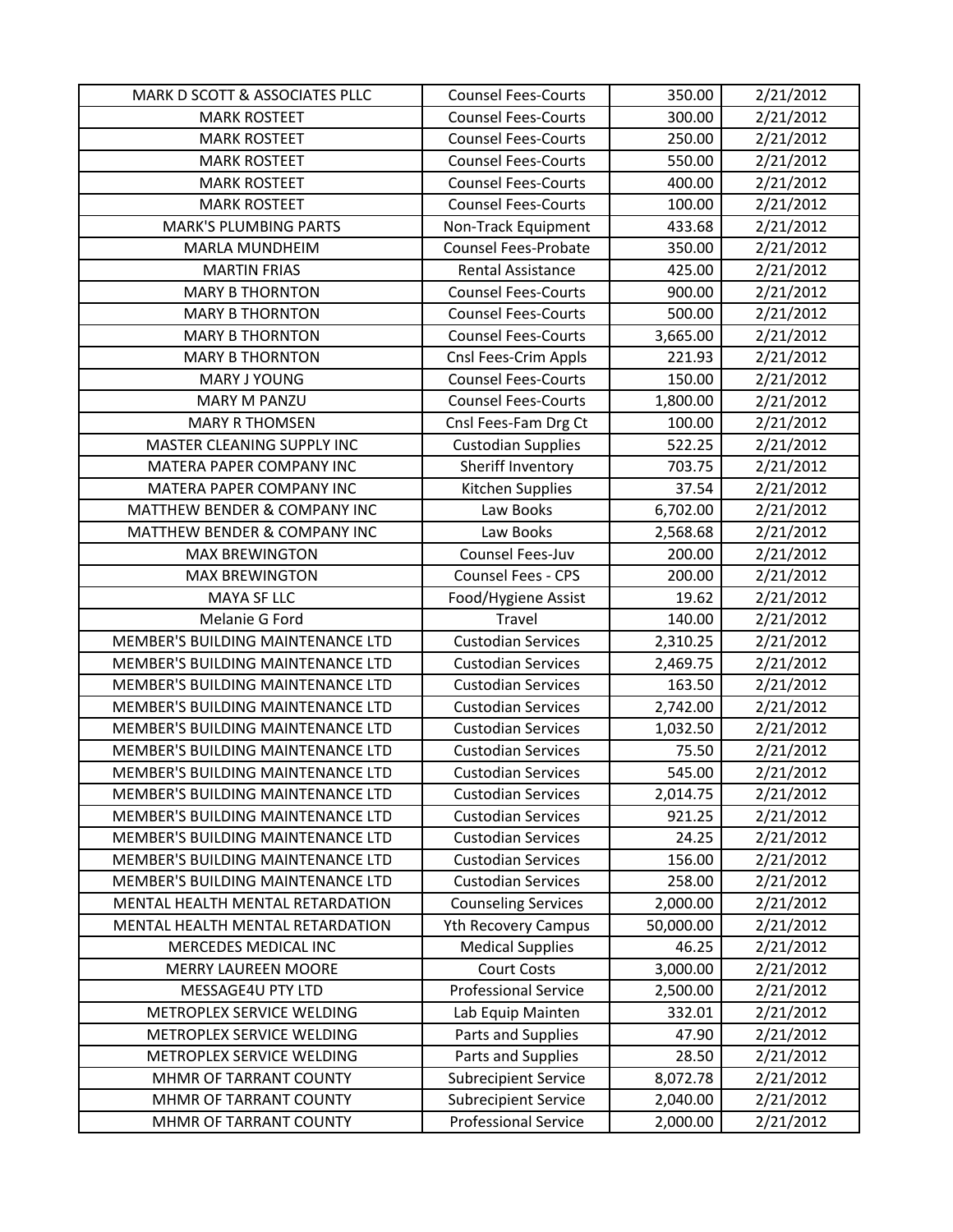| MHMR OF TARRANT COUNTY             | <b>MHMR</b>                 | 209,866.21 | 2/21/2012 |
|------------------------------------|-----------------------------|------------|-----------|
| MHMR OF TARRANT COUNTY             | <b>Professional Service</b> | 2,560.00   | 2/21/2012 |
| MHMR OF TARRANT COUNTY             | <b>Professional Service</b> | 36,514.14  | 2/21/2012 |
| MHMR OF TARRANT COUNTY             | O/P Group Counseling        | 7.25       | 2/21/2012 |
| MICHAEL BERGER                     | Counsel Fees - CPS          | 100.00     | 2/21/2012 |
| <b>MICHAEL BERGER</b>              | Cnsl Fees-Fam Drg Ct        | 100.00     | 2/21/2012 |
| MICHAEL BERGER                     | Cnsl Fees-Crim Appls        | 620.00     | 2/21/2012 |
| MICHAEL DEEGAN                     | <b>Counsel Fees-Courts</b>  | 300.00     | 2/21/2012 |
| MICHAEL DEEGAN                     | <b>Counsel Fees-Courts</b>  | 300.00     | 2/21/2012 |
| MICHAEL DEEGAN                     | <b>Counsel Fees-Courts</b>  | 100.00     | 2/21/2012 |
| MICHAEL PAUL GARCIA                | <b>Counsel Fees-Courts</b>  | 375.00     | 2/21/2012 |
| MICHAEL PAUL GARCIA                | <b>Counsel Fees-Courts</b>  | 300.00     | 2/21/2012 |
| MICHAEL SHAWN MATLOCK              | <b>Counsel Fees-Courts</b>  | 200.00     | 2/21/2012 |
| MICHAEL SHAWN MATLOCK              | <b>Counsel Fees-Courts</b>  | 200.00     | 2/21/2012 |
| MICHELLE DARDEN                    | Clothing                    | 250.00     | 2/21/2012 |
| MICHELLE DARDEN                    | Cash For Kids               | 90.99      | 2/21/2012 |
| MICROLITER ANALYTICAL SUPPLIES INC | Lab Supplies                | 62.60      | 2/21/2012 |
| MIDWEST MEDICAL SUPPLY CO, LLC     | Lab Supplies                | 180.00     | 2/21/2012 |
| MIDWEST MEDICAL SUPPLY CO, LLC     | <b>Medical Supplies</b>     | 157.60     | 2/21/2012 |
| MIDWEST MEDICAL SUPPLY CO, LLC     | <b>Medical Supplies</b>     | 157.60     | 2/21/2012 |
| MIDWEST MEDICAL SUPPLY CO, LLC     | <b>Medical Supplies</b>     | 236.40     | 2/21/2012 |
| MIDWEST MEDICAL SUPPLY CO, LLC     | <b>Medical Supplies</b>     | 172.32     | 2/21/2012 |
| <b>MINICK LAW PC</b>               | <b>Counsel Fees-Courts</b>  | 600.00     | 2/21/2012 |
| <b>MINICK LAW PC</b>               | <b>Counsel Fees-Courts</b>  | 400.00     | 2/21/2012 |
| MONOGRAM BIOSCIENCES INC           | <b>Professional Service</b> | 1,330.00   | 2/21/2012 |
| MOORE MEDICAL LLC                  | <b>Medical Supplies</b>     | 299.40     | 2/21/2012 |
| MOORE MEDICAL LLC                  | Lab Supplies                | 135.60     | 2/21/2012 |
| <b>MOTION INDUSTRIES INC</b>       | Parts and Supplies          | 102.16     | 2/21/2012 |
| Mr Brent A Carr                    | Education                   | 665.02     | 2/21/2012 |
| Mr D Miles Brissette               | Travel                      | 34.41      | 2/21/2012 |
| Mr Danny L Jordan                  | Travel                      | 140.00     | 2/21/2012 |
| Mr Darran R Gabbert                | Education                   | 108.00     | 2/21/2012 |
| Mr Donald J Cosby                  | Education                   | 690.48     | 2/21/2012 |
| Mr Ernest J Vanderleest            | Education                   | 90.00      | 2/21/2012 |
| Mr J D Johnson                     | Education                   | 609.26     | 2/21/2012 |
| Mr Kenneth D Johnson               | Education                   | 105.45     | 2/21/2012 |
| Mr Mark C Mendez                   | Travel                      | 73.70      | 2/21/2012 |
| Mr Mark G Diebold                  | Education                   | 267.50     | 2/21/2012 |
| Mr Michael B Guthrie               | Education                   | 267.50     | 2/21/2012 |
| Ms Amy K Candler                   | Travel                      | 275.90     | 2/21/2012 |
| Ms Denise C Buchan                 | Education                   | 40.00      | 2/21/2012 |
| Ms Jana J Johnson                  | Education                   | 37.00      | 2/21/2012 |
| <b>NACCED</b>                      | Dues                        | 2,750.00   | 2/21/2012 |
| <b>NANCY GORDON</b>                | Counsel Fees - CPS          | 1,925.00   | 2/21/2012 |
| <b>NANCY GORDON</b>                | Cnsl Fees-Fam Drg Ct        | 100.00     | 2/21/2012 |
| <b>NANCY RUTH DEWEES</b>           | Counsel Fees - CPS          | 100.00     | 2/21/2012 |
| <b>NASW PRESS</b>                  | Dues                        | 190.00     | 2/21/2012 |
| NATIONAL SHERIFF'S ASSOCIATION     | Dues                        | 45.00      | 2/21/2012 |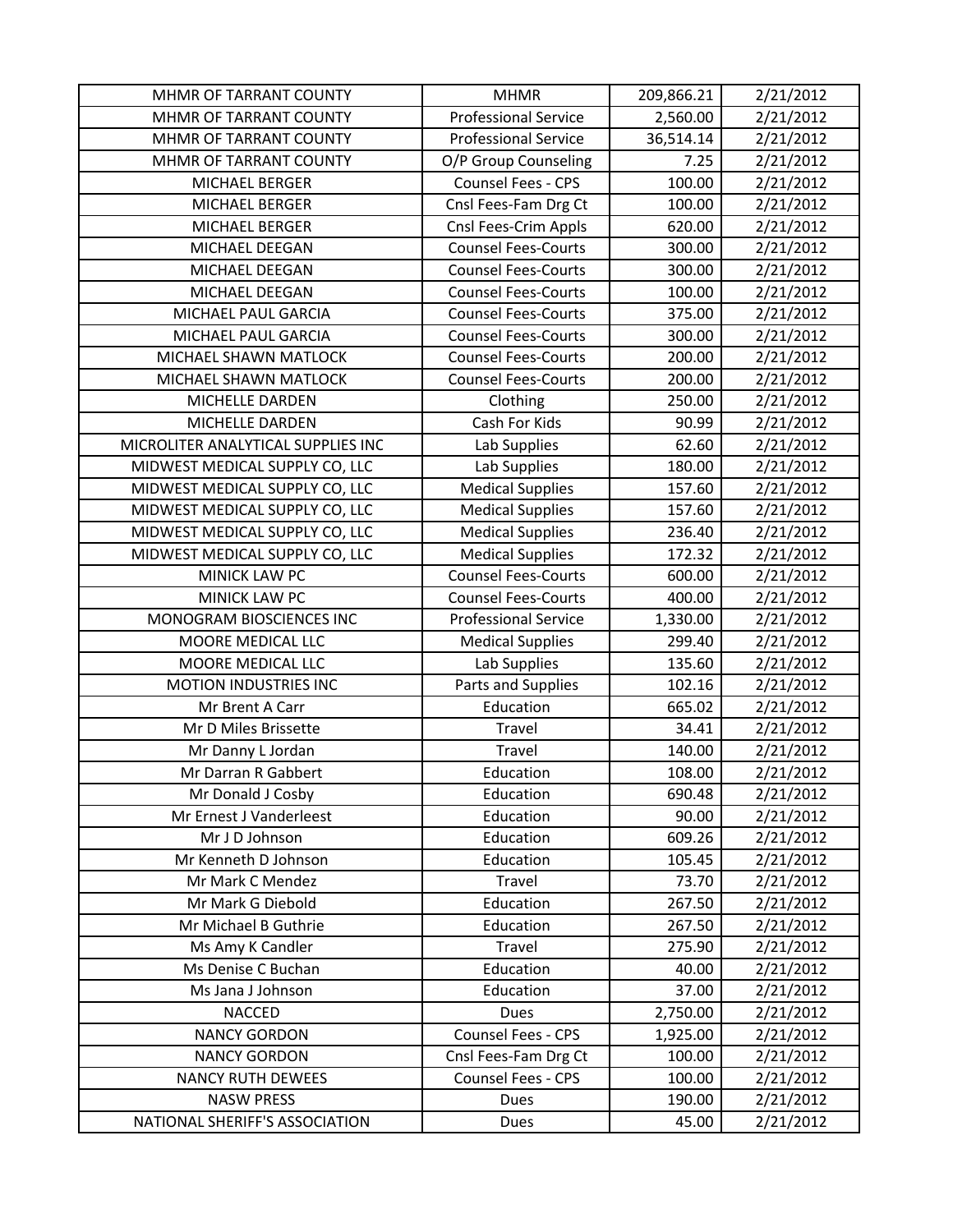| <b>NAVID ALBAND</b>                | <b>Counsel Fees-Courts</b>  | 975.00     | 2/21/2012 |
|------------------------------------|-----------------------------|------------|-----------|
| <b>NAVID ALBAND</b>                | <b>Counsel Fees-Courts</b>  | 175.00     | 2/21/2012 |
| NEC BUSINESS NETWORK SOLUTIONS     | Lab Equip Mainten           | 729.75     | 2/21/2012 |
| <b>NELLIE SEARLES</b>              | Clothing                    | 125.00     | 2/21/2012 |
| <b>NELLIE SEARLES</b>              | Cash For Kids               | 50.00      | 2/21/2012 |
| <b>NELON LAW GROUP PLLC</b>        | <b>Counsel Fees-Courts</b>  | 400.00     | 2/21/2012 |
| <b>NELON LAW GROUP PLLC</b>        | <b>Counsel Fees-Courts</b>  | 600.00     | 2/21/2012 |
| <b>NEW HORIZONS RANCH</b>          | Clothing                    | 124.56     | 2/21/2012 |
| NEW HORIZONS RANCH & CENTER INC    | <b>Residential Servc</b>    | 9,815.75   | 2/21/2012 |
| NICA-NORTHSIDE INTER-CHURCH AGENCY | <b>Subrecipient Service</b> | 1,960.01   | 2/21/2012 |
| NICHOLAS GREGORY DAVIS             | <b>Counsel Fees-Courts</b>  | 300.00     | 2/21/2012 |
| NIKKI L CHRIESMAN                  | Counsel Fees - CPS          | 475.00     | 2/21/2012 |
| NIZAM PEERWANI, M.D., P.A.         | Med Exam Contract           | 84,361.00  | 2/21/2012 |
| <b>NMS LABS</b>                    | <b>Professional Service</b> | 1,036.00   | 2/21/2012 |
| NORCHEM DRUG TESTING               | <b>Professional Service</b> | 800.00     | 2/21/2012 |
| NORTH TEXAS ADDICTION COUNSELING   | O/P Group Counseling        | 2,747.25   | 2/21/2012 |
| NORTH TEXAS FUNERAL HOMES LLC      | <b>County Burials</b>       | 700.00     | 2/21/2012 |
| <b>NOVACOPY INC</b>                | <b>Other Revenue</b>        | 44.00      | 2/21/2012 |
| <b>NOVARAD CORP</b>                | <b>Equipment Maint</b>      | 862.67     | 2/21/2012 |
| <b>NOVARAD CORP</b>                | <b>Equipment Maint</b>      | 1,725.33   | 2/21/2012 |
| <b>OAK FARMS DAIRY</b>             | Food                        | 527.03     | 2/21/2012 |
| <b>OCCUPATIONAL &amp; TRAVEL</b>   | <b>Medical Supplies</b>     | 154.85     | 2/21/2012 |
| <b>OKEY AKPOM</b>                  | <b>Counsel Fees-Courts</b>  | 1,000.00   | 2/21/2012 |
| <b>OKEY AKPOM</b>                  | <b>Counsel Fees-Courts</b>  | 200.00     | 2/21/2012 |
| <b>OMEGA LABORATORIES INC</b>      | Laboratory Costs            | 1,525.00   | 2/21/2012 |
| ORACLE                             | Software Maintenance        | 1,716.68   | 2/21/2012 |
| O'REILLY AUTO PARTS                | Field Equip&Supplies        | 79.91      | 2/21/2012 |
|                                    |                             |            |           |
| O'REILLY AUTO PARTS                | Central Garage Inv          | 12.96      | 2/21/2012 |
| O'REILLY AUTO PARTS                | Central Garage Inv          | 11.16      | 2/21/2012 |
| O'REILLY AUTO PARTS                | Parts and Supplies          | 4.58       | 2/21/2012 |
| <b>OVERHEAD DOOR</b>               | <b>Building Maintenance</b> | 420.00     | 2/21/2012 |
| <b>OZARKA DRINKING WATER</b>       | Food                        | 304.15     | 2/21/2012 |
| P MICHAEL SCHNEIDER LAW FIRM PC    | Counsel Fees-Juv            | 100.00     | 2/21/2012 |
| P.I.E. MANAGEMENT LLC              | <b>Contract Labor</b>       | 2,055.15   | 2/21/2012 |
| PACIFICARE OF TEXAS                | <b>HMO Premiums</b>         | 222,075.22 | 2/21/2012 |
| PAIGE CANTRELL                     | Clothing                    | 100.62     | 2/21/2012 |
| PAMELA S FERNANDEZ                 | <b>Counsel Fees-Courts</b>  | 300.00     | 2/21/2012 |
| PAMELA S FERNANDEZ                 | <b>Counsel Fees-Courts</b>  | 425.00     | 2/21/2012 |
| <b>PARKER ELECTRIC</b>             | <b>Building Maintenance</b> | 934.76     | 2/21/2012 |
| <b>PARKER ELECTRIC</b>             | Kitchen Maintenance         | 226.30     | 2/21/2012 |
| PARKER ELECTRIC                    | State Right of Way          | 78.50      | 2/21/2012 |
| PARNELL E RYAN                     | <b>Professional Service</b> | 3,295.00   | 2/21/2012 |
| PARTY WAREHOUSE                    | Kitchen Supplies            | 36.83      | 2/21/2012 |
| PASCO BROKERAGE INC                | Kitchen Supplies            | 350.00     | 2/21/2012 |
| PATRICIA L SUMMERS                 | <b>Counsel Fees-Courts</b>  | 400.00     | 2/21/2012 |
| PATRICIA L SUMMERS                 | Counsel Fees - CPS          | 3,843.58   | 2/21/2012 |
| PATRICIA MARGARET MCBRIDE          | <b>Counsel Fees-Courts</b>  | 200.00     | 2/21/2012 |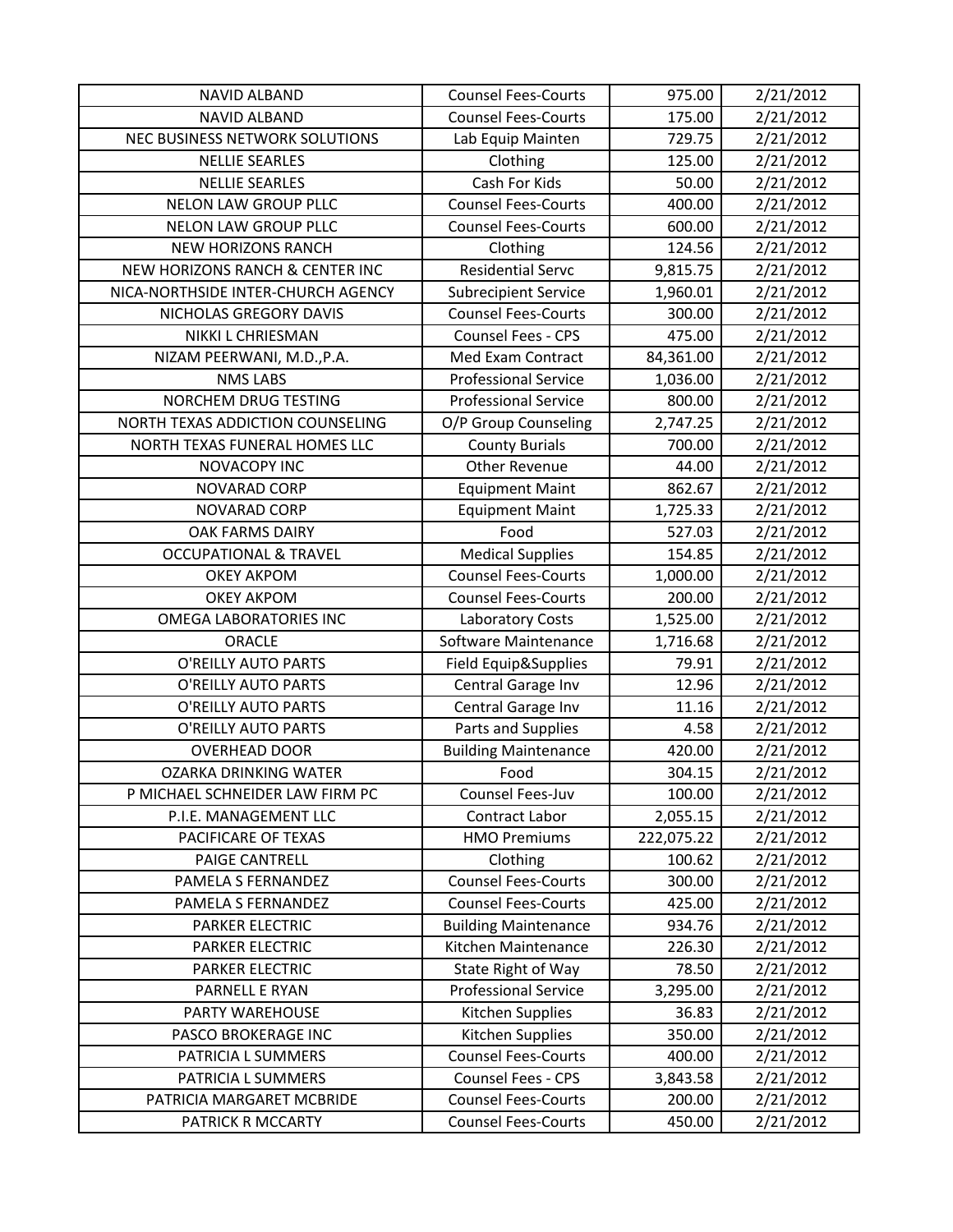| PATRICK R MCCARTY             | <b>Counsel Fees-Courts</b>  | 230.00    | 2/21/2012 |
|-------------------------------|-----------------------------|-----------|-----------|
| PATTI RICHARDS                | Reporter's Records          | 117.00    | 2/21/2012 |
| PATTY TILLMAN                 | Counsel Fees - CPS          | 100.00    | 2/21/2012 |
| PAUL LEWALLEN                 | <b>Counsel Fees-Courts</b>  | 150.00    | 2/21/2012 |
| PAUL LEWALLEN                 | <b>Counsel Fees-Courts</b>  | 350.00    | 2/21/2012 |
| PAUL V PREVITE                | <b>Counsel Fees-Courts</b>  | 100.00    | 2/21/2012 |
| PEDRO CISNEROS                | Counsel Fees-Juv            | 450.00    | 2/21/2012 |
| PETER A VAN DALEN             | <b>Building Maintenance</b> | 10.00     | 2/21/2012 |
| PETER A VAN DALEN             | <b>Building Maintenance</b> | 60.00     | 2/21/2012 |
| PETER A VAN DALEN             | <b>Building Maintenance</b> | 20.00     | 2/21/2012 |
| PETER A VAN DALEN             | <b>Building Maintenance</b> | 40.00     | 2/21/2012 |
| PETER A VAN DALEN             | <b>Building Maintenance</b> | 100.00    | 2/21/2012 |
| PETER A VAN DALEN             | <b>Building Maintenance</b> | 125.00    | 2/21/2012 |
| PETER A VAN DALEN             | <b>Building Maintenance</b> | 40.00     | 2/21/2012 |
| PETER A VAN DALEN             | <b>Pest Control Service</b> | 5.00      | 2/21/2012 |
| PETER A VAN DALEN             | Pest Control Service        | 10.00     | 2/21/2012 |
| PHAMATECH INC                 | Laboratory Costs            | 15,058.25 | 2/21/2012 |
| PHILLIP S BARKER              | Travel                      | 50.40     | 2/21/2012 |
| PHOENIX ASSOCIATES COUNSELING | O/P Group Counseling        | 4,195.00  | 2/21/2012 |
| PHOENIX HOUSE OF TEXAS INC    | <b>Residential Servc</b>    | 8,295.00  | 2/21/2012 |
| Phuong Y Phan                 | Mileage Allowance           | 18.32     | 2/21/2012 |
| Phuong Y Phan                 | Travel                      | 10.00     | 2/21/2012 |
| PIA R. RODRIGUEZ              | <b>Counsel Fees-Courts</b>  | 300.00    | 2/21/2012 |
| PIA R. RODRIGUEZ              | <b>Counsel Fees-Courts</b>  | 250.00    | 2/21/2012 |
| PIA R. RODRIGUEZ              | <b>Counsel Fees-Courts</b>  | 775.00    | 2/21/2012 |
| PIA R. RODRIGUEZ              | <b>Counsel Fees-Courts</b>  | 725.00    | 2/21/2012 |
| PLASTI-FAB INC                | <b>Voting Supplies</b>      | (65.09)   | 2/21/2012 |
| PLASTI-FAB INC                | <b>Voting Supplies</b>      | 39,800.20 | 2/21/2012 |
| POLLOCK PAPER DISTRIBUTORS    | <b>Sheriff Inventory</b>    | 635.30    | 2/21/2012 |
| POLLOCK PAPER DISTRIBUTORS    | Supplies                    | 14.85     | 2/21/2012 |
| PORT CITY MEDICAL             | Medical Supplies            | 582.00    | 2/21/2012 |
| PORT CITY MEDICAL             | <b>Medical Supplies</b>     | 388.00    | 2/21/2012 |
| PORT CITY MEDICAL             | <b>Medical Supplies</b>     | 388.00    | 2/21/2012 |
| PORT CITY MEDICAL             | <b>Medical Supplies</b>     | 194.00    | 2/21/2012 |
| PRAETORIAN OPERATING INC      | Sheriff Inventory           | 720.50    | 2/21/2012 |
| PRAETORIAN OPERATING INC      | Sheriff Inventory           | 16,406.88 | 2/21/2012 |
| PRAETORIAN OPERATING INC      | Kitchen Supplies            | 175.44    | 2/21/2012 |
| PRAETORIAN OPERATING INC      | <b>Custodian Supplies</b>   | 3,947.52  | 2/21/2012 |
| PRESSTEK INC                  | <b>Equipment Maint</b>      | 1,696.00  | 2/21/2012 |
| PROGRESSIVE CONCEPTS INC      | Telephone - Mobile          | 315.00    | 2/21/2012 |
| <b>QIAGEN</b>                 | Lab Supplies                | 823.00    | 2/21/2012 |
| <b>QUEST ANALYSIS INC</b>     | <b>Expert Witness Serv</b>  | 750.00    | 2/21/2012 |
| <b>QUEST DIAGNOSTICS INC</b>  | Laboratory Costs            | 30.00     | 2/21/2012 |
| <b>QUEST DIAGNOSTICS INC</b>  | Laboratory Costs            | 14.00     | 2/21/2012 |
| <b>QUEST DIAGNOSTICS INC</b>  | Laboratory Costs            | 14.00     | 2/21/2012 |
| <b>QUEST DIAGNOSTICS INC</b>  | <b>Professional Service</b> | 7,615.90  | 2/21/2012 |
| <b>QUEST DIAGNOSTICS INC</b>  | <b>Professional Service</b> | 336.00    | 2/21/2012 |
| QUICKSEARCH COM LLC           | <b>Background Check</b>     | 408.00    | 2/21/2012 |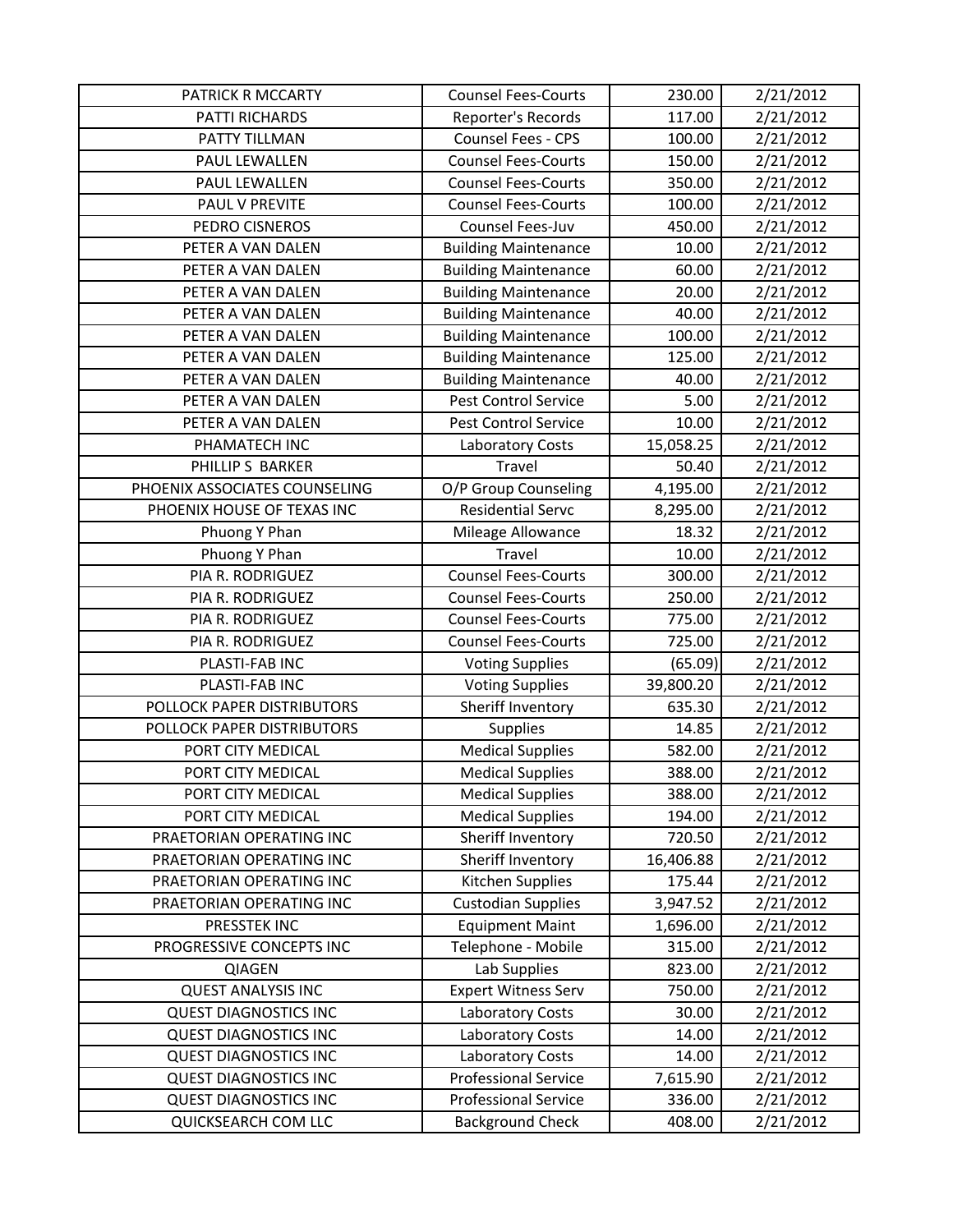| <b>QUILL CORPORATION</b>          | <b>Supplies</b>            | 183.55    | 2/21/2012 |
|-----------------------------------|----------------------------|-----------|-----------|
| <b>QUILL CORPORATION</b>          | <b>Supplies</b>            | 156.00    | 2/21/2012 |
| <b>QUILL CORPORATION</b>          | <b>Computer Supplies</b>   | 40.98     | 2/21/2012 |
| <b>R&amp;D BURNS BROTHERS INC</b> | Non-Track Const/Bldg       | 7,639.20  | 2/21/2012 |
| <b>RAILRIDGE LTD</b>              | <b>Rental Assistance</b>   | 495.00    | 2/21/2012 |
| RAMONA TILLMAN                    | Clothing                   | 125.00    | 2/21/2012 |
| RANDALL PAT WOODS                 | <b>Equipment Maint</b>     | 390.00    | 2/21/2012 |
| <b>RANDY W BOWERS</b>             | Counsel Fees-Juv           | 200.00    | 2/21/2012 |
| RASIX COMPUTER CENTER INC         | <b>Supplies</b>            | 96.00     | 2/21/2012 |
| RAUL CANEZ                        | Counsel Fees - CPS         | 100.00    | 2/21/2012 |
| RAUL NEVAREZ                      | <b>Counsel Fees-Courts</b> | 125.00    | 2/21/2012 |
| RAUL NEVAREZ                      | <b>Counsel Fees-Courts</b> | 100.00    | 2/21/2012 |
| RAY HALL JR                       | <b>Counsel Fees-Courts</b> | 400.00    | 2/21/2012 |
| <b>RAY HALL JR</b>                | <b>Counsel Fees-Courts</b> | 150.00    | 2/21/2012 |
| <b>RAY HALL JR</b>                | Counsel Fees - CPS         | 3,375.00  | 2/21/2012 |
| RAY HALL JR                       | Cnsl Fees-Fam Drg Ct       | 150.00    | 2/21/2012 |
| RAYMOND DANIEL PC                 | Counsel Fees - CPS         | 831.22    | 2/21/2012 |
| <b>RDO EQUIPMENT CO</b>           | Parts and Supplies         | 100.68    | 2/21/2012 |
| <b>REALTY APPRECIATION</b>        | <b>Rental Assistance</b>   | 645.00    | 2/21/2012 |
| Rebecca L Duffield                | Travel                     | 140.00    | 2/21/2012 |
| RECEPT PHARMACY LP                | <b>Medical Supplies</b>    | 352.00    | 2/21/2012 |
| RECEPT PHARMACY LP                | <b>Medical Supplies</b>    | 162.24    | 2/21/2012 |
| RECEPT PHARMACY LP                | <b>Medical Supplies</b>    | 421.80    | 2/21/2012 |
| RECEPT PHARMACY LP                | <b>Medical Supplies</b>    | 108.00    | 2/21/2012 |
| RECEPT PHARMACY LP                | <b>Medical Supplies</b>    | 87.90     | 2/21/2012 |
| RECEPT PHARMACY LP                | <b>Medical Supplies</b>    | 500.00    | 2/21/2012 |
| RECOVERY RESOURCE COUNCIL         | <b>Counseling Services</b> | 350.00    | 2/21/2012 |
| <b>RELIANT ENERGY SERVICES</b>    | <b>Utility Assistance</b>  | 359.71    | 2/21/2012 |
| <b>RELIANT ENERGY SERVICES</b>    | <b>Utility Assistance</b>  | 1,390.67  | 2/21/2012 |
| <b>RELIANT ENERGY SERVICES</b>    | <b>Utility Assistance</b>  | 1,108.18  | 2/21/2012 |
| RELIANT ENERGY SOLUTIONS LLC      | Electricity                | 4,651.12  | 2/21/2012 |
| RELIANT ENERGY SOLUTIONS LLC      | Electricity                | 84.06     | 2/21/2012 |
| RELIANT ENERGY SOLUTIONS LLC      | Electricity                | 2,705.48  | 2/21/2012 |
| RELIANT ENERGY SOLUTIONS LLC      | Electricity                | 96.68     | 2/21/2012 |
| RELIANT ENERGY SOLUTIONS LLC      | Electricity                | 1,696.72  | 2/21/2012 |
| RELIANT ENERGY SOLUTIONS LLC      | Electricity                | 19.74     | 2/21/2012 |
| RELIANT ENERGY SOLUTIONS LLC      | Electricity                | 841.18    | 2/21/2012 |
| RELIANT ENERGY SOLUTIONS LLC      | Electricity                | 11,986.78 | 2/21/2012 |
| RELIANT ENERGY SOLUTIONS LLC      | Electricity                | 82,364.74 | 2/21/2012 |
| RELIANT ENERGY SOLUTIONS LLC      | Electricity                | 1,777.34  | 2/21/2012 |
| RELIANT ENERGY SOLUTIONS LLC      | Electricity                | 4,000.96  | 2/21/2012 |
| RELIANT ENERGY SOLUTIONS LLC      | Electricity                | 4,529.55  | 2/21/2012 |
| RELIANT ENERGY SOLUTIONS LLC      | Electricity                | 1,026.29  | 2/21/2012 |
| RELIANT ENERGY SOLUTIONS LLC      | Electricity                | 6,890.59  | 2/21/2012 |
| RELIANT ENERGY SOLUTIONS LLC      | Electricity                | 6,414.18  | 2/21/2012 |
| RELIANT ENERGY SOLUTIONS LLC      | Electricity                | 3,403.71  | 2/21/2012 |
| RELIANT ENERGY SOLUTIONS LLC      | Electricity                | 1,002.77  | 2/21/2012 |
| RELIANT ENERGY SOLUTIONS LLC      | Electricity                | 8,714.26  | 2/21/2012 |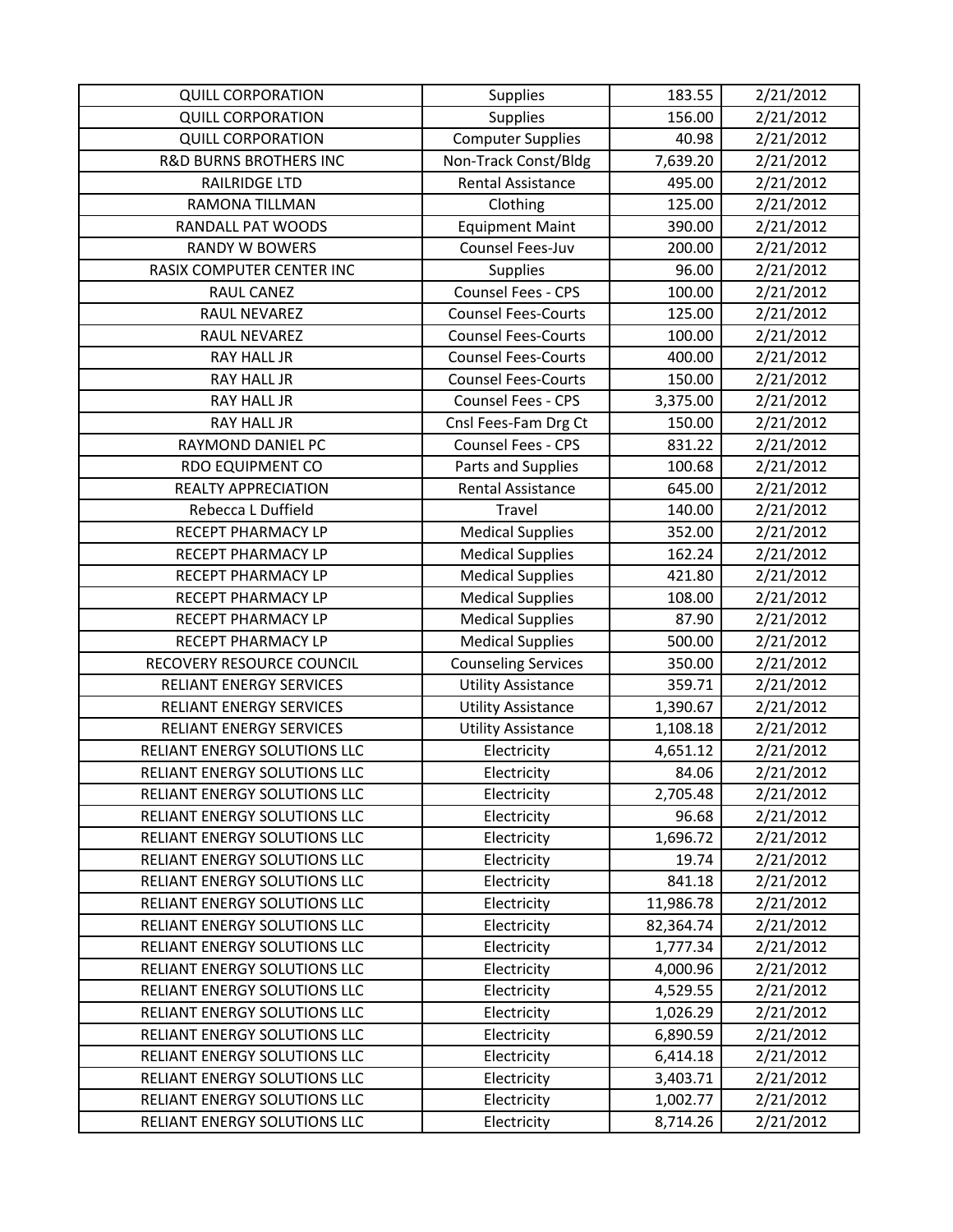| RELIANT ENERGY SOLUTIONS LLC   | Electricity                 | 9,165.28    | 2/21/2012 |
|--------------------------------|-----------------------------|-------------|-----------|
| RELIANT ENERGY SOLUTIONS LLC   | Electricity                 | 4,646.31    | 2/21/2012 |
| RELIANT ENERGY SOLUTIONS LLC   | Electricity                 | 25,308.75   | 2/21/2012 |
| RELIANT ENERGY SOLUTIONS LLC   | Electricity                 | 6,426.05    | 2/21/2012 |
| RELIANT ENERGY SOLUTIONS LLC   | Electricity                 | 714.87      | 2/21/2012 |
| RELIANT ENERGY SOLUTIONS LLC   | Electricity                 | 652.49      | 2/21/2012 |
| RELIANT ENERGY SOLUTIONS LLC   | Electricity                 | 69,141.30   | 2/21/2012 |
| RELIANT ENERGY SOLUTIONS LLC   | Electricity                 | 30,614.36   | 2/21/2012 |
| RELIANT ENERGY SOLUTIONS LLC   | Electricity                 | 10,701.66   | 2/21/2012 |
| RELIANT ENERGY SOLUTIONS LLC   | Electricity                 | 36,947.05   | 2/21/2012 |
| RELIANT ENERGY SOLUTIONS LLC   | Electricity                 | 1,474.93    | 2/21/2012 |
| RELIANT ENERGY SOLUTIONS LLC   | Electricity                 | 10,641.56   | 2/21/2012 |
| RELIANT ENERGY SOLUTIONS LLC   | Electricity                 | 13,864.40   | 2/21/2012 |
| RELIANT ENERGY SOLUTIONS LLC   | Electricity                 | 55,687.84   | 2/21/2012 |
| RELIANT ENERGY SOLUTIONS LLC   | Electricity                 | 6,105.03    | 2/21/2012 |
| RELIANT ENERGY SOLUTIONS LLC   | Electricity                 | 25,735.09   | 2/21/2012 |
| RELIANT ENERGY SOLUTIONS LLC   | Electricity                 | 57.40       | 2/21/2012 |
| RELIANT ENERGY SOLUTIONS LLC   | Electricity                 | 5,523.51    | 2/21/2012 |
| RELIANT ENERGY SOLUTIONS LLC   | Electricity                 | 2,499.11    | 2/21/2012 |
| RELIANT ENERGY SOLUTIONS LLC   | Electricity                 | 2,320.47    | 2/21/2012 |
| RELIANT ENERGY SOLUTIONS LLC   | Electricity                 | 3,082.47    | 2/21/2012 |
| RELIANT ENERGY SOLUTIONS LLC   | Electricity                 | 2,018.89    | 2/21/2012 |
| RELIANT ENERGY SOLUTIONS LLC   | Electricity                 | 3,944.42    | 2/21/2012 |
| RELIANT ENERGY SOLUTIONS LLC   | Electricity                 | 1,695.22    | 2/21/2012 |
| RELIANT ENERGY SOLUTIONS LLC   | Electricity                 | 60.45       | 2/21/2012 |
| RELIANT ENERGY SOLUTIONS LLC   | Electricity                 | 1,266.59    | 2/21/2012 |
| RELIANT ENERGY SOLUTIONS LLC   | Electricity                 | 4,426.81    | 2/21/2012 |
| RELIANT ENERGY SOLUTIONS LLC   | Electricity                 | 2,774.71    | 2/21/2012 |
| RELIANT ENERGY SOLUTIONS LLC   | Electricity                 | 2,630.60    | 2/21/2012 |
| RELIANT ENERGY SOLUTIONS LLC   | Electricity                 | 2,654.26    | 2/21/2012 |
| RELIANT ENERGY SOLUTIONS LLC   | Electricity                 | 109.53      | 2/21/2012 |
| RELIANT ENERGY SOLUTIONS LLC   | Electricity                 | 1,417.29    | 2/21/2012 |
| RELIANT ENERGY SOLUTIONS LLC   | Electricity                 | 6,484.94    | 2/21/2012 |
| RELIANT ENERGY SOLUTIONS LLC   | <b>Professional Service</b> | 617.55      | 2/21/2012 |
| RELIANT ENERGY SOLUTIONS LLC   | <b>Professional Service</b> | 292.01      | 2/21/2012 |
| RELIANT ENERGY SOLUTIONS LLC   | Electricity                 | 33,164.40   | 2/21/2012 |
| RELIANT ENERGY SOLUTIONS LLC   | Electricity                 | 11,309.66   | 2/21/2012 |
| RELIANT ENERGY SOLUTIONS LLC   | Electricity                 | 483.36      | 2/21/2012 |
| RELIANT ENERGY SOLUTIONS LLC   | Electricity                 | 982.61      | 2/21/2012 |
| RENAISSANCE NASHVILLE HOTEL    | Travel                      | 125.82      | 2/21/2012 |
| RENEE A SANCHEZ                | Counsel Fees - CPS          | 100.00      | 2/21/2012 |
| REPUBLIC SERVICES OF TEXAS LTD | <b>Building Maintenance</b> | 61.62       | 2/21/2012 |
| REPUBLIC SERVICES OF TEXAS LTD | <b>Disposal Service</b>     | 134.31      | 2/21/2012 |
| REXEL SUMMERS                  | Parts and Supplies          | 57.31       | 2/21/2012 |
| <b>REXEL SUMMERS</b>           | <b>Building Maintenance</b> | 269.20      | 2/21/2012 |
| REYNOLDS ASPHALT               | Asphalt-Rock/Hot Mix        | (51,047.19) | 2/21/2012 |
| REYNOLDS ASPHALT               | Asphalt-Rock/Hot Mix        | 51,377.10   | 2/21/2012 |
| REYNOLDS ASPHALT               | Asphalt-Rock/Hot Mix        | 26,924.32   | 2/21/2012 |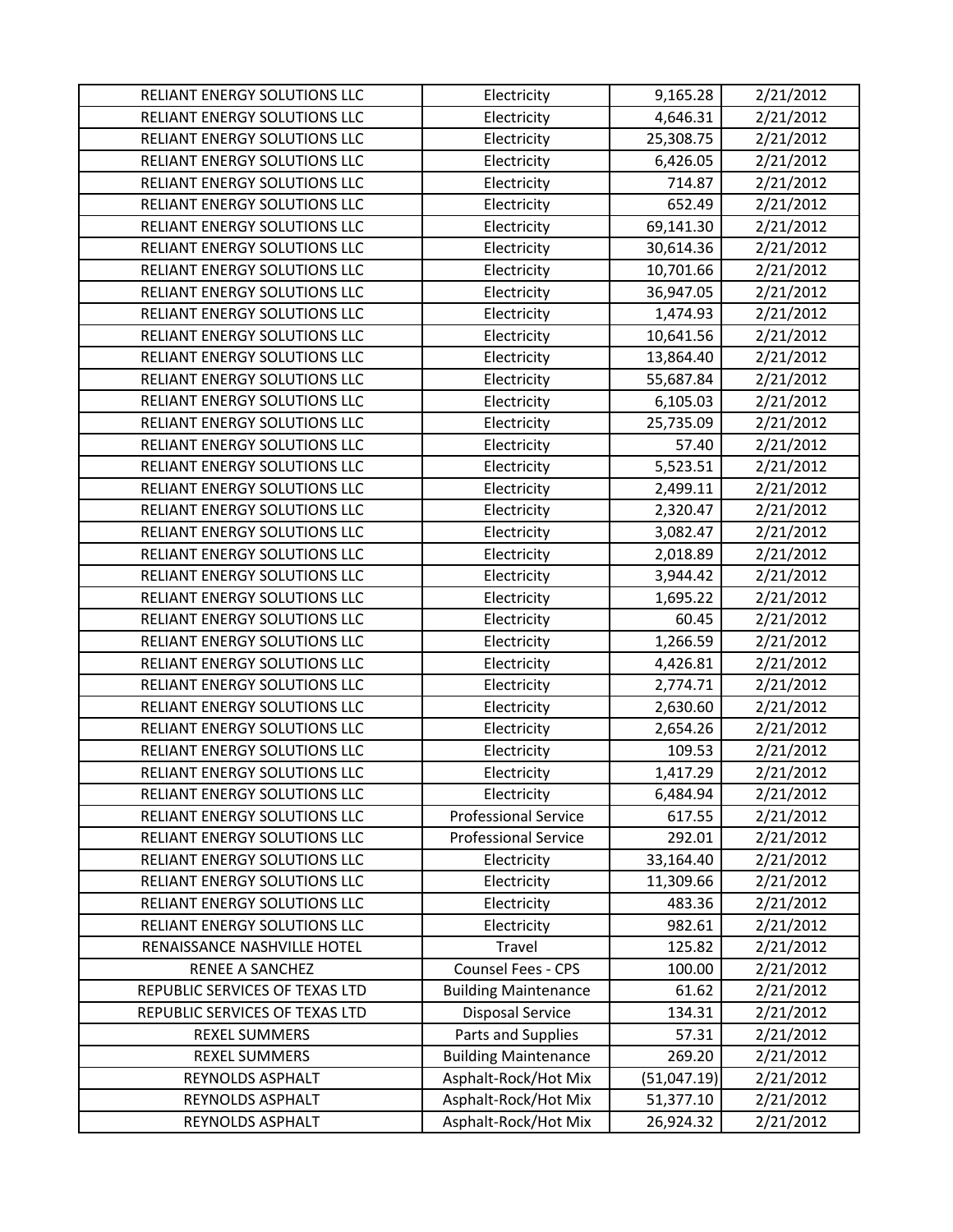| REYNOLDS ASPHALT               | Asphalt-Rock/Hot Mix        | 391.33                   | 2/21/2012 |
|--------------------------------|-----------------------------|--------------------------|-----------|
| RICHARD A HENDERSON PC         | <b>Counsel Fees-Courts</b>  | 1,180.00                 | 2/21/2012 |
| RICHARD A HENDERSON PC         | <b>Counsel Fees-Courts</b>  | 900.00                   | 2/21/2012 |
| RICHARD A HENDERSON PC         | <b>Counsel Fees-Courts</b>  | 100.00                   | 2/21/2012 |
| RICHARD ALLEY                  | <b>Counsel Fees-Courts</b>  | 180.00                   | 2/21/2012 |
| RICHARD ALLEY                  | <b>Counsel Fees-Courts</b>  | 375.00                   | 2/21/2012 |
| RICHARD GLADSTONE              | <b>Counsel Fees-Courts</b>  | 3,505.00                 | 2/21/2012 |
| RICHARD KLINE                  | <b>Counsel Fees-Courts</b>  | 300.00                   | 2/21/2012 |
| RICHARD SCOTT WALKER           | <b>Counsel Fees-Courts</b>  | 625.00                   | 2/21/2012 |
| RICHARD SCOTT WALKER           | <b>Counsel Fees-Courts</b>  | 525.00                   | 2/21/2012 |
| RICHARD SCOTT WALKER           | <b>Counsel Fees-Courts</b>  | 331.25                   | 2/21/2012 |
| RICHARD SCOTT WALKER           | <b>Counsel Fees-Courts</b>  | 212.50                   | 2/21/2012 |
| RICHARD SCOTT WALKER           | <b>Counsel Fees-Courts</b>  | 325.00                   | 2/21/2012 |
| RICHARD SCOTT WALKER           | <b>Counsel Fees-Courts</b>  | 200.00                   | 2/21/2012 |
| <b>RICOH</b>                   | <b>Equipment Maint</b>      | 10.36                    | 2/21/2012 |
| RIVERCREST HOLDINGS LP         | Rental Assistance           | 535.00                   | 2/21/2012 |
| RIVERCREST HOLDINGS LP         | <b>Utility Assistance</b>   | 39.82                    | 2/21/2012 |
| RJ LEE GROUP, INC              | <b>Professional Service</b> | 27.00                    | 2/21/2012 |
| <b>ROBERT C RIDDELL</b>        | <b>Counsel Fees-Courts</b>  | 220.00                   | 2/21/2012 |
| <b>ROBERT C RUSSELL</b>        | <b>Counsel Fees-Probate</b> | 400.00                   | 2/21/2012 |
| <b>ROBINSON &amp; SMART PC</b> | <b>Counsel Fees-Courts</b>  | 100.00                   | 2/21/2012 |
| RONALD COUCH                   | <b>Counsel Fees-Courts</b>  | 1,340.00                 | 2/21/2012 |
| RONALD COUCH                   | <b>Counsel Fees-Courts</b>  | 137.50                   | 2/21/2012 |
| RONALD COUCH                   | <b>Counsel Fees-Courts</b>  | 250.00                   | 2/21/2012 |
| ROSE ANNA SALINAS              | <b>Counsel Fees-Courts</b>  | 1,350.00                 | 2/21/2012 |
| ROSE ANNA SALINAS              | <b>Counsel Fees-Courts</b>  | 1,480.00                 | 2/21/2012 |
| ROSE ANNA SALINAS              | <b>Counsel Fees-Courts</b>  | 2,070.00                 | 2/21/2012 |
| ROSE ANNA SALINAS              | <b>Counsel Fees-Courts</b>  | 300.00                   | 2/21/2012 |
| ROSE ANNA SALINAS              | Counsel Fees-Juv            | 400.00                   | 2/21/2012 |
| <b>ROXANNE ROBINSON</b>        | <b>Counsel Fees-Courts</b>  | 325.00                   | 2/21/2012 |
| <b>ROXANNE ROBINSON</b>        | <b>Counsel Fees-Courts</b>  | 120.00                   | 2/21/2012 |
| <b>ROXANNE ROBINSON</b>        | <b>Counsel Fees-Courts</b>  | 150.00                   | 2/21/2012 |
| <b>ROYER &amp; SCHUTTS</b>     | <b>Building Maintenance</b> | 77.50                    | 2/21/2012 |
| RURAL GAS SUPPLY CO.           | <b>Utility Assistance</b>   | 265.00                   | 2/21/2012 |
| SAFESITE INC                   | Space Lease Rental          | 2,963.72                 | 2/21/2012 |
| SAFETY KLEEN SYSTEMS INC       | Central Garage Inv          | $\overline{\phantom{0}}$ | 2/21/2012 |
| SAFETY KLEEN SYSTEMS INC       | Parts and Supplies          | $\blacksquare$           | 2/21/2012 |
| SAFETY KLEEN SYSTEMS INC       | <b>Disposal Service</b>     |                          | 2/21/2012 |
| SAFETY KLEEN SYSTEMS INC       | <b>Disposal Service</b>     | 231.12                   | 2/21/2012 |
| SAFETY KLEEN SYSTEMS INC       | Grease and Oil              |                          | 2/21/2012 |
| SAF-T-GLOVE INC                | Field Equip&Supplies        | 108.00                   | 2/21/2012 |
| SAF-T-GLOVE INC                | Field Equip&Supplies        | 51.48                    | 2/21/2012 |
| SAF-T-PAK INC                  | <b>Medical Supplies</b>     | 150.42                   | 2/21/2012 |
| SAINT LEGAL PLLC               | Counsel Fees-Juv            | 100.00                   | 2/21/2012 |
| SAINT LEGAL PLLC               | Counsel Fees - CPS          | 780.00                   | 2/21/2012 |
| <b>SAM BONIFIELD</b>           | <b>Counsel Fees-Courts</b>  | 300.00                   | 2/21/2012 |
| SAMANTHA K HILL                | <b>Counsel Fees-Courts</b>  | 250.00                   | 2/21/2012 |
| SAMANTHA K HILL                | <b>Counsel Fees-Courts</b>  | 150.00                   | 2/21/2012 |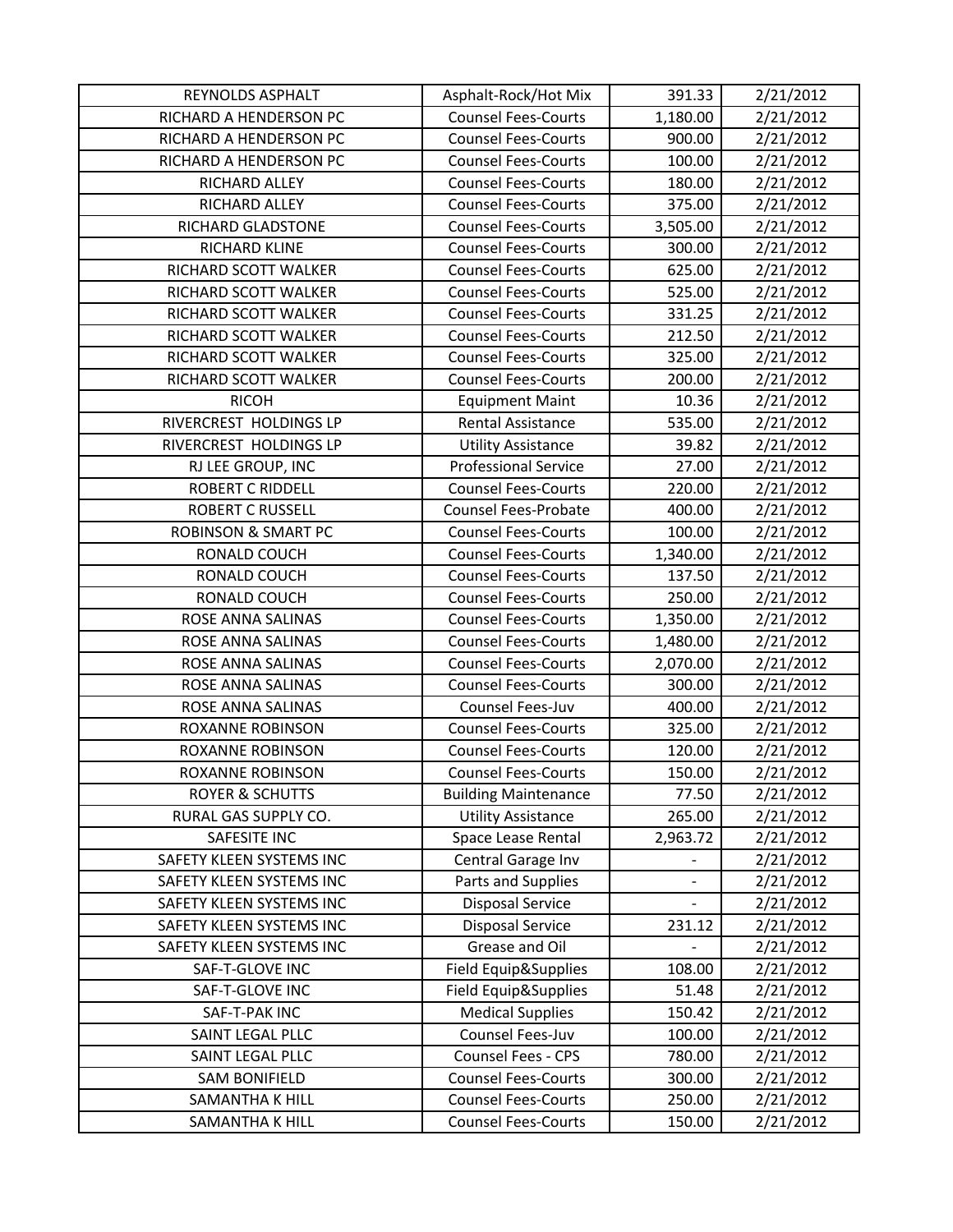| SAMUEL M SANCHEZ                   | Counsel Fees - CPS          | 100.00    | 2/21/2012 |
|------------------------------------|-----------------------------|-----------|-----------|
| SAN FERNANDO COUNTY SHERIFF        | <b>Court Costs</b>          | 35.00     | 2/21/2012 |
| SANDRA COCHRUM                     | <b>Relative Assistance</b>  | 300.00    | 2/21/2012 |
| SANOFI PASTEUR INC                 | <b>Medical Supplies</b>     | (474.41)  | 2/21/2012 |
| <b>SANOFI PASTEUR INC</b>          | <b>Medical Supplies</b>     | 1,249.23  | 2/21/2012 |
| SANTA FE ADOLESCENT SERVICES       | <b>Professional Service</b> | 9,195.00  | 2/21/2012 |
| SANTA FE ADOLESCENT SERVICES       | <b>Professional Service</b> | 16,000.00 | 2/21/2012 |
| SANTA FE ADOLESCENT SERVICES       | <b>Professional Service</b> | 1,666.63  | 2/21/2012 |
| SANTIAGO SALINAS                   | <b>Counsel Fees-Courts</b>  | 900.00    | 2/21/2012 |
| <b>SANTIAGO SALINAS</b>            | <b>Counsel Fees-Courts</b>  | 200.00    | 2/21/2012 |
| <b>SC-INTEGRITY</b>                | Subscriptions               | 50.00     | 2/21/2012 |
| <b>SCOTT C FACIANE</b>             | <b>Counsel Fees-Probate</b> | 2,200.00  | 2/21/2012 |
| SENIOR CITIZEN SERVICES OF GREATER | One Safe Place              | 49,000.00 | 2/21/2012 |
| SEQUEL YOUTH AND FAMILY SERVICES   | <b>Residential Servc</b>    | 15,056.70 | 2/21/2012 |
| Shane T Spencer                    | Travel                      | 140.00    | 2/21/2012 |
| <b>SHANNON MILLER</b>              | <b>SAE Sexual Assault</b>   | 450.00    | 2/21/2012 |
| Shante D Barnett                   | Travel                      | 140.00    | 2/21/2012 |
| Shantell M Griffin                 | Travel                      | 184.75    | 2/21/2012 |
| <b>SHAWN PASCHALL</b>              | <b>Counsel Fees-Courts</b>  | 1,350.00  | 2/21/2012 |
| <b>SHAWN PASCHALL</b>              | <b>Counsel Fees-Courts</b>  | 2,725.00  | 2/21/2012 |
| <b>SHAWN PASCHALL</b>              | <b>Counsel Fees-Courts</b>  | 830.00    | 2/21/2012 |
| SHEILA RANDOLPH                    | <b>Counsel Fees-Courts</b>  | 350.00    | 2/21/2012 |
| <b>SHEILA WALKER</b>               | Reporter's Records          | 500.00    | 2/21/2012 |
| SHELL FLEET MANAGEMENT             | Fuel                        | 388.03    | 2/21/2012 |
| SHELL FLEET MANAGEMENT             | Education                   | 48.71     | 2/21/2012 |
| SHELL FLEET MANAGEMENT             | <b>Travel</b>               | 76.15     | 2/21/2012 |
| SHELL FLEET MANAGEMENT             | Fuel                        | 34.04     | 2/21/2012 |
| SHERWIN WILLIAMS PAINT             | <b>Support Serv Supply</b>  | 349.14    | 2/21/2012 |
| <b>SHERWIN WILLIAMS PAINT</b>      | <b>Building Maintenance</b> | 352.80    | 2/21/2012 |
| SHI GOVERNMENT SOLUTIONS           | <b>Supplies</b>             | 288.00    | 2/21/2012 |
| SHI GOVERNMENT SOLUTIONS           | <b>Computer Supplies</b>    | 684.00    | 2/21/2012 |
| SHI GOVERNMENT SOLUTIONS           | <b>Computer Supplies</b>    | 92.00     | 2/21/2012 |
| SHI GOVERNMENT SOLUTIONS           | Computers (Mod)             | 6,671.00  | 2/21/2012 |
| SID W SHAPIRO                      | Counsel Fees-Juv            | 300.00    | 2/21/2012 |
| SID W SHAPIRO                      | Counsel Fees - CPS          | 880.00    | 2/21/2012 |
| SIEMENS INDUSTRY INC               | <b>Building Maintenance</b> | 9,915.00  | 2/21/2012 |
| SIGMA-ALDRICH INC                  | Lab Supplies                | 79.25     | 2/21/2012 |
| <b>SIMBA INDUSTRIES</b>            | Safety/Tact Supplies        | 333.09    | 2/21/2012 |
| <b>SIMBA INDUSTRIES</b>            | <b>Building Maintenance</b> | 479.76    | 2/21/2012 |
| SKYVUE MEMORIAL GARDENS            | <b>County Burials</b>       | 675.00    | 2/21/2012 |
| SMITH TEMPORARIES INC              | Contract Labor              | 14,713.98 | 2/21/2012 |
| SMITH TEMPORARIES INC              | Contract Labor              | 565.44    | 2/21/2012 |
| <b>SOLID BORDER INC</b>            | Software Maintenance        | 6,863.40  | 2/21/2012 |
| SOUTHERN COMPUTER WAREHOUSE        | <b>Computer Maintenance</b> | 297.88    | 2/21/2012 |
| SOUTHERN COMPUTER WAREHOUSE        | <b>Computer Maintenance</b> | 55.56     | 2/21/2012 |
| SOUTHERN TIRE MART LLC             | Parts and Supplies          | 111.00    | 2/21/2012 |
| SOUTHERN TIRE MART LLC             | <b>Tires and Tubes</b>      | 108.50    | 2/21/2012 |
| SOUTHWASTE DISPOSAL LLC            | Kitchen Maintenance         | 400.00    | 2/21/2012 |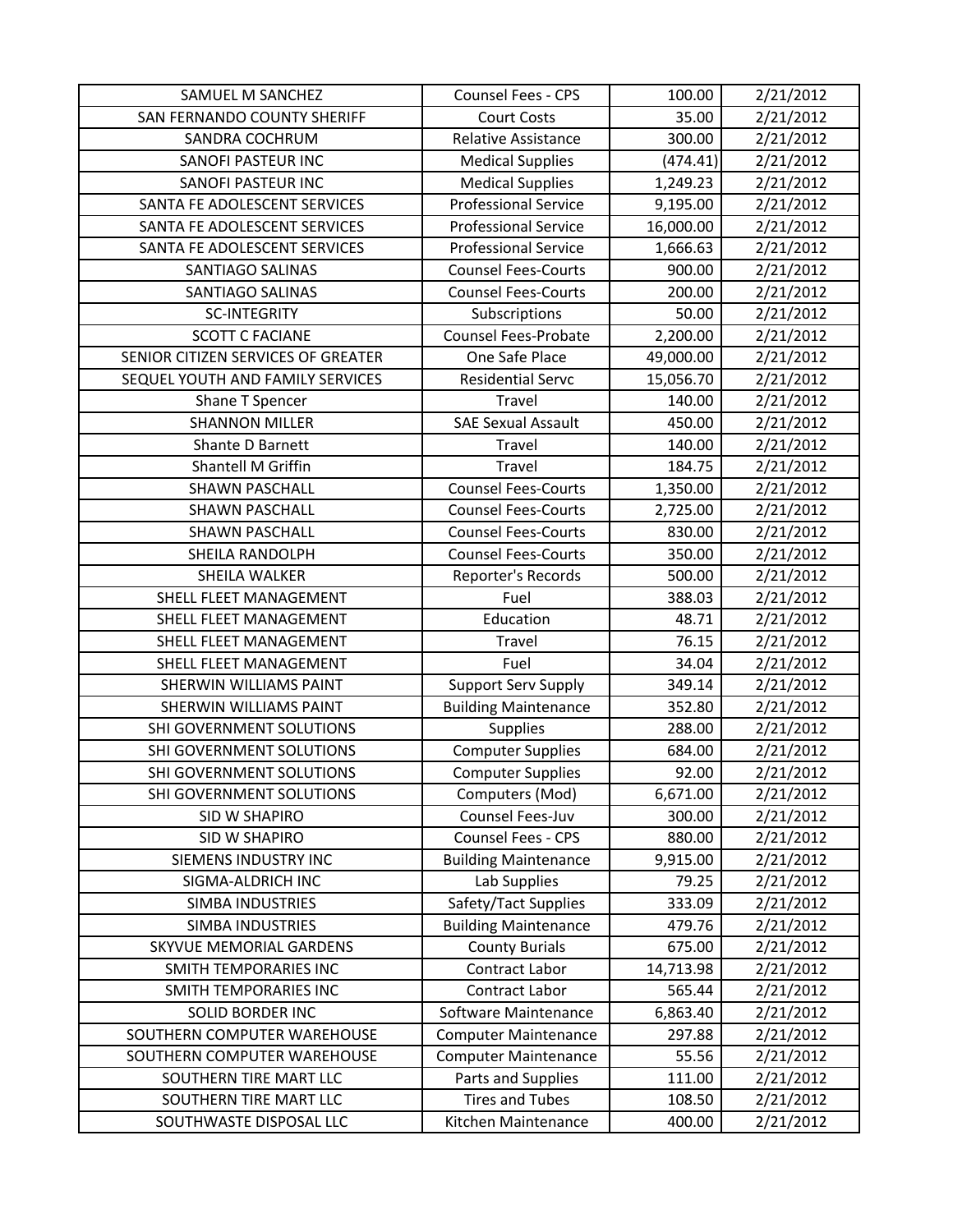| SOUTHWEST INTERNATIONAL TRUCKS INC | Parts and Supplies          | 371.31    | 2/21/2012 |
|------------------------------------|-----------------------------|-----------|-----------|
| SOUTHWEST SOLUTIONS GROUP INC      | Non-Track Equipment         | 1,938.68  | 2/21/2012 |
| SOUTHWEST WATER TREATMENT INC      | <b>Building Maintenance</b> | 2,616.00  | 2/21/2012 |
| SPRINT NEXTEL                      | Radio Serv-Contract         | 182.67    | 2/21/2012 |
| STANDARD INSURANCE COMPANY         | Long Term Disability        | 42,472.24 | 2/21/2012 |
| <b>STAPLES ADVANTAGE</b>           | <b>Supplies</b>             | 198.09    | 2/21/2012 |
| <b>STAPLES ADVANTAGE</b>           | <b>Training Supplies</b>    | 77.96     | 2/21/2012 |
| <b>STAPLES ADVANTAGE</b>           | <b>Supplies</b>             | 132.03    | 2/21/2012 |
| <b>STAPLES ADVANTAGE</b>           | Supplies                    | 51.53     | 2/21/2012 |
| STAPLES ADVANTAGE                  | Supplies                    | 105.86    | 2/21/2012 |
| <b>STAPLES ADVANTAGE</b>           | <b>Supplies</b>             | 189.05    | 2/21/2012 |
| <b>STAPLES ADVANTAGE</b>           | <b>Supplies</b>             | 76.91     | 2/21/2012 |
| STAPLES ADVANTAGE                  | Supplies                    | 276.64    | 2/21/2012 |
| <b>STAPLES ADVANTAGE</b>           | <b>Supplies</b>             | 21.60     | 2/21/2012 |
| <b>STAPLES ADVANTAGE</b>           | <b>Supplies</b>             | 588.53    | 2/21/2012 |
| <b>STAPLES ADVANTAGE</b>           | Sheriff Inventory           | 23.04     | 2/21/2012 |
| <b>STAPLES ADVANTAGE</b>           | <b>Supplies</b>             | 12.46     | 2/21/2012 |
| <b>STAPLES ADVANTAGE</b>           | <b>Supplies</b>             | 3.11      | 2/21/2012 |
| <b>STAPLES ADVANTAGE</b>           | <b>Supplies</b>             | 2,525.55  | 2/21/2012 |
| <b>STAPLES ADVANTAGE</b>           | Supplies                    | 96.50     | 2/21/2012 |
| <b>STAPLES ADVANTAGE</b>           | <b>Supplies</b>             | 52.12     | 2/21/2012 |
| <b>STAPLES ADVANTAGE</b>           | <b>Supplies</b>             | 70.21     | 2/21/2012 |
| <b>STAPLES ADVANTAGE</b>           | <b>Supplies</b>             | 36.08     | 2/21/2012 |
| <b>STAPLES ADVANTAGE</b>           | <b>Supplies</b>             | 159.96    | 2/21/2012 |
| <b>STAPLES ADVANTAGE</b>           | <b>Supplies</b>             | 6.52      | 2/21/2012 |
| <b>STAPLES ADVANTAGE</b>           | Supplies                    | 165.52    | 2/21/2012 |
| <b>STAPLES ADVANTAGE</b>           | <b>Supplies</b>             | 46.30     | 2/21/2012 |
| <b>STAPLES ADVANTAGE</b>           | <b>Supplies</b>             | 1.15      | 2/21/2012 |
| <b>STAPLES ADVANTAGE</b>           | Supplies                    |           | 2/21/2012 |
| <b>STAPLES ADVANTAGE</b>           | <b>Supplies</b>             |           | 2/21/2012 |
| <b>STAPLES ADVANTAGE</b>           | Supplies                    | 2.03      | 2/21/2012 |
| <b>STAPLES ADVANTAGE</b>           | Supplies                    | 35.36     | 2/21/2012 |
| STAPLES ADVANTAGE                  | <b>Supplies</b>             | 133.92    | 2/21/2012 |
| <b>STAPLES ADVANTAGE</b>           | <b>Supplies</b>             | 637.25    | 2/21/2012 |
| STAPLES ADVANTAGE                  | <b>Supplies</b>             | 99.47     | 2/21/2012 |
| STAPLES ADVANTAGE                  | <b>Supplies</b>             | 23.74     | 2/21/2012 |
| <b>STAPLES ADVANTAGE</b>           | <b>Supplies</b>             | 287.38    | 2/21/2012 |
| STAPLES ADVANTAGE                  | Supplies                    | 77.00     | 2/21/2012 |
| <b>STAPLES ADVANTAGE</b>           | <b>Supplies</b>             | 155.52    | 2/21/2012 |
| STAPLES ADVANTAGE                  | <b>Supplies</b>             | 26.94     | 2/21/2012 |
| STAPLES ADVANTAGE                  | Supplies                    | 36.00     | 2/21/2012 |
| STAPLES ADVANTAGE                  | <b>Supplies</b>             | 110.81    | 2/21/2012 |
| <b>STAPLES ADVANTAGE</b>           | <b>Supplies</b>             | 76.84     | 2/21/2012 |
| <b>STAPLES ADVANTAGE</b>           | <b>Supplies</b>             | 595.18    | 2/21/2012 |
| STAPLES ADVANTAGE                  | <b>Supplies</b>             | 79.20     | 2/21/2012 |
| <b>STAPLES ADVANTAGE</b>           | <b>Supplies</b>             | 101.46    | 2/21/2012 |
| STAPLES ADVANTAGE                  | <b>Supplies</b>             | 225.07    | 2/21/2012 |
| STAPLES ADVANTAGE                  | <b>Supplies</b>             | 163.27    | 2/21/2012 |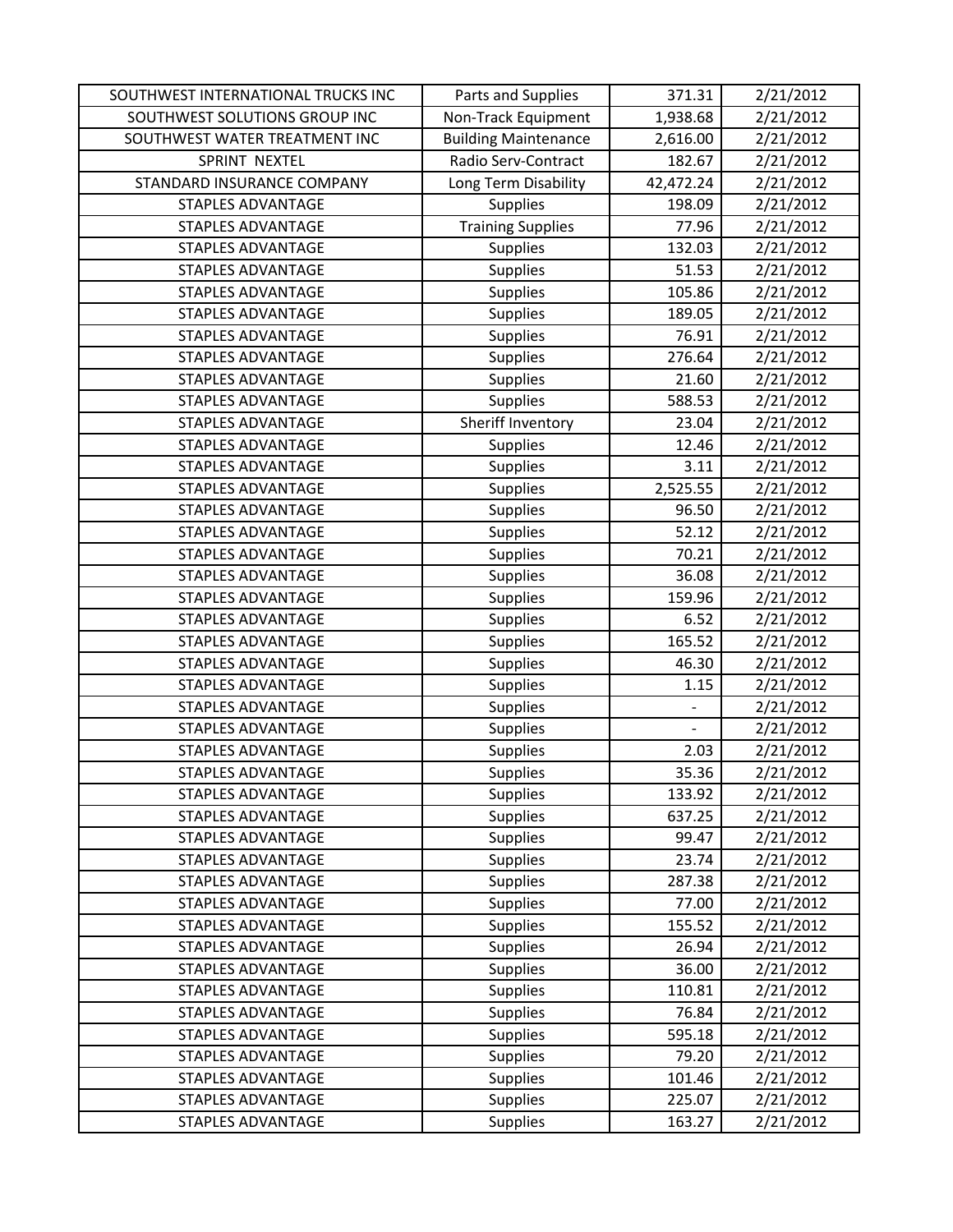| <b>STAPLES ADVANTAGE</b>             | Supplies                    | 40.32    | 2/21/2012 |
|--------------------------------------|-----------------------------|----------|-----------|
| <b>STAPLES ADVANTAGE</b>             | <b>Supplies</b>             | 55.10    | 2/21/2012 |
| <b>STAPLES ADVANTAGE</b>             | <b>Supplies</b>             | 134.09   | 2/21/2012 |
| <b>STAPLES ADVANTAGE</b>             | <b>Supplies</b>             | 113.08   | 2/21/2012 |
| <b>STAPLES ADVANTAGE</b>             | <b>Supplies</b>             | 122.63   | 2/21/2012 |
| <b>STAPLES ADVANTAGE</b>             | <b>Supplies</b>             | 39.64    | 2/21/2012 |
| STAPLES ADVANTAGE                    | <b>Supplies</b>             | 25.25    | 2/21/2012 |
| <b>STAPLES ADVANTAGE</b>             | <b>Supplies</b>             | 101.00   | 2/21/2012 |
| <b>STAPLES ADVANTAGE</b>             | <b>Supplies</b>             | 88.08    | 2/21/2012 |
| <b>STAPLES ADVANTAGE</b>             | <b>Supplies</b>             | 100.38   | 2/21/2012 |
| <b>STAPLES ADVANTAGE</b>             | <b>Supplies</b>             | 117.11   | 2/21/2012 |
| <b>STAPLES ADVANTAGE</b>             | <b>Supplies</b>             | 46.23    | 2/21/2012 |
| <b>STAPLES ADVANTAGE</b>             | <b>Supplies</b>             | 175.22   | 2/21/2012 |
| <b>STAPLES ADVANTAGE</b>             | <b>Supplies</b>             | 187.22   | 2/21/2012 |
| <b>STAPLES ADVANTAGE</b>             | <b>Supplies</b>             | 18.72    | 2/21/2012 |
| STAPLES ADVANTAGE                    | <b>Supplies</b>             | 232.06   | 2/21/2012 |
| <b>STAPLES ADVANTAGE</b>             | <b>Supplies</b>             | 60.75    | 2/21/2012 |
| <b>STAPLES ADVANTAGE</b>             | <b>Supplies</b>             | 32.46    | 2/21/2012 |
| <b>STAPLES ADVANTAGE</b>             | <b>Supplies</b>             | 29.84    | 2/21/2012 |
| <b>STAPLES ADVANTAGE</b>             | <b>Computer Supplies</b>    | 126.78   | 2/21/2012 |
| STAPLES ADVANTAGE                    | <b>Computer Supplies</b>    | 86.56    | 2/21/2012 |
| <b>STAPLES ADVANTAGE</b>             | Lab Supplies                | 480.60   | 2/21/2012 |
| <b>STAPLES ADVANTAGE</b>             | <b>Support Serv Supply</b>  | 342.00   | 2/21/2012 |
| <b>STAPLES ADVANTAGE</b>             | <b>TC Historical Comm</b>   | 304.40   | 2/21/2012 |
| <b>STAPLES ADVANTAGE</b>             | <b>Supplies</b>             | 6.15     | 2/21/2012 |
| STAPLES ADVANTAGE                    | Supplies                    | 92.63    | 2/21/2012 |
| <b>STAPLES ADVANTAGE</b>             | <b>Supplies</b>             | 50.68    | 2/21/2012 |
| <b>STAPLES ADVANTAGE</b>             | <b>Supplies</b>             | 60.30    | 2/21/2012 |
| STAPLES ADVANTAGE                    | Supplies                    | 235.29   | 2/21/2012 |
| <b>STAPLES ADVANTAGE</b>             | <b>Computer Supplies</b>    | 75.88    | 2/21/2012 |
| <b>STAPLES ADVANTAGE</b>             | <b>Supplies</b>             | 64.76    | 2/21/2012 |
| <b>STAPLES ADVANTAGE</b>             | Supplies                    | 84.59    | 2/21/2012 |
| STATE BAR OF TEXAS                   | Law Books                   | 1,890.00 | 2/21/2012 |
| STATE INDUSTRIAL PRODUCTS CORP       | <b>Building Maintenance</b> | 529.83   | 2/21/2012 |
| STATLAB MEDICAL PRODUCTS             | Lab Supplies                | 257.28   | 2/21/2012 |
| <b>STATON &amp; TAYLOR PC</b>        | <b>Counsel Fees-Courts</b>  | 1,183.00 | 2/21/2012 |
| <b>STATON &amp; TAYLOR PC</b>        | <b>Counsel Fees-Courts</b>  | 100.00   | 2/21/2012 |
| <b>STATON &amp; TAYLOR PC</b>        | <b>Counsel Fees-Courts</b>  | 3,000.00 | 2/21/2012 |
| <b>STATON &amp; TAYLOR PC</b>        | <b>Counsel Fees-Courts</b>  | 250.00   | 2/21/2012 |
| <b>STEPHANIE GONZALEZ</b>            | <b>Counsel Fees-Courts</b>  | 300.00   | 2/21/2012 |
| <b>STEPHANIE PATTEN</b>              | <b>Counsel Fees-Courts</b>  | 550.00   | 2/21/2012 |
| STEPHEN D HANDY PLLC                 | <b>Counsel Fees-Courts</b>  | 1,350.00 | 2/21/2012 |
| <b>STEVE GORDON &amp; ASSOCIATES</b> | <b>Counsel Fees-Courts</b>  | 600.00   | 2/21/2012 |
| <b>STEVE GORDON &amp; ASSOCIATES</b> | <b>Counsel Fees-Courts</b>  | 518.75   | 2/21/2012 |
| STRATA CORE SERVICES LLC             | State Right of Way          | 1,956.00 | 2/21/2012 |
| <b>STREAM ENERGY</b>                 | <b>Utility Assistance</b>   | 2,502.80 | 2/21/2012 |
| STUART HOSE AND PIPE CO INC          | Parts and Supplies          | 94.53    | 2/21/2012 |
| STUART HOSE AND PIPE CO INC          | Parts and Supplies          | 46.03    | 2/21/2012 |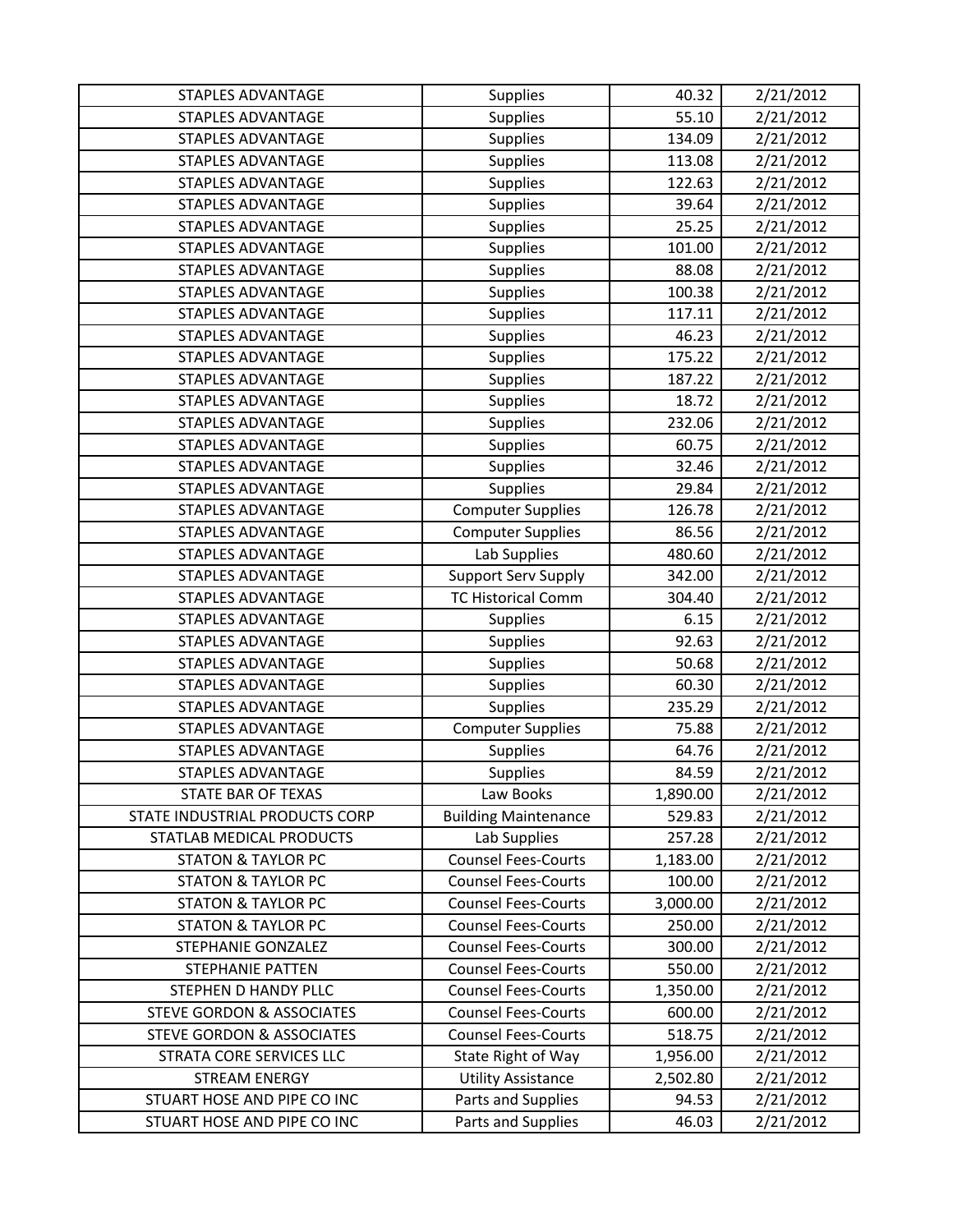| <b>SUMMIT CONSULTANTS</b>                    | <b>Professional Service</b> | 2,800.00   | 2/21/2012 |
|----------------------------------------------|-----------------------------|------------|-----------|
| <b>SUNBELT RENTALS</b>                       | Range Supplies              | 55.00      | 2/21/2012 |
| <b>SUNNE R MARTINEZ-HILL</b>                 | <b>TC Historical Comm</b>   | 254.85     | 2/21/2012 |
| <b>SUPERCIRCUITS</b>                         | Safety/Tact Supplies        | 4,047.44   | 2/21/2012 |
| <b>SUPERIOR SIGNAL CO</b>                    | <b>Building Maintenance</b> | 464.39     | 2/21/2012 |
| SWBA - SOUTHWEST BENEFITS ASSOC              | Education                   | 275.00     | 2/21/2012 |
| TAD - TARRANT APPRAISAL DISTRICT             | <b>Tarr Appraisal Dist</b>  | 166,122.80 | 2/21/2012 |
| <b>TAI NGUYEN</b>                            | <b>Restitution Payable</b>  | 100.00     | 2/21/2012 |
| <b>TAN THAN</b>                              | Interpreter Fees            | 225.00     | 2/21/2012 |
| <b>TARA V KERSH</b>                          | Counsel Fees - CPS          | 100.00     | 2/21/2012 |
| <b>TARGET BANK</b>                           | <b>Supplies</b>             | 29.47      | 2/21/2012 |
| <b>TARGET BANK</b>                           | Food                        | 112.01     | 2/21/2012 |
| <b>TARGET BANK</b>                           | Clothing                    | 185.50     | 2/21/2012 |
| <b>TARGET BANK</b>                           | Clothing                    | 191.57     | 2/21/2012 |
| <b>TARGET BANK</b>                           | <b>Educational Material</b> | 26.57      | 2/21/2012 |
| <b>TARGET BANK</b>                           | Volunteer Program           | 63.95      | 2/21/2012 |
| <b>TARGET BANK</b>                           | Supplies                    | 17.48      | 2/21/2012 |
| <b>TARLETON STATE UNIVERSITY</b>             | <b>Promotional Expenses</b> | 25.00      | 2/21/2012 |
| <b>TARRANT COUNTY</b>                        | <b>Professional Service</b> | 621.00     | 2/21/2012 |
| TARRANT COUNTY ADULT PROTECTIVE              | <b>Meeting Expenses</b>     | 40.00      | 2/21/2012 |
| <b>TARRANT COUNTY BAR ASSOC</b>              | Education                   | 500.00     | 2/21/2012 |
| TARRANT COUNTY BAR ASSOC                     | Education                   | 500.00     | 2/21/2012 |
| TARRANT COUNTY BAR ASSOCIATION               | Dues                        | 62.50      | 2/21/2012 |
| <b>TARRANT COUNTY BLACK HISTORICAL &amp;</b> | <b>TC Black Historical</b>  | 3,500.00   | 2/21/2012 |
| TARRANT COUNTY CHALLENGE INC                 | Challenge, Inc.             | 50,000.00  | 2/21/2012 |
| <b>TARRANT COUNTY CLERK</b>                  | Drug Court Fees             | 120.00     | 2/21/2012 |
| <b>TARRANT COUNTY CLERK</b>                  | CC Drug Court Fee           | 120.00     | 2/21/2012 |
| TARRANT COUNTY DISTRICT ATTORNEY             | <b>Counsel Fees-Courts</b>  | 650.00     | 2/21/2012 |
| TARRANT COUNTY HOMELESS COALITION            | <b>Subrecipient Service</b> | 453.33     | 2/21/2012 |
| TARRANT COUNTY NARCOTICS UNIT                | <b>Confidential Funds</b>   | 4,120.00   | 2/21/2012 |
| TARRANT COUNTY NARCOTICS UNIT                | <b>Confidential Funds</b>   | 3,459.00   | 2/21/2012 |
| <b>TARRANT COUNTY SHERIFF</b>                | Petty Cash Funds            | 10,000.00  | 2/21/2012 |
| <b>TARRANT COUNTY YOUTH</b>                  | TC Yth Collaboration        | 12,000.00  | 2/21/2012 |
| <b>TATIANA SIMS</b>                          | <b>Relative Assistance</b>  | 300.00     | 2/21/2012 |
| TDCAA-TEXAS DISTRICT & COUNTY                | <b>Supplies</b>             | 126.00     | 2/21/2012 |
| TDCAA-TEXAS DISTRICT & COUNTY                | <b>Supplies</b>             | 266.00     | 2/21/2012 |
| TDCAA-TEXAS DISTRICT & COUNTY                | <b>Supplies</b>             | 133.00     | 2/21/2012 |
| TDCAA-TEXAS DISTRICT & COUNTY                | <b>Supplies</b>             | 133.00     | 2/21/2012 |
| TDCAA-TEXAS DISTRICT & COUNTY                | <b>Supplies</b>             | 48.72      | 2/21/2012 |
| TDCAA-TEXAS DISTRICT & COUNTY                | <b>Supplies</b>             | 133.00     | 2/21/2012 |
| TDCAA-TEXAS DISTRICT & COUNTY                | <b>Supplies</b>             | 133.00     | 2/21/2012 |
| TDCAA-TEXAS DISTRICT & COUNTY                | <b>Supplies</b>             | 133.00     | 2/21/2012 |
| TDCAA-TEXAS DISTRICT & COUNTY                | <b>Supplies</b>             | 399.00     | 2/21/2012 |
| TDCAA-TEXAS DISTRICT & COUNTY                | Education                   | 275.00     | 2/21/2012 |
| TELETOUCH COMMUNICATIONS INC                 | Telephone - Mobile          | 28.79      | 2/21/2012 |
| TELETOUCH COMMUNICATIONS INC                 | Telephone - Mobile          | 262.19     | 2/21/2012 |
| TELETOUCH COMMUNICATIONS INC                 | Telephone - Mobile          | 28.79      | 2/21/2012 |
| TELETOUCH COMMUNICATIONS INC                 | Telephone - Mobile          | 121.56     | 2/21/2012 |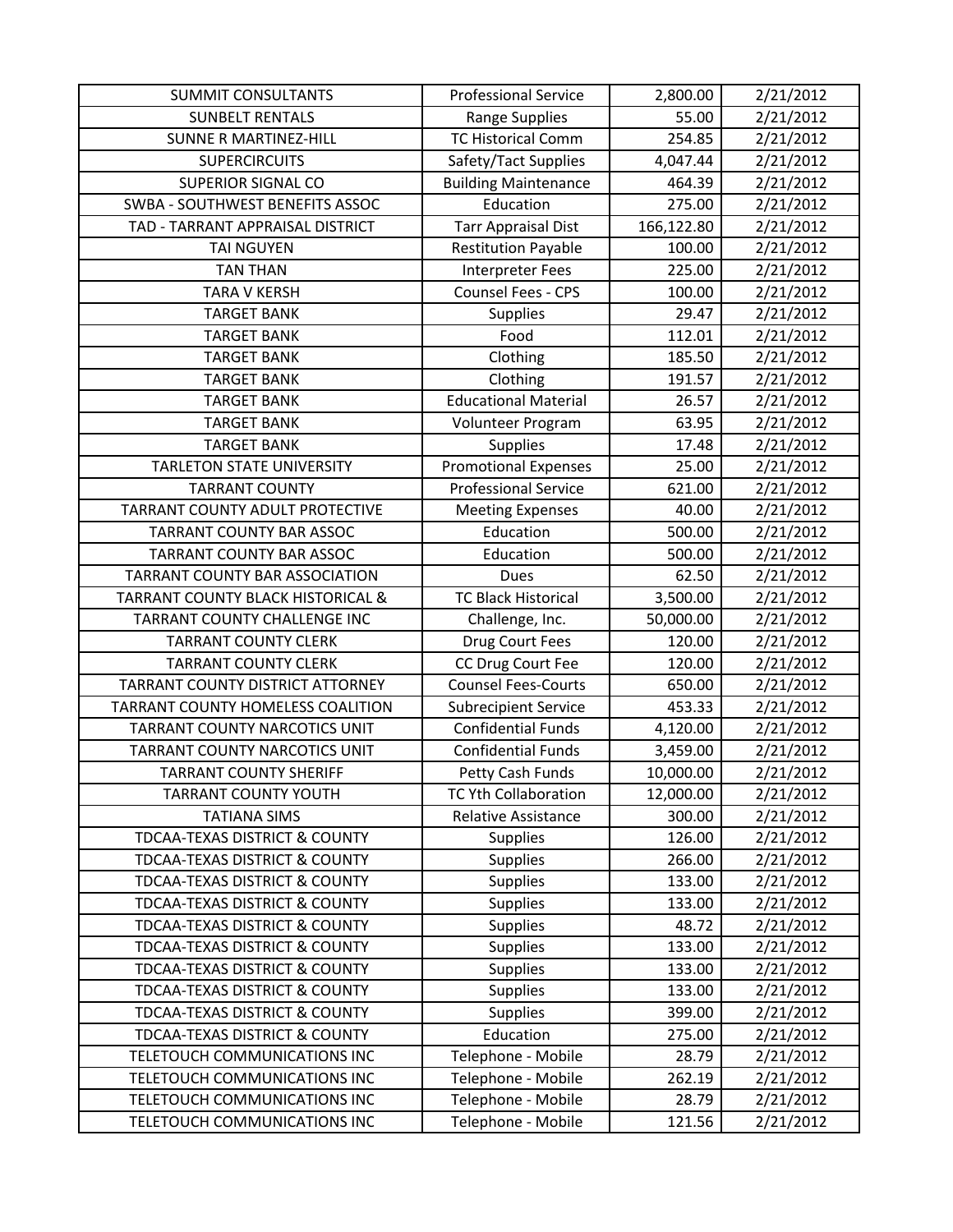| TELETOUCH COMMUNICATIONS INC        | Telephone - Mobile          | 1,062.78 | 2/21/2012 |
|-------------------------------------|-----------------------------|----------|-----------|
| TELETOUCH COMMUNICATIONS INC        | Telephone - Mobile          | 191.13   | 2/21/2012 |
| TELETOUCH COMMUNICATIONS INC        | Telephone - Mobile          | 40.88    | 2/21/2012 |
| TELETOUCH COMMUNICATIONS INC        | Telephone - Mobile          | 40.75    | 2/21/2012 |
| TELETOUCH COMMUNICATIONS INC        | Telephone - Mobile          | 40.75    | 2/21/2012 |
| TELETOUCH COMMUNICATIONS INC        | Telephone - Mobile          | 50.39    | 2/21/2012 |
| TELETOUCH COMMUNICATIONS INC        | Telephone - Mobile          | 115.18   | 2/21/2012 |
| TELETOUCH COMMUNICATIONS INC        | Telephone - Mobile          | 73.66    | 2/21/2012 |
| TELETOUCH COMMUNICATIONS INC        | Telephone - Mobile          | 133.93   | 2/21/2012 |
| TELETOUCH COMMUNICATIONS INC        | Pager / Blackberry          | 89.63    | 2/21/2012 |
| TELETOUCH COMMUNICATIONS INC        | Telephone - Mobile          | 223.83   | 2/21/2012 |
| TELETOUCH COMMUNICATIONS INC        | Pager / Blackberry          | 29.81    | 2/21/2012 |
| TELETOUCH COMMUNICATIONS INC        | Telephone - Mobile          | 481.32   | 2/21/2012 |
| TELETOUCH COMMUNICATIONS INC        | Telephone - Mobile          | 211.63   | 2/21/2012 |
| TELLER LAW FIRM PC                  | <b>Counsel Fees-Courts</b>  | 700.00   | 2/21/2012 |
| <b>TERESA LEE BOONE</b>             | <b>Counsel Fees-Courts</b>  | 215.00   | 2/21/2012 |
| <b>TERESEA ADCOCK</b>               | Reporter's Records          | 672.00   | 2/21/2012 |
| <b>TERRI PEARCE</b>                 | Counsel Fees-Juv            | 100.00   | 2/21/2012 |
| <b>TERRY BARLOW</b>                 | <b>Counsel Fees-Courts</b>  | 350.00   | 2/21/2012 |
| <b>TERRY BARLOW</b>                 | <b>Counsel Fees-Courts</b>  | 500.00   | 2/21/2012 |
| <b>TEXAS ASSOCIATION OF</b>         | <b>Dues</b>                 | 40.00    | 2/21/2012 |
| <b>TEXAS ASSOCIATION OF</b>         | Dues                        | 40.00    | 2/21/2012 |
| <b>TEXAS ASSOCIATION OF</b>         | <b>Dues</b>                 | 40.00    | 2/21/2012 |
| TEXAS DEPT OF FAMILY & PROTECTIVE   | Transportation              | 2,128.08 | 2/21/2012 |
| TEXAS DEPT OF STATE HEALTH LOCKBOX  | <b>Building Maintenance</b> | 57.00    | 2/21/2012 |
| TEXAS DEPT OF STATE HEALTH LOCKBOX  | Non-Track Const/Bldg        | 57.00    | 2/21/2012 |
| TEXAS FIRE PROTECTION SPECL'ST      | <b>Building Maintenance</b> | 220.00   | 2/21/2012 |
| TEXAS FIRE PROTECTION SPECL'ST      | <b>Building Maintenance</b> | 440.00   | 2/21/2012 |
| TEXAS FURNITURE SOURCE INC          | Non-Track Equipment         | 568.41   | 2/21/2012 |
| TEXAS INTERPRETING SERVICES LLC     | <b>Interpreter Fees</b>     | 180.00   | 2/21/2012 |
| TEXAS INTERPRETING SERVICES LLC     | Interpreter Fees            | 450.00   | 2/21/2012 |
| <b>TEXAS POWER LP</b>               | <b>Utility Assistance</b>   | 198.19   | 2/21/2012 |
| THE CARROLL LAW FIRM PC             | Counsel Fees - CPS          | 100.00   | 2/21/2012 |
| THE DECKER LAW FIRM PC              | Counsel Fees - CPS          | 470.00   | 2/21/2012 |
| THE DECKER LAW FIRM PC              | Counsel Fees - CPS          | 295.00   | 2/21/2012 |
| THE HAMPTON LAW FIRM PLLC           | <b>Counsel Fees-Courts</b>  | 400.00   | 2/21/2012 |
| THE HAMPTON LAW FIRM PLLC           | <b>Counsel Fees-Courts</b>  | 150.00   | 2/21/2012 |
| THE HUSTON FIRM PC                  | <b>Counsel Fees-Courts</b>  | 375.00   | 2/21/2012 |
| THE HUSTON FIRM PC                  | <b>Counsel Fees-Courts</b>  | 2,620.00 | 2/21/2012 |
| THE HUSTON FIRM PC                  | <b>Counsel Fees-Courts</b>  | 550.00   | 2/21/2012 |
| THE HUSTON FIRM PC                  | <b>Counsel Fees-Courts</b>  | 600.00   | 2/21/2012 |
| THE HUSTON FIRM PC                  | Counsel Fees-Juv            | 200.00   | 2/21/2012 |
| THE LAW FIRM OF DAVID C JONES       | <b>Counsel Fees-Courts</b>  | 1,575.00 | 2/21/2012 |
| THE LAW OFFICE OF ANGELA DOSKOCIL   | Cnsl Fees-Fam Drg Ct        | 100.00   | 2/21/2012 |
| THE LAW OFFICES OF MICHAEL POOL PLL | <b>Counsel Fees-Courts</b>  | 900.00   | 2/21/2012 |
| THE MAJOR FUNERAL HOME CHAPEL       | <b>County Burials</b>       | 990.00   | 2/21/2012 |
| THE MULHOLLAND CO                   | <b>Supplies</b>             | 6.00     | 2/21/2012 |
| THE MULHOLLAND CO                   | <b>Supplies</b>             | 26.25    | 2/21/2012 |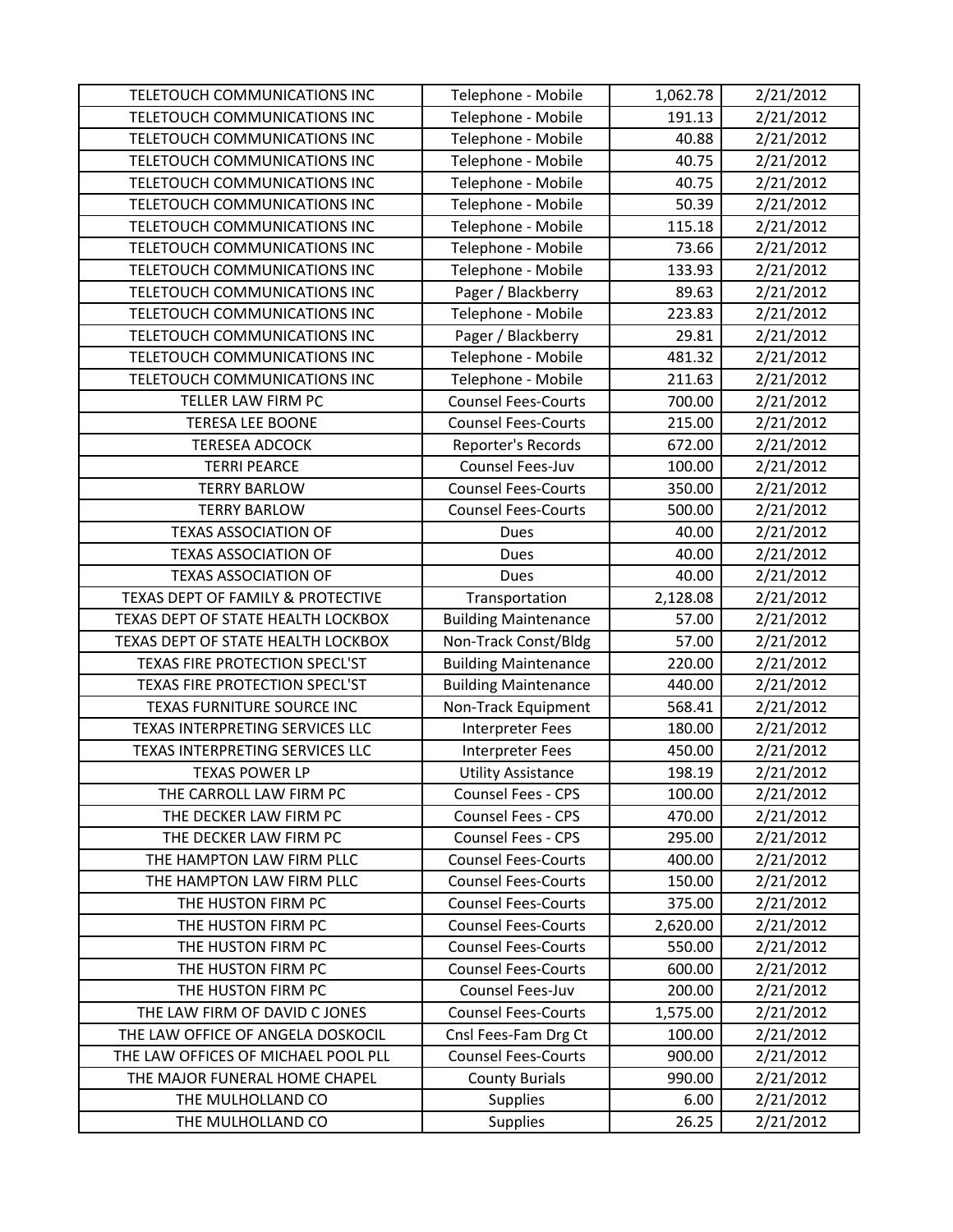| THE MULHOLLAND CO                   | <b>Supplies</b>             | 30.00    | 2/21/2012 |
|-------------------------------------|-----------------------------|----------|-----------|
| THE MULHOLLAND CO                   | <b>Supplies</b>             | 6.00     | 2/21/2012 |
| THE MULHOLLAND CO                   | <b>Supplies</b>             | 27.00    | 2/21/2012 |
| THE MULHOLLAND CO                   | <b>Supplies</b>             | 24.00    | 2/21/2012 |
| THE MULHOLLAND CO                   | <b>Supplies</b>             | 7.00     | 2/21/2012 |
| THE MULHOLLAND CO                   | <b>Supplies</b>             | 14.00    | 2/21/2012 |
| THE MULHOLLAND CO                   | <b>Supplies</b>             | 16.00    | 2/21/2012 |
| THE MULHOLLAND CO                   | <b>Supplies</b>             | 9.00     | 2/21/2012 |
| THE MULHOLLAND CO                   | <b>Supplies</b>             | 14.00    | 2/21/2012 |
| THE MULHOLLAND CO                   | <b>Supplies</b>             | 27.75    | 2/21/2012 |
| THE MULHOLLAND CO                   | <b>Supplies</b>             | 53.50    | 2/21/2012 |
| THE MULHOLLAND CO                   | <b>Supplies</b>             | 48.00    | 2/21/2012 |
| THE MULHOLLAND CO                   | Supplies                    | 24.00    | 2/21/2012 |
| THE MULHOLLAND CO                   | <b>Supplies</b>             | 25.50    | 2/21/2012 |
| THE MULHOLLAND CO                   | <b>Supplies</b>             | 5.75     | 2/21/2012 |
| THE SOURCE FOR PUBLICDATA LP        | On-Line Service             | 75.00    | 2/21/2012 |
| THE SPOKEN WORD LLC                 | Interpreter Fees            | 120.00   | 2/21/2012 |
| THE SPOKEN WORD LLC                 | <b>Interpreter Fees</b>     | 120.00   | 2/21/2012 |
| THE SPOKEN WORD LLC                 | <b>Interpreter Fees</b>     | 180.00   | 2/21/2012 |
| THE SPOKEN WORD LLC                 | <b>Interpreter Fees</b>     | 240.00   | 2/21/2012 |
| THE SPOKEN WORD LLC                 | <b>Interpreter Fees</b>     | 120.00   | 2/21/2012 |
| Theresa L Butler                    | Travel                      | 140.00   | 2/21/2012 |
| <b>THYSSENKRUPP ELEVATOR</b>        | <b>Elevator Maintenance</b> | 1,065.04 | 2/21/2012 |
| TIC EXPRESS LLC                     | <b>Supplies</b>             | 697.80   | 2/21/2012 |
| TIC EXPRESS LLC                     | <b>Supplies</b>             | 69.78    | 2/21/2012 |
| TIC EXPRESS LLC                     | <b>Computer Supplies</b>    | 196.00   | 2/21/2012 |
| <b>TIM MOORE</b>                    | <b>Counsel Fees-Courts</b>  | 600.00   | 2/21/2012 |
| <b>TIM MOORE</b>                    | <b>Counsel Fees-Courts</b>  | 1,275.00 | 2/21/2012 |
| <b>TIM MOORE</b>                    | <b>Counsel Fees-Courts</b>  | 1,700.00 | 2/21/2012 |
| <b>TORANA HUNTER</b>                | Transportation              | 32.00    | 2/21/2012 |
| TOWNEPLACE SUITES BY MARRIOTT       | Travel                      | 97.75    | 2/21/2012 |
| <b>TRACIE KENAN</b>                 | <b>Counsel Fees-Courts</b>  | 325.00   | 2/21/2012 |
| <b>TRACIE KENAN</b>                 | <b>Counsel Fees-Courts</b>  | 1,150.00 | 2/21/2012 |
| <b>TRACIE KENAN</b>                 | <b>Counsel Fees-Courts</b>  | 750.00   | 2/21/2012 |
| TRI-COUNTY ELECTRIC COOPERATIVE INC | <b>Utility Assistance</b>   | 79.00    | 2/21/2012 |
| TRIPLENET PRICING LLC               | <b>Supplies</b>             | 114.20   | 2/21/2012 |
| TRIPLENET PRICING LLC               | <b>Supplies</b>             | 873.46   | 2/21/2012 |
| TRIPLENET PRICING LLC               | <b>Supplies</b>             | 57.10    | 2/21/2012 |
| TRIPLENET PRICING LLC               | <b>Supplies</b>             | 216.40   | 2/21/2012 |
| TRIPLENET PRICING LLC               | <b>Supplies</b>             | 254.40   | 2/21/2012 |
| TRIPLENET PRICING LLC               | <b>Computer Supplies</b>    | 254.40   | 2/21/2012 |
| TRIPLENET PRICING LLC               | <b>Supplies</b>             | 108.20   | 2/21/2012 |
| TRIPLENET PRICING LLC               | <b>Supplies</b>             | 50.00    | 2/21/2012 |
| TRUE GRIT REDI MIX LTD              | <b>Cement and Concrete</b>  | 770.00   | 2/21/2012 |
| TRUGREEN CHEMLAWN                   | Landscaping Expense         | 670.00   | 2/21/2012 |
| TRUGREEN CHEMLAWN                   | Landscaping Expense         | 261.00   | 2/21/2012 |
| TRUGREEN LANDCARE LLC               |                             |          |           |
|                                     | Landscaping Expense         | 258.00   | 2/21/2012 |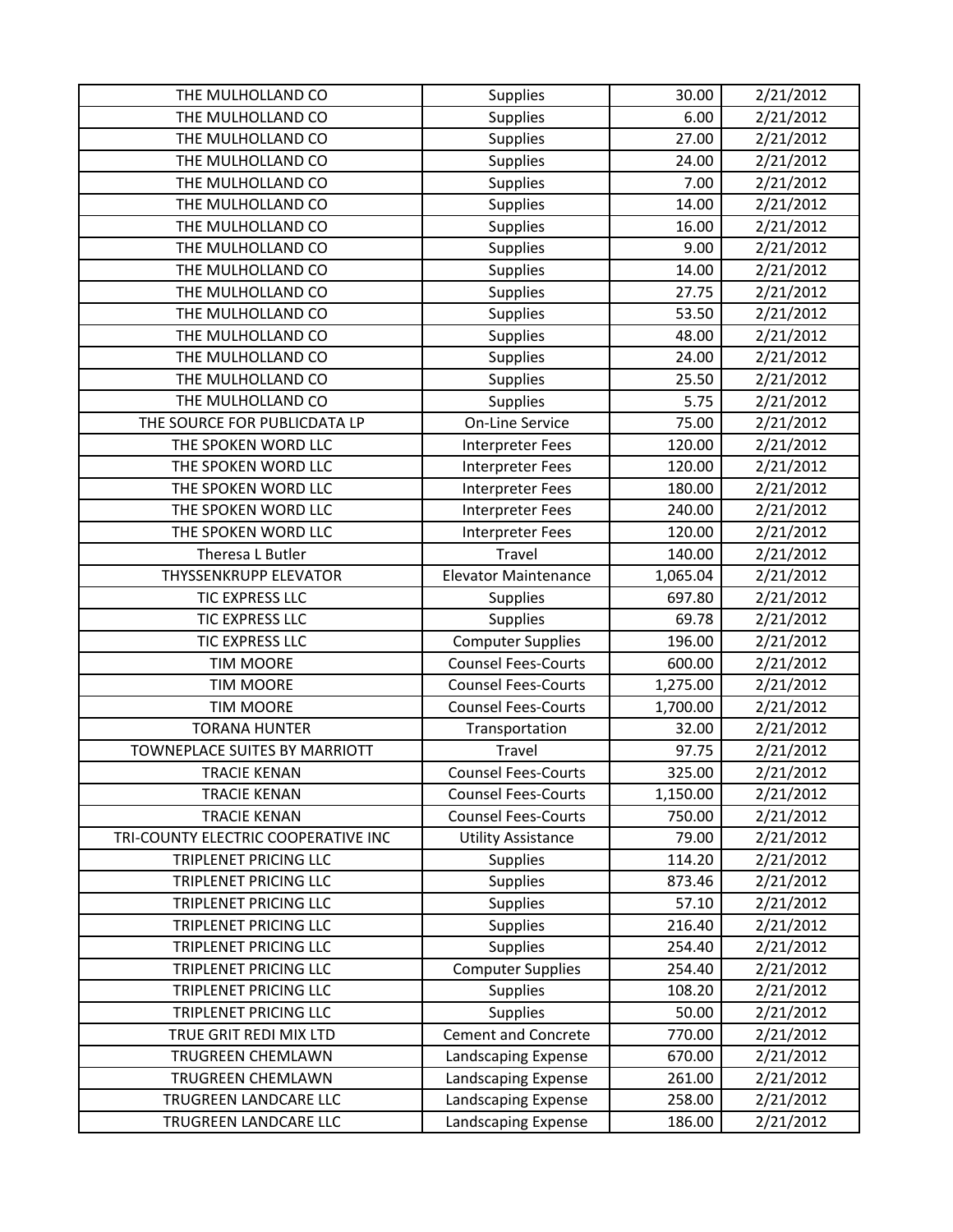| TRUGREEN LANDCARE LLC                 | Landscaping Expense         | 174.00    | 2/21/2012 |
|---------------------------------------|-----------------------------|-----------|-----------|
| TU ELECTRIC                           | <b>Utility Assistance</b>   | 79.00     | 2/21/2012 |
| <b>TX PATIOS</b>                      | Landscaping Expense         | 334.00    | 2/21/2012 |
| TXDMV-TX DEPT OF MOTOR VEHICLES       | Subscriptions               | 23.00     | 2/21/2012 |
| TXDMV-TX DEPT OF MOTOR VEHICLES       | Subscriptions               | 14.14     | 2/21/2012 |
| TXI OPERATIONS, LP (NT)               | <b>Cement and Concrete</b>  | 4,958.25  | 2/21/2012 |
| TXI OPERATIONS, LP (NT)               | <b>Base Stab Materials</b>  | 4,964.85  | 2/21/2012 |
| TXU ELECTRIC COMPANY                  | <b>Utility Assistance</b>   | 13,055.52 | 2/21/2012 |
| TXU ELECTRIC COMPANY                  | <b>Utility Assistance</b>   | 243.27    | 2/21/2012 |
| TXU ELECTRIC COMPANY                  | <b>Utility Assistance</b>   | 499.59    | 2/21/2012 |
| TXU ELECTRIC COMPANY                  | <b>Utility Assistance</b>   | 898.32    | 2/21/2012 |
| <b>TXU ENERGY</b>                     | Electricity                 | 258.59    | 2/21/2012 |
| <b>TXU ENERGY</b>                     | Electricity                 | 183.02    | 2/21/2012 |
| <b>U S POSTMASTER</b>                 | Postage                     | 180.00    | 2/21/2012 |
| <b>ULINE INC</b>                      | <b>Supplies</b>             | 369.14    | 2/21/2012 |
| UNION GOSPEL MISSION                  | Rental Assistance           | 929.00    | 2/21/2012 |
| UNIVERSITY OF N TX HEALTH SCIENCE     | <b>Professional Service</b> | 513.99    | 2/21/2012 |
| UPS/UNITED PARCEL SERVICE             | Postage                     | 199.05    | 2/21/2012 |
| UPS/UNITED PARCEL SERVICE             | Postage                     | 16.48     | 2/21/2012 |
| <b>VALERIE ALLEN</b>                  | Reporter's Records          | 468.00    | 2/21/2012 |
| <b>VANDERBILT APARTMENTS LLLP</b>     | <b>Rental Assistance</b>    | 534.00    | 2/21/2012 |
| <b>VENTREX ENVIRONMENTAL SERVICES</b> | Lab Equip Mainten           | 987.48    | 2/21/2012 |
| <b>VICKI E WILEY</b>                  | Counsel Fees-Juv            | 200.00    | 2/21/2012 |
| <b>VICKI E WILEY</b>                  | Cnsl Fees-Fam Drg Ct        | 100.00    | 2/21/2012 |
| <b>VIJAY K CHAWLA</b>                 | <b>Rental Assistance</b>    | 650.00    | 2/21/2012 |
| <b>VILLAGE CREEK TOWNHOMES</b>        | Rental Assistance           | 321.93    | 2/21/2012 |
| <b>VIRGINIA CARTER</b>                | <b>Counsel Fees-Courts</b>  | 400.00    | 2/21/2012 |
| <b>WADE TYLER WILSON</b>              | <b>Counsel Fees-Courts</b>  | 2,784.00  | 2/21/2012 |
| <b>WADE TYLER WILSON</b>              | Cnsl Fees-Crim Appls        | 4,330.00  | 2/21/2012 |
| <b>WADE TYLER WILSON</b>              | Cnsl Fees-Crim Appls        | 2,820.00  | 2/21/2012 |
| <b>WADE TYLER WILSON</b>              | Cnsl Fees-Crim Appls        | 696.00    | 2/21/2012 |
| <b>WADE TYLER WILSON</b>              | Crim Appeal-OthrCost        | 40.52     | 2/21/2012 |
| <b>WADE TYLER WILSON</b>              | Crim Appeal-OthrCost        | 33.55     | 2/21/2012 |
| <b>WADE TYLER WILSON</b>              | Crim Appeal-OthrCost        | 129.53    | 2/21/2012 |
| WALGREENS #05922                      | Food/Hygiene Assist         | 20.00     | 2/21/2012 |
| WALMART #2978                         | Food/Hygiene Assist         | 114.10    | 2/21/2012 |
| WALMART #3284                         | Food/Hygiene Assist         | 40.00     | 2/21/2012 |
| <b>WALT A CLEVELAND</b>               | <b>Counsel Fees-Courts</b>  | 200.00    | 2/21/2012 |
| <b>WALT A CLEVELAND</b>               | <b>Counsel Fees-Courts</b>  | 100.00    | 2/21/2012 |
| WALT A CLEVELAND                      | Counsel Fees-Juv            | 200.00    | 2/21/2012 |
| WARREN PROPERTIES INC.                | Rental Assistance           | 330.00    | 2/21/2012 |
| <b>WARREN ST JOHN</b>                 | <b>Counsel Fees-Courts</b>  | 450.00    | 2/21/2012 |
| WASTE PARTNERS OF TEXAS INC           | <b>Range Supplies</b>       | 113.60    | 2/21/2012 |
| WASTE PARTNERS OF TEXAS INC           | <b>Equipment Rentals</b>    | 56.80     | 2/21/2012 |
| WELLS FARGO TRADE CAPITAL SERVICES    | Clothing                    | 314.00    | 2/21/2012 |
| <b>WEST GROUP</b>                     | Subscriptions               | 197.52    | 2/21/2012 |
| <b>WEST GROUP</b>                     | On-Line Service             | 14,155.16 | 2/21/2012 |
| <b>WEST GROUP</b>                     | Law Books                   | 3,302.25  | 2/21/2012 |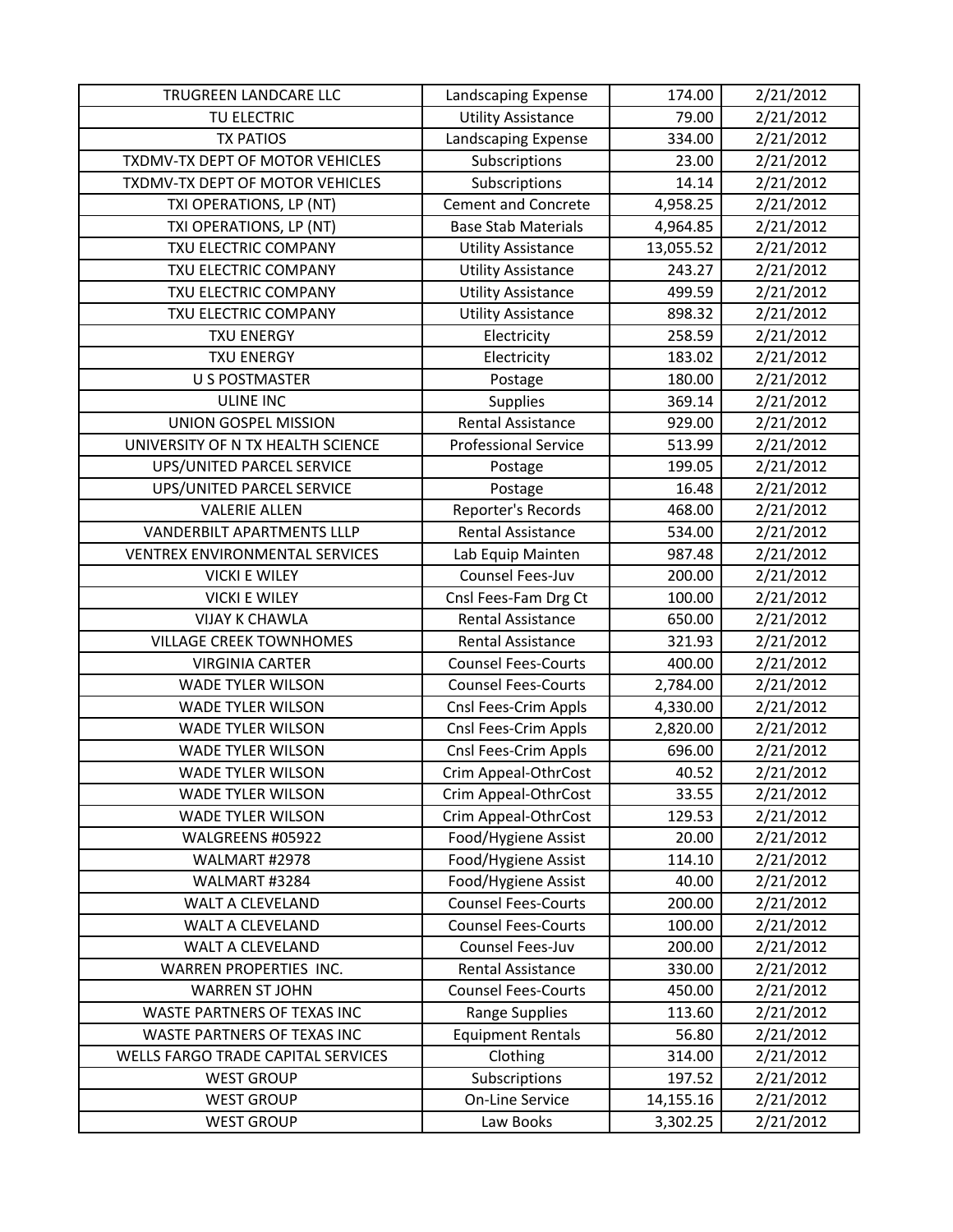| <b>WEST GROUP</b>                | On-Line Service                                   | 8,468.00    | 2/21/2012         |
|----------------------------------|---------------------------------------------------|-------------|-------------------|
| <b>WEST GROUP</b>                | On-Line Service                                   | 5,866.84    | 2/21/2012         |
| WESTERN-BRW PAPER CO INC         | Supplies                                          | 1,185.00    | 2/21/2012         |
| WESTERN-BRW PAPER CO INC         | Supplies                                          | 214.40      | 2/21/2012         |
| <b>WESTERN-BRW PAPER CO INC</b>  | Supplies                                          | 53.60       | 2/21/2012         |
| WESTERN-BRW PAPER CO INC         | Supplies                                          | 536.00      | 2/21/2012         |
| WESTERN-BRW PAPER CO INC         | Supplies                                          | 197.50      | 2/21/2012         |
| WESTERN-BRW PAPER CO INC         | Supplies                                          | 592.50      | 2/21/2012         |
| WESTERN-BRW PAPER CO INC         | Supplies                                          | 197.50      | 2/21/2012         |
| <b>WILLIAM BRIAN GOZA</b>        | <b>Counsel Fees-Courts</b>                        | 1,550.00    | 2/21/2012         |
| WILLIAM H BILL RAY PC            | <b>Counsel Fees-Courts</b>                        | 300.00      | 2/21/2012         |
| WILLIAM H BILL RAY PC            | <b>Counsel Fees-Courts</b>                        | 450.00      | 2/21/2012         |
| WILLIAM H BILL RAY PC            | <b>Counsel Fees-Courts</b>                        | 400.00      | 2/21/2012         |
| WILLIAM MICHAEL HARBER JR        | <b>Counsel Fees-Courts</b>                        | 400.00      | 2/21/2012         |
| WILLIAM MICHAEL HARBER JR        | <b>Counsel Fees-Courts</b>                        | 100.00      | 2/21/2012         |
| WILLIAM MICHAEL HARBER JR        | <b>Counsel Fees-Courts</b>                        | 250.00      | 2/21/2012         |
| <b>WM BARRY NORMAN</b>           | Psych Exam/Testimony                              | 800.00      | 2/21/2012         |
| WOMEN'S CENTER OF TARR CO INC    | Rape Crisis Center                                | 100,685.00  | 2/21/2012         |
| WOODWARD YOUTH CORPORATION       | <b>Residential Servc</b>                          | 8,571.50    | 2/21/2012         |
| YMCA OF METROPOLITAN FORT WORTH  | <b>Subrecipient Service</b>                       | 2,108.89    | 2/21/2012         |
| YOUNG WOMENS CHRISTIAN ASSOC     | <b>Subrecipient Service</b>                       | 3,555.83    | 2/21/2012         |
| YOUNG WOMENS CHRISTIAN ASSOC     | <b>Subrecipient Service</b>                       | 8,040.71    | 2/21/2012         |
|                                  |                                                   |             |                   |
|                                  | <b>COMMISSIONERS' REPORT OF CLAIMS - Addendum</b> |             |                   |
|                                  |                                                   |             |                   |
|                                  | FOR THE WEEK ENDING - February 21, 2012           |             |                   |
|                                  |                                                   |             |                   |
| <b>Vendor Name</b>               | Item Description                                  | Paid Amount | <b>Check Date</b> |
| Alice Whitten                    | 5006 Chapter 13 Levy                              | 3,750.15    | 2/21/2012         |
| Arkansas Office of Child         | Child Support                                     | 201.23      | 2/21/2012         |
| <b>Automated Collection Serv</b> | 5002 Student Loan Levy                            | 238.89      | 2/21/2012         |
| CLEAT                            | <b>Union Dues</b>                                 | 6,084.00    | 2/21/2012         |
| California Sdu                   | <b>Child Support</b>                              | 119.07      | 2/21/2012         |
| Chapter 13 Trustee               | 5006 Chapter 13 Levy                              | 534.25      | 2/21/2012         |
| Delta Dental Insurance Co        | <b>Dental Claims</b>                              | 20,664.45   | 2/21/2012         |
| Delta Dental Insurance Co        | <b>Dental Claims</b>                              | 3,116.10    | 2/21/2012         |
| Delta Management Associat        | 5002 Student Loan Levy                            | 128.34      | 2/21/2012         |
| <b>EMC Corporation</b>           | <b>Computer Maintenance</b>                       | 49,754.53   | 2/21/2012         |
| <b>Fraternal Order of Police</b> | <b>Union Dues</b>                                 | 1,775.00    | 2/21/2012         |
| <b>GC Services LP</b>            | 5002 Student Loan Levy                            | 393.25      | 2/21/2012         |
| Healthsmart                      | Medical Claims - AC & CO                          | 2,000.00    | 2/21/2012         |
| Healthsmart                      | Medical Claims - AC & CO                          | 500.00      | 2/21/2012         |
| HUD, US Dept of                  | HUD 5007 Garnishment                              | 75.00       | 2/21/2012         |
| Internal Revenue Service         | 5001 Tax Levy                                     | 2,405.68    | 2/21/2012         |
| <b>IRS FICA EE</b>               | FICA-Employee                                     | 351,827.20  | 2/21/2012         |
| <b>IRS FICA ER</b>               | FICA-Employer                                     | 519,364.28  | 2/21/2012         |
| <b>IRS FIT</b>                   | FIT Withholding                                   | 965,744.46  | 2/21/2012         |
| IRS MED EE                       | Medicare-Employee<br>Medicare-Employer            | 121,464.63  | 2/21/2012         |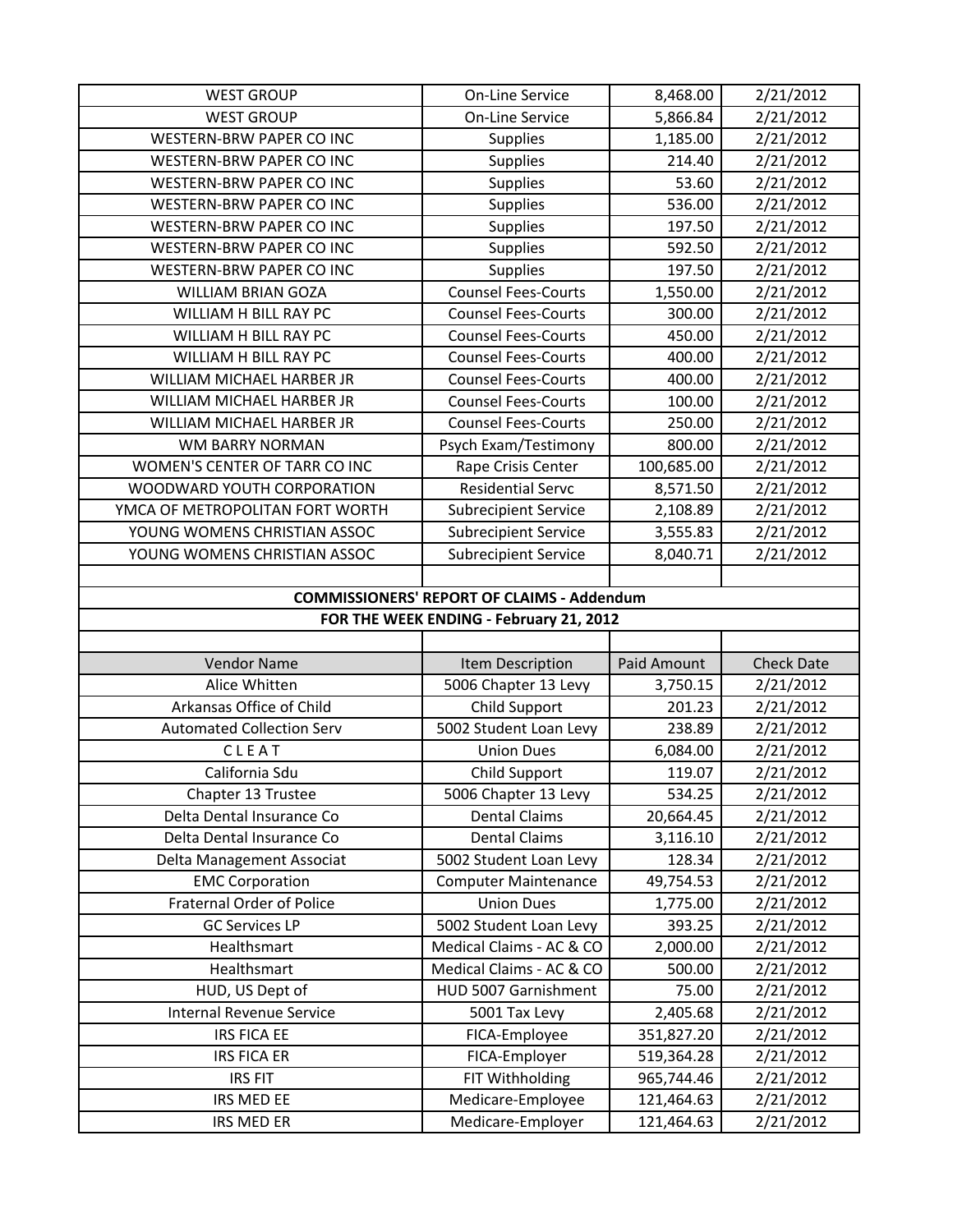| JPMorgan Chase Bank NA              | Education                   | 391.00       | 2/21/2012 |
|-------------------------------------|-----------------------------|--------------|-----------|
| JPMorgan Chase Bank NA              | <b>Supplies</b>             | 33.88        | 2/21/2012 |
| JPMorgan Chase Bank NA              | <b>Supplies</b>             | 181.86       | 2/21/2012 |
| JPMorgan Chase Bank NA              | Transportation              | 429.19       | 2/21/2012 |
| JPMorgan Chase Bank NA              | <b>Meeting Expenses</b>     | 113.85       | 2/21/2012 |
| JPMorgan Chase Bank NA              | <b>Estray Livestock</b>     | 375.00       | 2/21/2012 |
| JPMorgan Chase Bank NA              | <b>County Projects</b>      | 500.00       | 2/21/2012 |
| JPMorgan Chase Bank NA              | Education                   | 75.00        | 2/21/2012 |
| JPMorgan Chase Bank NA              | Travel                      | 3,334.80     | 2/21/2012 |
| Laserlink International Inc         | <b>Supplies</b>             | 158.00       | 2/21/2012 |
| Laserlink International Inc         | <b>Supplies</b>             | 158.00       | 2/21/2012 |
| Lincoln Financial Group             | Deferred Comp               | 12,798.08    | 2/21/2012 |
| Louisiana Department of S           | Child Support               | 79.46        | 2/21/2012 |
| Metropolitan Life                   | Metlife                     | 16,507.34    | 2/21/2012 |
| Michigan State Disbursement         | Child Support               | 201.61       | 2/21/2012 |
| Ms Cheryl Norrid                    | Education                   | 417.46       | 2/21/2012 |
| Nationwide Retirement Sol           | Deferred Comp               | 108,248.26   | 2/21/2012 |
| NCO Financial Systems Inc           | 5002 Student Loan Levy      | 340.92       | 2/21/2012 |
| New Jersey Support Paymen           | Child Support               | 222.00       | 2/21/2012 |
| North Dakota Sdu                    | Child Support               | 281.54       | 2/21/2012 |
| Oklahoma Guaranteed Stude           | 5002 Student Loan Levy      | 226.55       | 2/21/2012 |
| O'Reilly Auto Parts                 | Parts and Supplies          | 47.50        | 2/21/2012 |
| Paulette Williams                   | Williams 5007 Garnishment   | 303.54       | 2/21/2012 |
| PayFlex                             | Dependent Care              | 5,490.73     | 2/21/2012 |
| PayFlex                             | Medical                     | 93,736.33    | 2/21/2012 |
| Pennsylvania-HEAA                   | 5002 Student Loan Levy      | 516.33       | 2/21/2012 |
| Pioneer Credit Recovery I           | 5002 Student Loan Levy      | 151.17       | 2/21/2012 |
| Police & Firefighters Ins           | <b>Union Dues</b>           | 17,688.46    | 2/21/2012 |
| Robb Catalano                       | Education                   | 500.00       | 2/21/2012 |
| Social Security Admin Lev           | SSA 5007 Garnishment        | 25.00        | 2/21/2012 |
| <b>State Bar of Texas</b>           | Education                   | 100.00       | 2/21/2012 |
| <b>State of Florida Disburse</b>    | Child Support               | 64.38        | 2/21/2012 |
| Tarrant Co. P/R Acct                | <b>Payroll Transfers</b>    | 6,007,492.67 | 2/21/2012 |
| <b>Tarrant County Child Supp</b>    | Child Support               | 144.92       | 2/21/2012 |
| <b>Tarrant County Deputy She</b>    | <b>Union Dues</b>           | 1,500.50     | 2/21/2012 |
| <b>TCDRS</b>                        | rement Employer-January 2   | 2,300,985.39 | 2/21/2012 |
| <b>TCDRS</b>                        | rement Employee-January 2   | 1,239,945.94 | 2/21/2012 |
| Tennesse Child Support Re           | Child Support               | 212.30       | 2/21/2012 |
| Texas Board of Legal Specialization | Dues                        | 250.00       | 2/21/2012 |
| <b>Texas Child Support Disbu</b>    | Child Support               | 40,850.18    | 2/21/2012 |
| <b>Texas Guaranteed Student</b>     | 5002 Student Loan Levy      | 2,100.62     | 2/21/2012 |
| <b>Texas Guaranteed Tuition</b>     | te TX Guaranteed Tuition P  | 101.00       | 2/21/2012 |
| <b>Texas Workforce Commission</b>   | e Comm - 4th Qtr - CY 11 Un | 90,875.81    | 2/21/2012 |
| <b>Texas Workforce Commission</b>   | Comm - 4th Qtr - CY 11 Un   | 3,920.00     | 2/21/2012 |
| <b>Texas Workforce Commission</b>   | e Comm - 4th Qtr - CY 11 Un | 4,828.08     | 2/21/2012 |
| <b>Texas Workforce Commission</b>   | e Comm - 4th Qtr - CY 11 Un | 829.00       | 2/21/2012 |
| <b>Texas Workforce Commission</b>   | Comm - 4th Qtr - CY 11 Un   | 4,152.00     | 2/21/2012 |
| <b>Texas Workforce Commission</b>   | e Comm - 4th Qtr - CY 11 Un | 4,863.00     | 2/21/2012 |